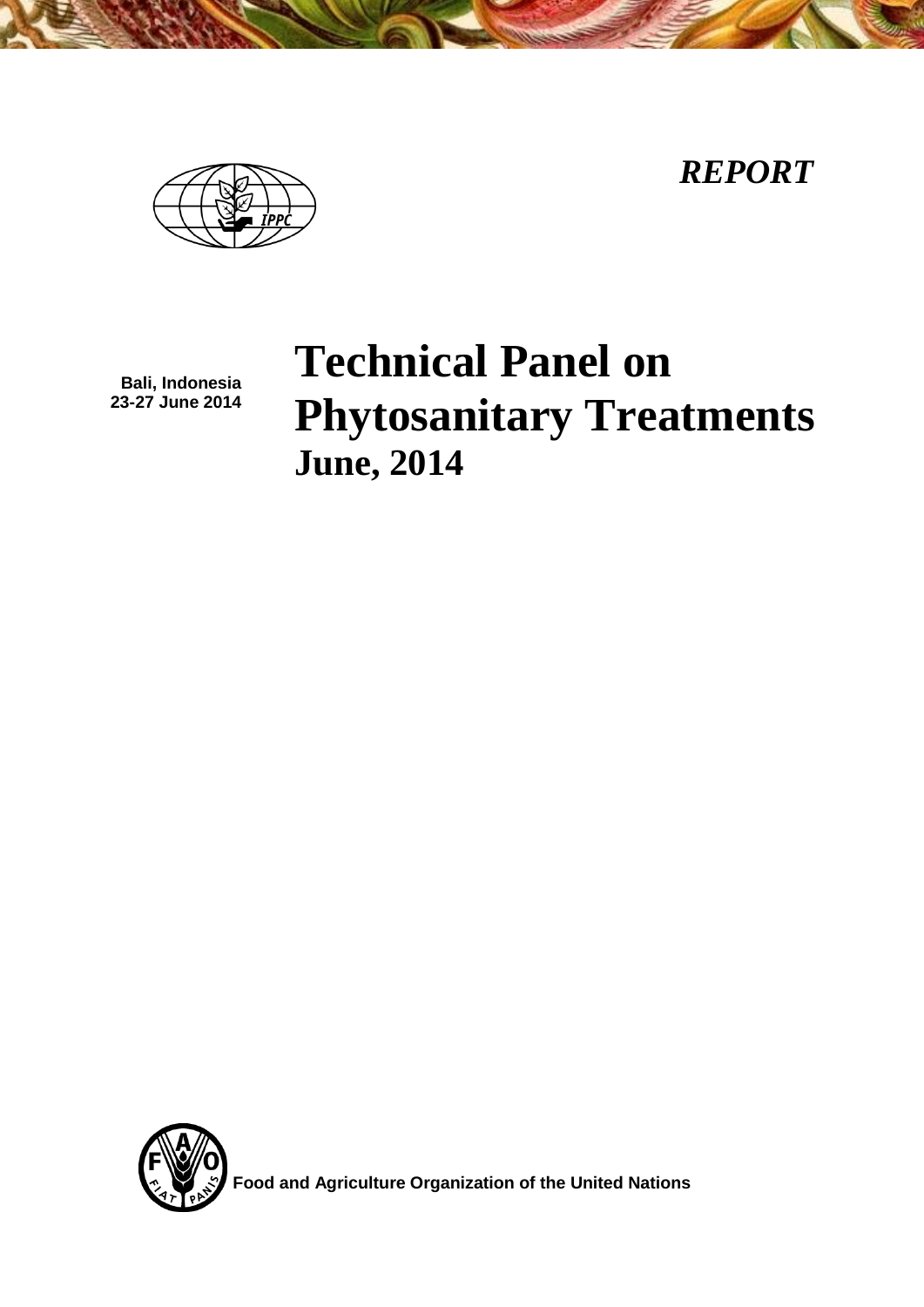# **CONTENTS**

| 1. |      |                                                                                      |
|----|------|--------------------------------------------------------------------------------------|
| 2. |      |                                                                                      |
| 3. |      |                                                                                      |
| 4. |      |                                                                                      |
| 5. |      |                                                                                      |
|    | 5.1  | Irradiation for Dysmicoccus neobrevipes, Planococcus lilacinus and Planococcus       |
| 6. |      |                                                                                      |
|    | 6.1  | Sulfuryl fluoride fumigation of wood packaging material (2007-101)                   |
|    | 6.2  |                                                                                      |
| 7. |      |                                                                                      |
|    | 7.1  |                                                                                      |
|    | 7.2  | TPPT Recommendations for future research on high temperature forced air treatment.13 |
| 8. |      |                                                                                      |
|    | 8.1  | Vapour heat treatment for Mangifera indica var. Manila Super (2009-108)14            |
|    | 8.2  | Vapour heat treatment for Bactrocera tryoni on Mangifera indica (2010-107) 14        |
| 9. |      |                                                                                      |
|    | 9.1  | The concept and possible content of requirements for the use of phytosanitary        |
|    | 9.2  |                                                                                      |
|    | 9.3  | Instruction to assist NPPOs and RPPOs in proper and complete submissions 17          |
|    | 9.4  | Technical support document for the Glossary definition of effective dose 17          |
|    |      |                                                                                      |
|    | 10.1 |                                                                                      |
|    |      |                                                                                      |
|    | 11.1 | Review of List of Topics (treatment leads and vacancies, prioritization, etc.) 19    |
|    | 11.2 |                                                                                      |
|    | 11.3 |                                                                                      |
|    |      |                                                                                      |
|    |      |                                                                                      |

# **LIST OF APPENDIXES**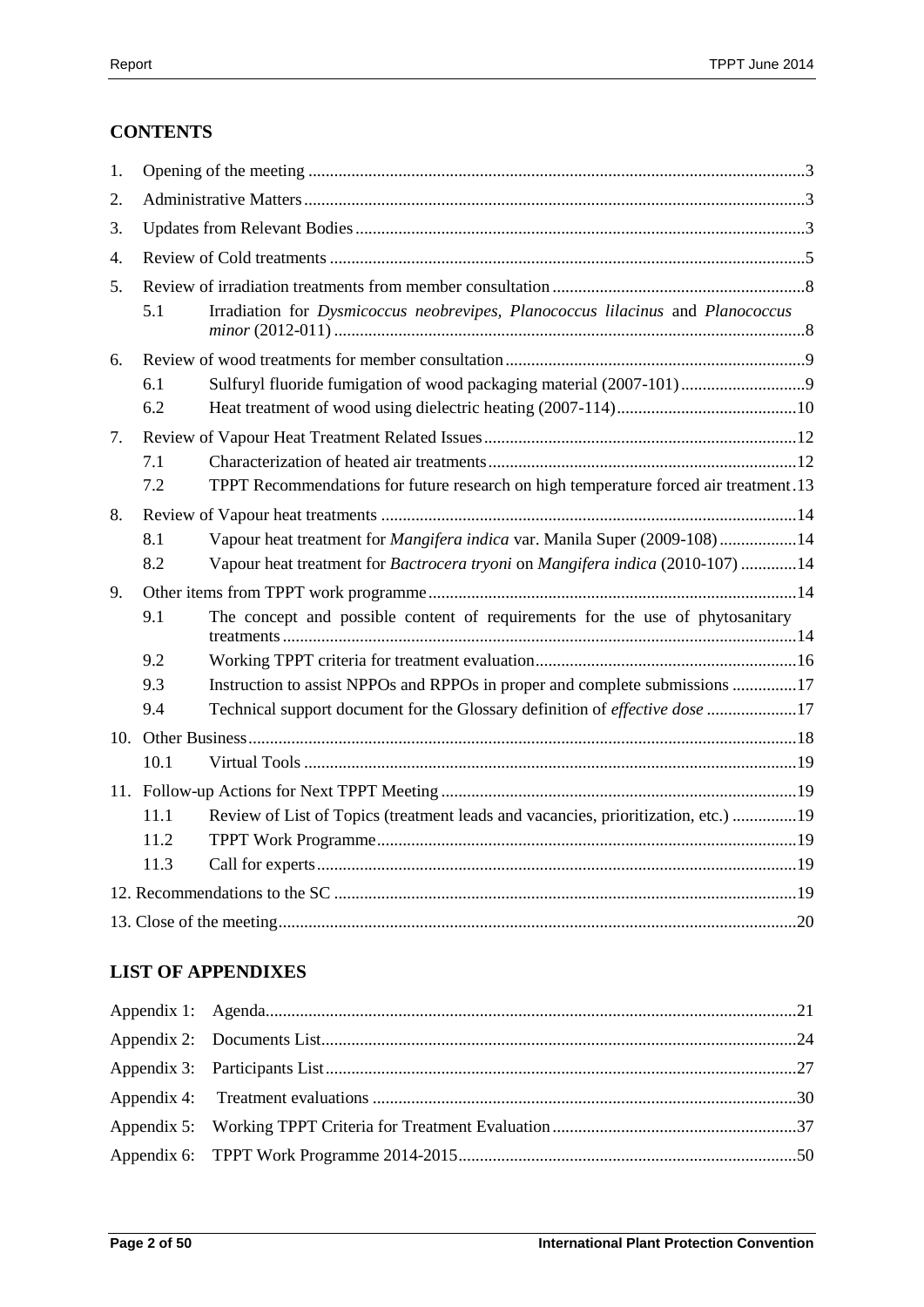#### **1. Opening of the meeting**

#### *Welcome by the IPPC Secretariat*

- *[1]* The Director General of the Indonesian Agency of Agricultural Quarantine, Ms Banun HARPINI, welcomed the participants to Bali and thanked the local authorities and the IPPC Secretariat for organizing the meeting. She also expressed appreciation to all the TPPT members for the important efforts they make to develop phytosanitary treatments that provide alternatives to methyl bromide fumigation, which is of major concern to Indonesia. She informed the TPPT that Indonesia in cooperation with Australia have implemented the Australian Fumigation Accreditation System (AFAS) to avoid as much as possible double treatment of goods with methyl bromide (pre and border). She recognized that there are several challenges to developing alternative treatments to methyl bromide such as chilling injury caused by cold treatments when not applied correctly. She stressed how important it would be to Indonesia to have the cold treatments adopted by CPM.
- *[2]* The Host, Mr Antario DIKIN, welcomed the participants of the Technical Panel on Phytosanitary Treatments (TPPT) meeting to Bali, and wished the participants a good and productive meeting.
- *[3]* The IPPC Secretariat (hereafter Secretariat) thanked Ms HARPINI for hosting the meeting and also welcomed the participants.
- *[4]* The panel members and Secretariat staff introduced themselves and briefly described their positions and roles in their home organizations.

#### *Election of the Chair*

*[5]* The panel elected Mr Andrew JESSUP (Australia) as Chair. Mr JESSUP thanked the host organization for arranging the meeting in Bali.

#### *Election of the Rapporteur*

*[6]* The panel elected Mr Mike ORMSBY (New Zealand) as Rapporteur.

#### *Adoption of the Agenda*

*[7]* The panel reviewed and adopted the agenda (Appendix 1).

## **2. Administrative Matters**

#### *Documents list*

*[8]* The panel reviewed and updated the documents list (Appendix 2).

## *Participants list*

*[9]* Panel members reviewed their contact information (Appendix 3) and agreed to update it on the International Phytosanitary Portal (IPP – www.ippc.int).

#### *Local information*

*[10]* The meeting organizer provided further information and answered logistical questions regarding the meeting and its location<sup>1</sup>.

## **3. Updates from Relevant Bodies**

*[11]* The Secretariat presented an update from the 2014 May Standards Committee (SC) meeting<sup>2</sup> informing the panel about decisions taken by the SC in regard to the TPPT work programme. He

l

<sup>1</sup> 04\_TPPT\_2014\_JunRev2

<sup>&</sup>lt;sup>2</sup> 05\_TPPT\_2014\_Jun; SC May 2014 Report is available at [https://www.ippc.int/publications/2014-05-report](https://www.ippc.int/publications/2014-05-report-standards-committee)[standards-committee](https://www.ippc.int/publications/2014-05-report-standards-committee)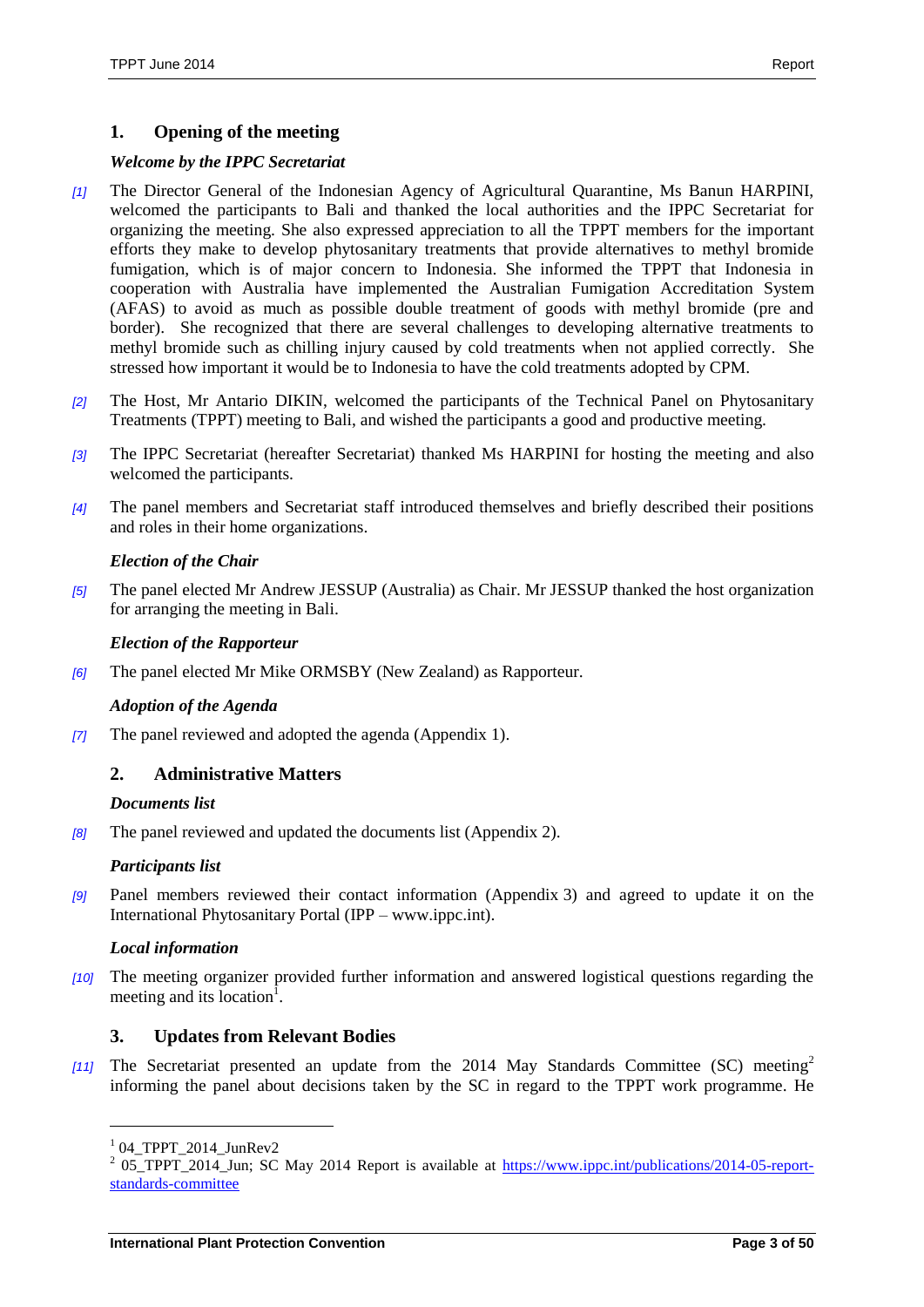informed that since the SC assigned stewards and assistant stewards for the new topics, Mr David REES (Australia) has resigned and a new steward will need to be assigned for the draft ISPM on *Requirements for the use of modified atmosphere treatments as a phytosanitary measure* (2014-006), and a new Assistant steward will need to be assigned for the draft ISPM on *Requirements for the use of chemical treatments as a phytosanitary measure* (2014-003).

- *[12]* The Secretariat highlighted the SC decision that TPPT position papers would now be approved by the SC and then made public. In this context, it was recalled that regarding the position paper on acceptance of historical data presented to the SC May 2014<sup>3</sup>, the TPPT Steward was expecting comments from SC members to be incorporated into the paper, which would then be presented again to the SC. The need for the position had arisen from the fact that some treatment submissions would include historical data to prove the efficacy (and not only to evidence the historical international trade), and the TPPT would not support these submissions because there would not be a statistical basis for determining some level of efficacy, e.g. when efficacy data exist in relation to sampling under operational conditions.
- *[13]* The panel expressed concerns about the SC discussion regarding not having a call for treatments in the near future. In 2017 there will tentatively only be four treatments left on the work programme, and the panel felt that additional treatments should be called for. The Secretariat recalled that the limitation is based on resource constraints, and that five standards for requirements are now likely will be drafted by the TPPT. However, the panel felt that drafting of these standards should not prevent the submission of new treatments. The panel also noted that drafting of new treatments (having deleted the original phytosanitary treatment topics from the *List of topics for IPPC standards*, there are now no limits to the treatment types), would also ensure that the correct experts be selected at the forthcoming call for experts (i.e. based on the actual treatments that would be developed). Furthermore, it would be opportune to receive additional cold treatment submissions to support the development of a wide range of cold treatments, which was one of the concerns expressed by some contracting parties in the formal objections received in 2012 and 2014. As to the resource constraints, the panel queried these. The Secretariat explained that these are due to limited staff resources to handle the standard setting process and the funding needed for translations.
- *[14]* While understanding the resource constraints, the TPPT strongly encouraged additional calls for treatments.
- *[15]* The Secretariat highlighted the major appreciation the SC had expressed toward all members of the TPPT for the enormous work done. The Secretariat informed the panel that, after this meeting, Mr Artur SHAMILOV will be replaced by Mr Nuri NIYAZI as Secretariat lead for the TPPT. The panel thanked Mr SHAMILOV for his hard work over the past years.
- *[16]* The TPPT:
	- (1) considering the need for alternative treatments to methyl bromide fumigation treatments, the outcomes from the Expert Consultation on Cold Treatments (Buenos Aires, 2013) and the current TPPT work programme, *invited* the SC to consider issuing a call for treatments in 2015.
	- (2) *invited* SC to note that the TPPT selected Mr Guy HALLMAN (USA) to act as liaison between the TPPT and the Phytosanitary Temperature Treatments Expert Group (PTTEG) to exchange information on the research of temperature treatments to help support the development of international phytosanitary treatments.
	- (3) *invited* the SC to approve the position papers developed over the years, namely:
		- a. Most thermotolerant stage of Tephritidae
		- b. Presence of live adult insects after irradiation phytosanitary treatment
	- (4) *noted* the update.

 $\overline{a}$ <sup>3</sup> 21\_SC\_2014\_May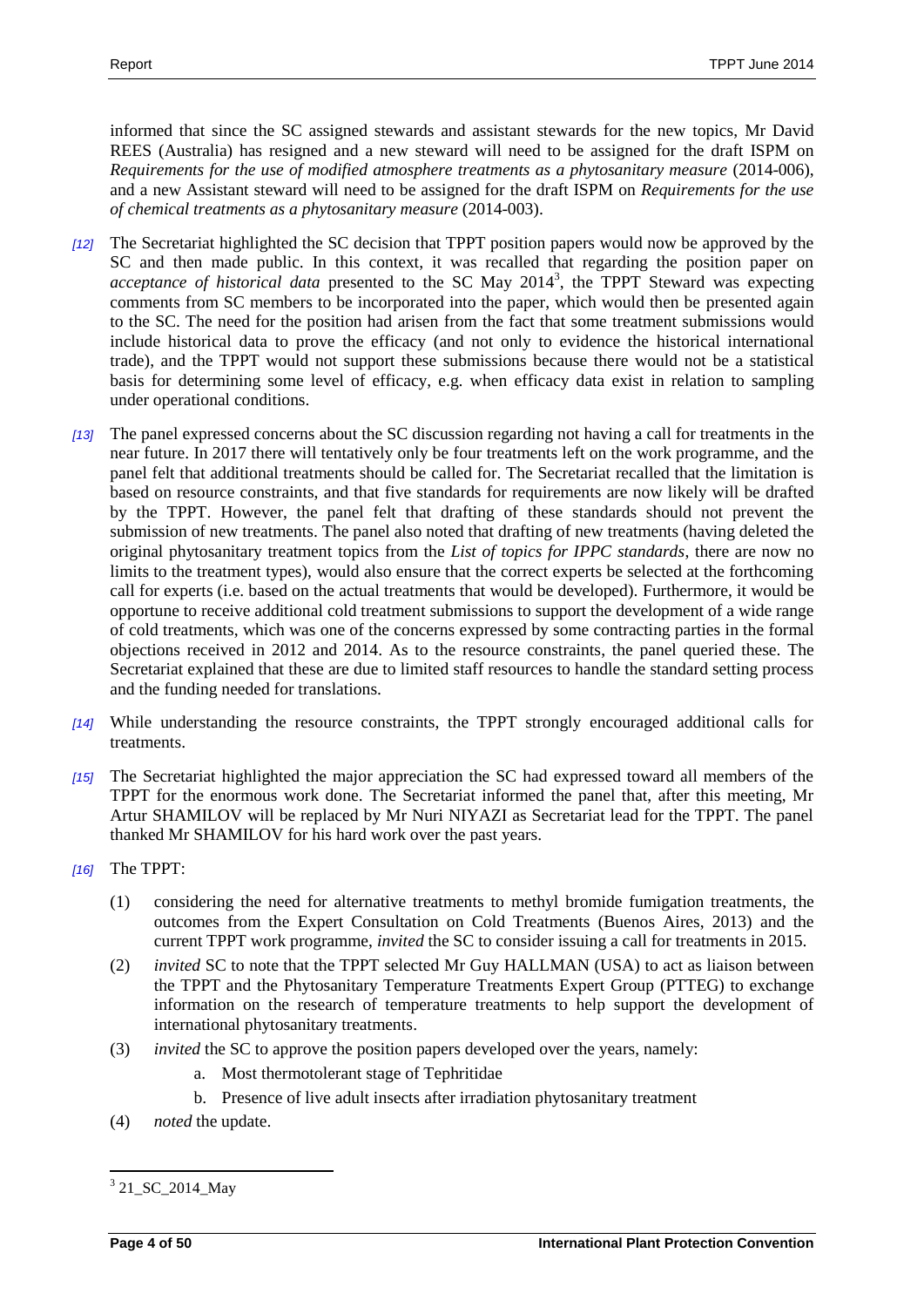## **4. Review of Cold treatments**

- *[17]* The Secretariat summarized the main issues of the formal objections received to the seven cold treatments that had been presented for adoption to CPM-7  $(2012)$  and  $(CPM-9 (2014)^4$ , the latter also having briefly been discussed in the SC May 2014 meeting. The TPPT reviewed and modified the responses to the formal objections of the individual draft treatments<sup>5</sup>. The responses will be submitted to the SC for their endorsement and following made public.
- *[18]* Cold treatment that received formal objections before CPM-7 (2012) and was not submitted for adoption at CPM-9 (2014):
	- Cold treatment for *Ceratitis capitata* on *Citrus reticulata* cultivars and hybrids (2007-212)<sup>6</sup>
- *[19]* Cold treatments that received formal objections both before CPM-7 (2012) and before CPM-9 (2014):
	- Cold treatment for *Bactrocera tryoni* on *Citrus sinensis* (2007-206E)<sup>7</sup>
	- Cold treatment for *Bactrocera tryoni* on *Citrus reticulata* x *C. sinensis* (2007-206F)<sup>8</sup>
	- Cold treatment for *Ceratitis capitata* on *Citrus paradisi* (2007-210)<sup>9</sup>

Cold treatments that received formal objections before CPM-9 (2014):

- Cold treatment for *Ceratitis capitata* on *Citrus sinensis*  $(2007-206A)^{10}$
- Cold treatment for *Ceratitis capitata* on *Citrus reticulata*  $\times$  *C. sinensis* (2007-206B)<sup>11</sup>
- Cold treatment for *Ceratitis capitata* on *Citrus limon* (2007-206C)<sup>12</sup>
- Cold treatment for *Bactrocera tryoni* on *Citrus limon* (2007-206G)<sup>13</sup>
- *[20]* It was noted that the formal objections submitted before CPM-7 (2012) had been submitted also before CPM-9 (2014), in spite of having been addressed by the TPPT and responses having been submitted to the SC previously, along with the recommendations for CPM adoption of these treatments.
- *[21]* In this context, the TPPT expressed concern about the lack of active participation from some contracting parties in the standard setting process, which may result in situations where a significant amount of work is carried out by the technical panel over a number of years but where consensus is nevertheless not reached and the treatments not adopted. It was also recalled that the treatments are developed as options for countries, and that they are not mandatory (cf. footnote 1 of all phytosanitary treatments). The lack of consensus would appear to be partly due to a differing interpretation and understanding of the treatment development, evaluation and implementation processes. The TPPT agreed to invite the SC to consider emphasizing this to contracting parties.
- *[22]* The TPPT discussed the following issues in detail:
- *[23]* **Data evidence based on one or two research papers only not deemed sufficient**. The TPPT discussed the objections and agreed that one paper comprising a number of studies is enough to support the treatment if it provides sufficient evidence of the treatment efficacy and meets the

 4 [07\\_TPPT\\_2014\\_Jun](https://www.ippc.int/work-area-pages/2014-bali-indonesia)

<sup>5</sup> [08\\_TPPT\\_2014\\_Jun](https://www.ippc.int/work-area-pages/2014-bali-indonesia?order=field_agenda_item_no&sort=asc)

<sup>6</sup> [2007-212\\_Draft Treatment;](https://www.ippc.int/work-area-pages/2014-bali-indonesia) [2007-212\\_Treatment Portfolio;](https://www.ippc.int/work-area-pages/draft-phytosanitary-treatments-and-relevant-documents) [2007-212\\_Reference\\_Argentina](https://www.ippc.int/work-area-pages/2014-bali-indonesia?order=field_agenda_item_no&sort=asc)

**<sup>7</sup>** [2007-206E\\_Draft Treatment;](https://www.ippc.int/work-area-pages/2014-bali-indonesia) [2007-206E\\_Treatment Portfolio](https://www.ippc.int/work-area-pages/draft-phytosanitary-treatments-and-relevant-documents?order=field_document_number&sort=asc)

<sup>8</sup> [2007-206F\\_Draft Treatment;](https://www.ippc.int/work-area-pages/2014-bali-indonesia) [2007-206F\\_Treatment Portfolio](https://www.ippc.int/work-area-pages/draft-phytosanitary-treatments-and-relevant-documents?order=field_document_number&sort=asc)

<sup>&</sup>lt;sup>9</sup> [2007-210\\_Draft Treatment;](https://www.ippc.int/work-area-pages/2014-bali-indonesia) [2007-210\\_Treatment Portfolio](https://www.ippc.int/work-area-pages/draft-phytosanitary-treatments-and-relevant-documents)

<sup>10</sup> [2007-206A\\_Draft Treatment;](https://www.ippc.int/work-area-pages/2014-bali-indonesia) [2007-206A\\_Treatment Portfolio](https://www.ippc.int/work-area-pages/draft-phytosanitary-treatments-and-relevant-documents?order=field_document_number&sort=asc)

<sup>11</sup> [2007-206B\\_Draft Treatment;](https://www.ippc.int/work-area-pages/2014-bali-indonesia) [2007-206B\\_Treatment Portfolio](https://www.ippc.int/work-area-pages/draft-phytosanitary-treatments-and-relevant-documents?order=field_document_number&sort=asc)

<sup>12</sup> [2007-206C\\_Draft Treatment;](https://www.ippc.int/work-area-pages/2014-bali-indonesia) [2007-206C\\_Treatment Portfolio](https://www.ippc.int/work-area-pages/draft-phytosanitary-treatments-and-relevant-documents?order=field_document_number&sort=asc)

<sup>&</sup>lt;sup>13</sup> [2007-206G\\_Draft Treatment;](https://www.ippc.int/work-area-pages/2014-bali-indonesia) [2007-206G\\_Treatment Portfolio](https://www.ippc.int/work-area-pages/draft-phytosanitary-treatments-and-relevant-documents?order=field_document_number&sort=asc)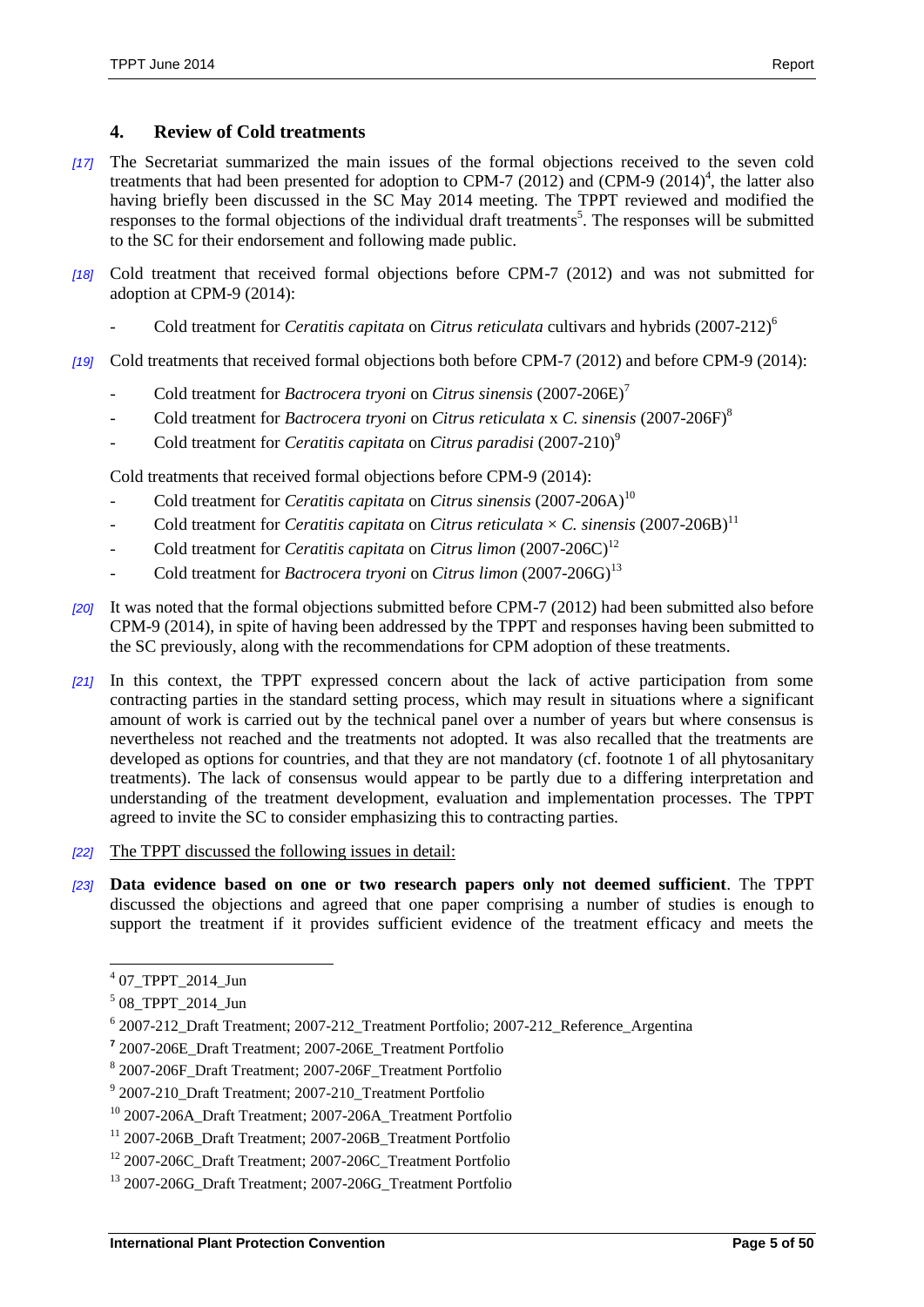requirements stated in ISPM 28:2007 (*Phytosanitary treatments for regulated pests)*. The panel confirmed that this had been the case for all the studies used for the references in the treatments.

- *[24]* Nevertheless, the TPPT found that it would be helpful that the schedules reference all the information that directly influences the TPPT review of the treatment. Hence, where supplementary data (unpublished or by anonymous authors) had been provided this was noted in brackets after the publication it related to.
- *[25]* **Extrapolation of data to be applied to other cultivars.** The TPPT had previously considered data that indicated varietal differences in the treatment schedules for *Citrus sinensis*, for which reason the TPPT had included in their working criteria that varietal differences for *Citrus sinensis* cultivars should be considered. However, the TPPT had also noted on that occasion that the available data was insufficient and had requested additional information from the submitter, which remains outstanding.
- *[26]* With reference to ISPM 28:2007 section 3.2.1, other cultivars should be taken into consideration only when there is evidence that varietal differences may impact treatment efficacy.
- *[27]* Panel members discussed again the delineation of cold treatments for orange cultivars (rather than at citrus species level). The panel noted that the Phytosanitary Temperature Treatments Expert Group (PTTEG) will be reviewing the literature supporting this position and one possible outcome is that it may recommend that the TPPT no longer delineate cold treatments at the cultivar level for oranges. Should this occur or should new research be made available supporting cold treatments at the species level, TPPT will change its position on this issue. Until that occurs, schedules for cold treatments on oranges (only) will continue to be set at the cultivar level. (See also discussion reported under 9.2 *TPPT Working criteria for treatment evaluation*).
- *[28]* The panel discussed potential cultivar differences in cold treatment efficacy in *C. paradisi* (2007-210). The TPPT was aware that there may be studies attesting to some differences in cultivars, but it is not clear whether these are due to tolerance to cold, differences in the experimental design or other reasons. Considering the potential impact on trade – should all cultivars be considered separately – and the fact that no empirical evidence was currently available to the panel, the TPPT found that the requirements of ISPM 28:2007 section 3.2.1 had been met.
- *[29]* The treatment was modified as regards the references in the schedules for consistency with other adopted treatments.
- *[30]* **Lack of supporting data for schedule 2 in 2007-210**. The TPPT clarified that the supporting data for this schedule had been inadvertently omitted. The original submission made in 2007 included two references authored anonymously. These references were replaced by papers authored by Willink *et al.* (2007a and b). However, they lacked data pertaining specifically to schedule 2. The two anonymous reports containing the missing data will be added to the proposed schedule.
- *[31]* **Regional differences in cold tolerance.** The TPPT discussed the potential differences in fruit fly populations (within species) that may result in variations in cold tolerance. While cold tolerances are evident from a regional spread perspective, this has not been shown to be significant for cold treatments. The TPPT noted that the PTTEG will explore this issue.
- *[32]* **Artificial infestation in relation to cold tolerance.** In July 2013, the TPPT agreed that artificial infestation would be considered satisfactory only when the pest developmental stage tested had developed in the fruit (e.g. eggs placed and larvae tested). However, the TPPT had received data, together with the formal objections, that gave some evidence of a suitable treatment schedule of significantly shorter time than that proposed in the data that the TPPT had previously evaluated. The TPPT considered that use of artificial infestation may have raised the cold tolerance of the fruit flies resulting in survivors at the exposure times. Since the PTTEG will evaluate the issue of artificial diet and regional population effects on cold tolerance, the TPPT agreed to defer recommendation on this issue until a review of this issue has been carried out.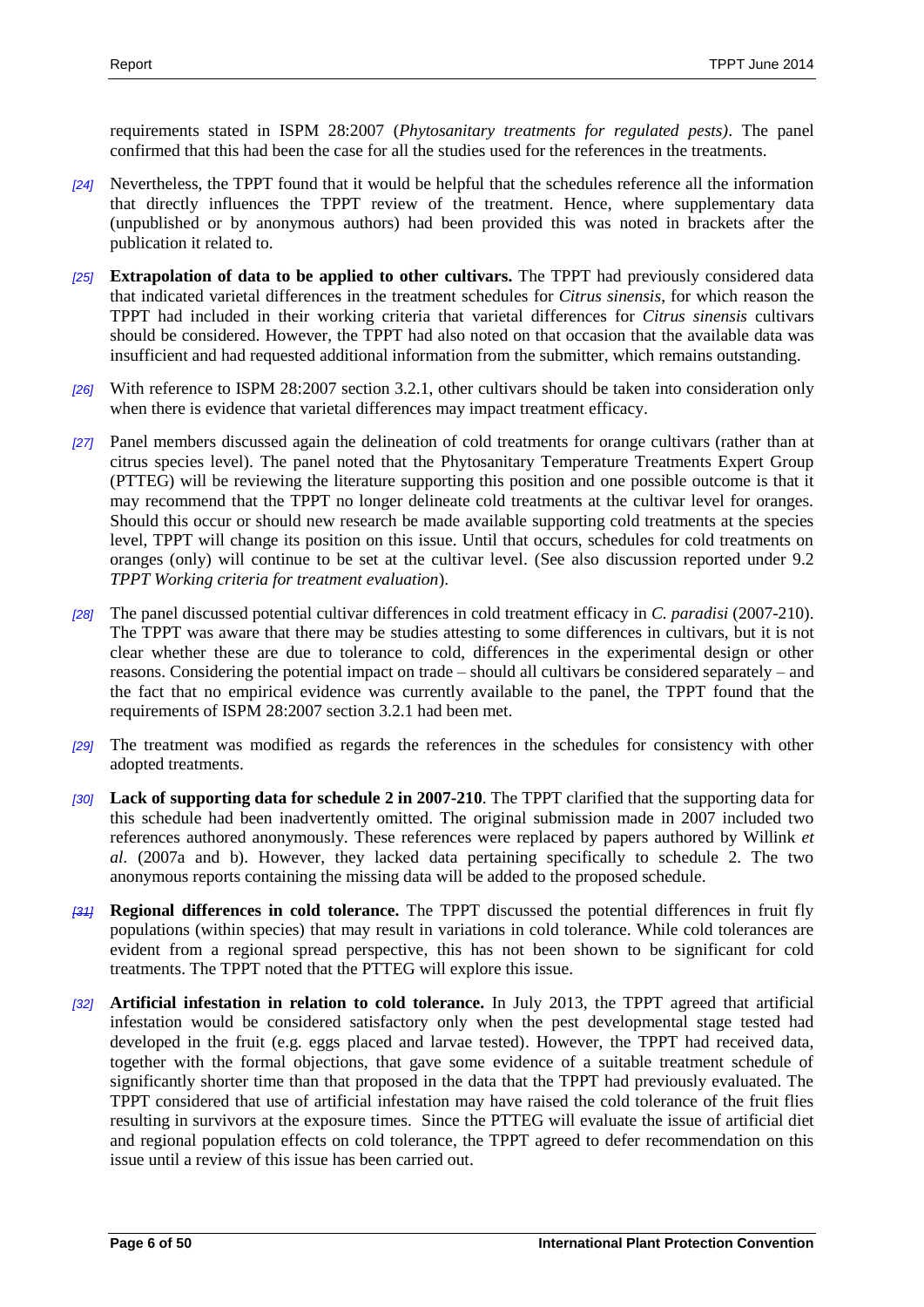- *[33]* **Pre-cooling.** The TPPT agreed that reference to pre-cooling should be taken out of the draft treatments because it is an operational requirement and not part of the schedule. Pre-cooling, temperature monitoring and recording are important operational issues, and they will be addressed in the specification for the draft standard on *Requirements for the use of temperature treatments as a phytosanitary measure* (2014-005). This operational ISPM will enhance the implementation of the treatment schedules but the schedules are not dependent on them (if the schedule is met, then the treatment will work).
- *[34]* **Life stage tolerance of fruit flies to cold treatments.** The panel agreed that there are methodology variables at play in conducting cold treatment studies that could account for different results including potential differences in cold tolerance by fruit fly populations from different geographic locations. For example, the infestation methods used in the experiments, age and condition of fruit fly colony, condition of fruit at time of testing, differences in equipment/sensors used (sensitivity, precision, accuracy, etc.), potential cross-contamination, and treatment end points. In regard to the most tolerant larval stage of *C. capitata* differences were noted between the test results in the references, and the TPPT confirmed that this is indeed the case. The literature is not consistent concerning the most coldtolerant life stage of *C. capitata* and a discussion paper had been prepared on this for the Expert Consultation on Cold Treatments (Buenos Aires, 2013).
- *[35]* The TPPT further noted that a degree of over-treatment usually occurs for the cold treatment schedules that would easily account for any differences in cold tolerances between the larval life stages. Hence, the treatment will usually achieve or exceed the needed efficacy for larval life stages regardless of which is the most cold tolerant.
- *[36]* **Amendments to the phytosanitary treatments.** When discussing the formal objection for 2007- 206A, the panel noted that it is foreseen that several schedules will be submitted in the future for the same fruit (different cultivars) and pest. The TPPT recognized that due to this issue, it would be opportune for the treatments to remain on the TPPT work programme, also after possible adoption, so that these can be amended as data for new schedules are made available. This would be a situation comparable to the *Amendments of the Glossary* (1994-001), i.e. where only the new schedule would be open for comments in the standard setting process. The amendments to the phytosanitary treatment would be related to the schedules only and be submitted via the normal standard setting procedure.
- *[37]* The panel reviewed the wording of the cold treatment schedules, namely "2 °C or below for 18 continuous days" and decided the following wording was more appropriate: "2 °C or below for no less than 18 continuous days" because it better reflects the limitations of the treatment and avoids an interpretation that requires the treatment to needlessly end at 18 days. This is same argument as in the cases where treatments state "2 °C or below". The draft treatments for *Bactrocera tryoni* were modified accordingly.
- *[38]* **Chilling injuries and general applicability of the cold treatment.** The applicability during long journey times of the schedule in 2007-206C was found by a contracting party to result in chilling injuries to the fruit. The TPPT confirmed the efficacy of the treatment and that it is widely applicable to international trade, hence in accordance with section 3.3 of ISPM 28:2007. The issue raised by the formal objection relates to operational challenges. The TPPT reviewed evidence to support that the issue could be solved with improved application of the treatment $14$ .
- *[39]* For reasons evidenced in the discussions above and in the TPPT responses to the formal objections which will be forwarded to the SC, the TPPT decided to work further on the following cold treatments and not forward them to the SC for adoption by the CPM:
	- *Ceratitis capitata* on *Citrus sinensis* (2007-206A)
	- *Ceratitis capitata* on *Citrus reticulata* × *C. sinensis* (2007-206B)

 $\overline{a}$ 

<sup>&</sup>lt;sup>14</sup> Paper available at: https://www.ippc.int/work-area-publications/lemon-fruits-export-japan-under-coldtreatment-argentinean-experience-stein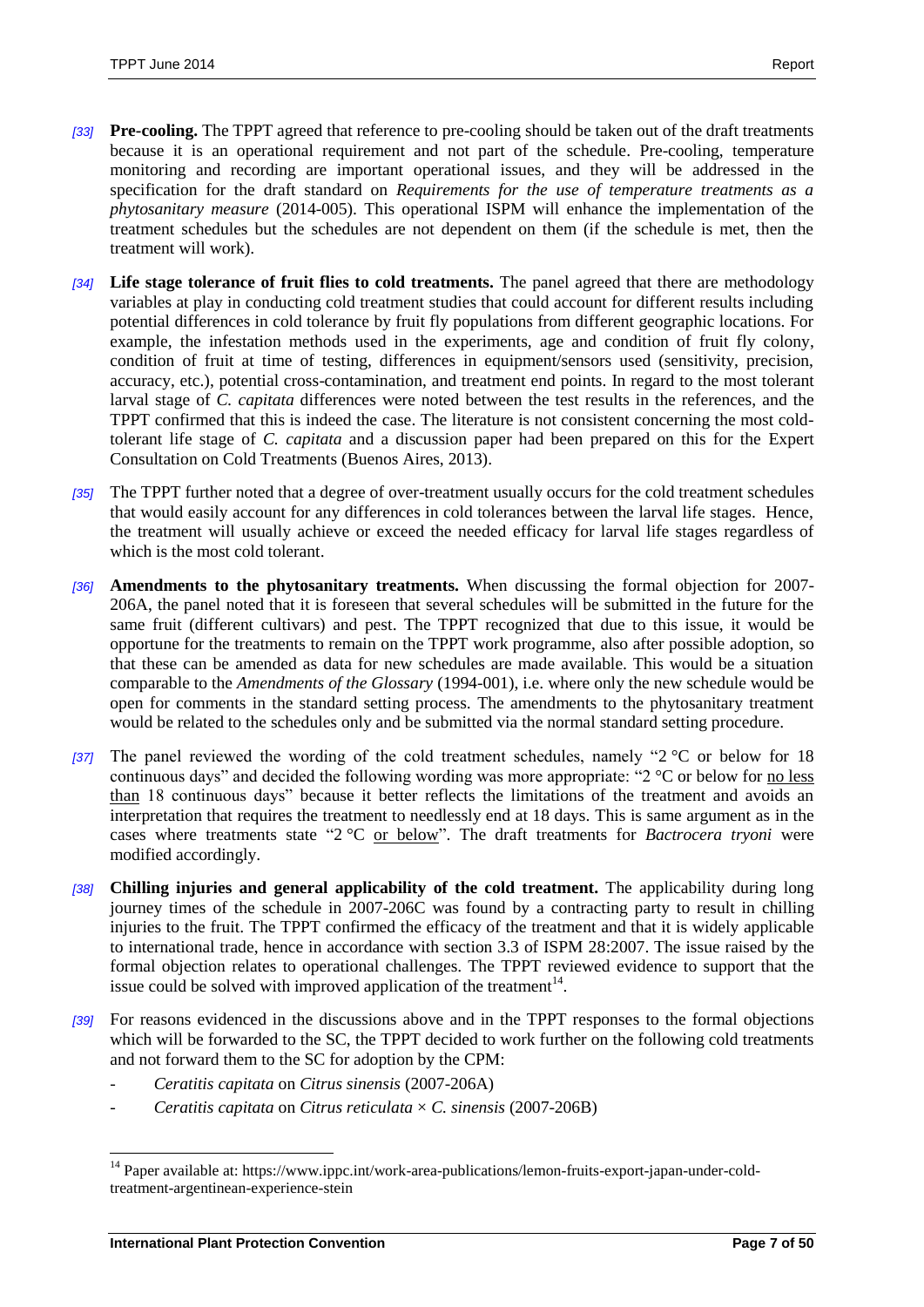- *Ceratitis capitata* on *Citrus limon* (2007-206C);
- *Ceratitis capitata* on *Citrus paradisi* (2007-210)
- *Ceratitis capitata* on *Citrus reticulata* cultivars and hybrids (2007-212)

#### *[40]* The TPPT:

- (5) *recommended* the cold treatments as modified in this meeting for: *Bactrocera tryoni* on *Citrus sinensis* (2007-206E); *Bactrocera tryoni* on *Citrus reticulata* × *C. sinensis* (2007-206F); *Bactrocera tryoni* on *Citrus limon* (2007-206G) to the SC for adoption by the CPM.
- (6) encouraged contracting parties to submit any data to support the TPPT analysis on *Ceratitis capitata* cold tolerance on *Citrus sinensis, C. reticulata*  $\times$  *C. sinensis,* and *C. paradisi.*
- (7) *encouraged* the PTTEG to communicate outcomes from their analyses on cold tolerance in fruit flies (regarding both regional differences and cultivar delineation) to the TPPT at the earliest possible occasion.
- (8) *invited* the SC to review the TPPT responses to the formal objections on cold treatments received before CPM-9 (2014) for their endorsement as appropriate.
- (9) *invited* the SC to remind contracting parties that there is no obligation for a contracting party to approve, register or implement the IPPC phytosanitary treatments for use in its territory and consider adding this as a note in the response to the formal objections.
- (10) *invited* the SC to consider the possibility of amending phytosanitary treatments, amendments to be submitted through the normal standard setting procedure, to include additional schedules as data become available.

## **5. Review of irradiation treatments from member consultation**

## **5.1 Irradiation for** *Dysmicoccus neobrevipes, Planococcus lilacinus* **and** *Planococcus minor* **(2012-011)**

- *[41]* The TPPT reviewed the draft treatment, treatment portfolio, 2014 member comments and draft treatment lead responses, and TPG recommendations<sup>15</sup>. The Treatment lead clarified that a number of comments were related to conclusions reached in specific papers as referenced in the treatment and that IPPC members asked for additional clarifications or supporting evidence. He explained that other references listed provided this and did not refer to additional papers for that reason.
- *[42]* Specifically, the main concern was the absence of data on comparison of radiotolerance and confirmatory testing among all three species. In response to the member comments, the submitter forwarded information related to two papers. One published article which demonstrated that *D. neobrevipes* is the most radiotolerant of the three species; one unpublished paper which demonstrated that confirmatory testing (n=~35,800) at a target dose of 200 Gy was successful against *D. neobrevipes*, with a maximum dose of 231 Gy. It was noted that this information will be published by the end of 2015 in a special journal issue of the Florida Entomologist related to a FAO/IAEA Coordinated Research Project on generic phytosanitary irradiation.
- *[43]* Treatment evaluation was provided for the draft treatment (see Appendix 4).
- *[44]* The TPPT:

 $\overline{a}$ 

(11) *recommended* the Irradiation treatment for *Dysmicoccus neobrevipes*, *Planococcus lilacinus* and *Planococcus minor* (2012-011) to the SC for submission to the CPM for adoption.

<sup>&</sup>lt;sup>15</sup> 2012-011\_Draft Treatment; 2012-011\_TreatmentPortfolio; 10\_TPPT\_2014\_Jun; 09\_TPPT\_2014\_Jun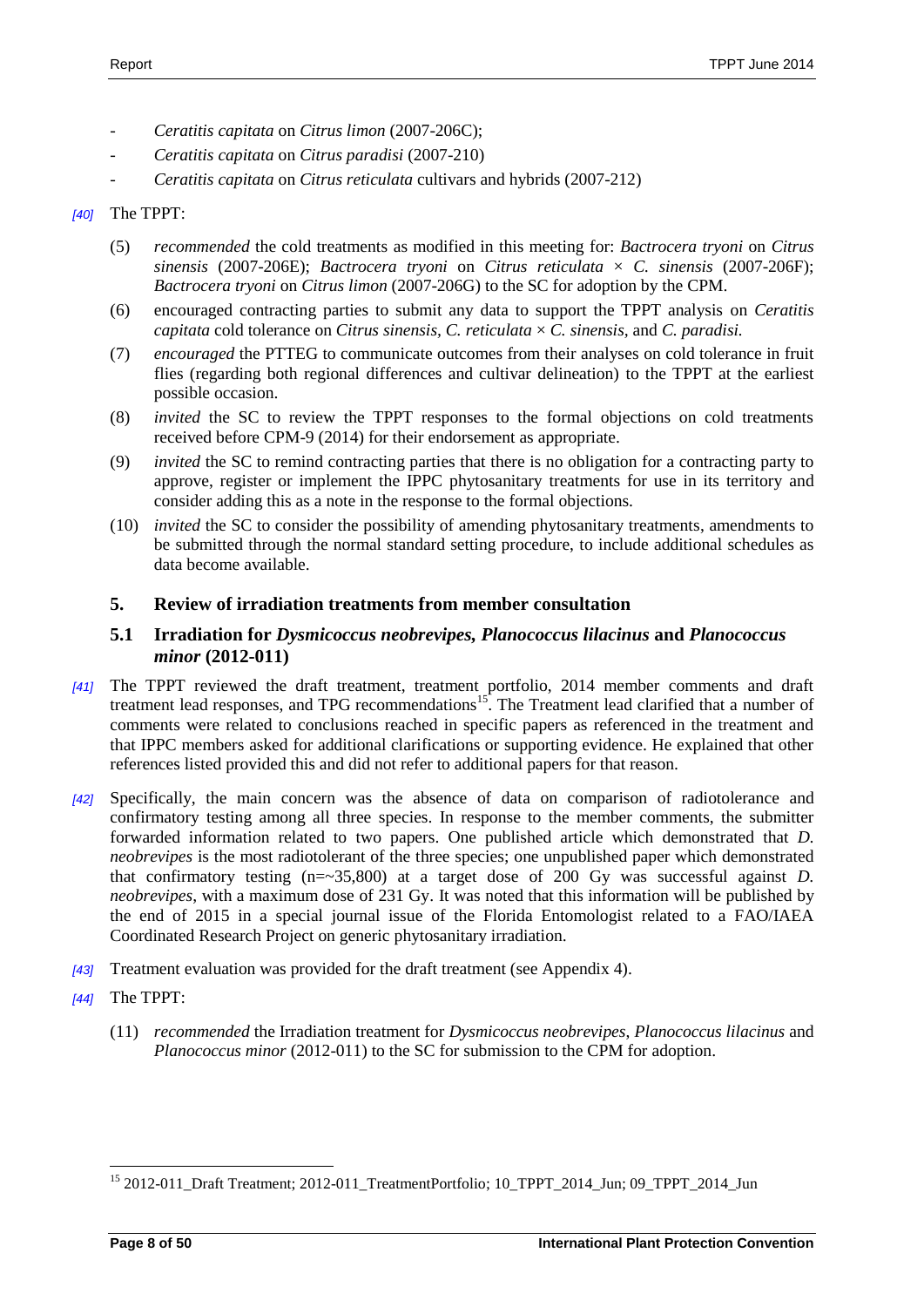#### **6. Review of wood treatments for member consultation**

#### **6.1 Sulfuryl fluoride fumigation of wood packaging material (2007-101)**

- *[45]* The Treatment lead introduced the updated checklist, the treatment portfolio and the submitter  $response<sup>16</sup>$ .
- *[46]* Based on consultation with pine wood nematode (PWN) experts, the panel discussed three options to move forward:
- *[47]* 1. Requesting data from the submitter supporting the assumptions that eggs are the most tolerant life stage and time in egg life stage is the determinant for treatment duration. Considering the submitter had already indicated that it was not likely to obtain further funding for research, this was not deemed a viable option.
- *[48]* 2. Accepting the hypothesis that eggs are the most tolerant life stage and time in egg life stage is the determinant for treatment duration, and submitting the treatment as it is to the SC. This was considered a theory to explain the results but had not as yet been proven through research.
- *[49]* 3. Separate the treatment into one for insects (with a less severe schedule) and one for PWN and insects (with a more severe schedule) because this would make the treatments more targeted and prevent unnecessarily high dosing of timber not infested with PWN. The TPPT reviewed this proposal $^{17}$  and agreed with this approach.
- *[50]* Modifications to 2007-101A:
- *[51]* One member raised concerns that Sulfuryl fluoride (SF) treatments cannot penetrate wood with high moisture content and that the methods to measure moisture content are not accurate. The panel discussed the methods used to measure moisture content and their limitations. It was finally agreed that the moisture content of wood can be achieved with a level of accuracy suitable for use for this treatment schedule. It was also recognized that the treatment efficacy had been demonstrated to be effective on wood with moisture content no greater than 60%. It was felt that measuring the moisture content is an operational aspect that can be handled by different means, for instance by ensuring a much lower than required content is achieved through kiln-drying the wood. Additionally, it was stressed that sawn wood loses moisture rapidly and in most cases after only a few days will have moisture content less than 60%.
- *[52]* The **target pest** was changed to *wood-borne insects* for precision. The **target regulated article** was modified to *debarked wood, not exceeding 20 cm in cross-section and not exceeding 60% moisture content* in line with the scope.
- *[53]* A member queried why *final* had been added to *minimum concentration*. *Final* was deemed unnecessary and taken out of the schedule. The panel discussed whether a **minimum concentration** should be required throughout the treatment or a requirement of periodic readings of the gas concentration should be added because the concentration-time product (CT) value varies depending on when it is measured, in order to assure the treatment would be appropriately applied. Some members felt that guidance should be provided to NPPOs because of the possible great variations in CT, which could result in treatment failure. It was also not clear how the CT is measured throughout the process. A higher initial dose could be used to achieve the CT in less time. It was suggested to add a schedule example, but others felt that this would not be appropriate for a standard because all the different variables could not be taken into account (e.g. type of enclosure and loading factor).
- *[54]* Others felt that this was an operational requirement and should not be added as a treatment requirement. NPPOs should independently devise models to calculate the concentration in order to achieve the CT needed to meet the requirements of the treatment. Some suggested using the same

 $\overline{\phantom{a}}$ 

<sup>&</sup>lt;sup>16</sup> 2007-101 Updated Checklist; 2007-101\_Draft Treatment; 2007-101\_TreatmentPortfolio

<sup>&</sup>lt;sup>17</sup> 2007-101A\_DraftISPMInsectsSulfurylFlouride; 2007-101B\_DraftISPMPWNSulfurylFlouride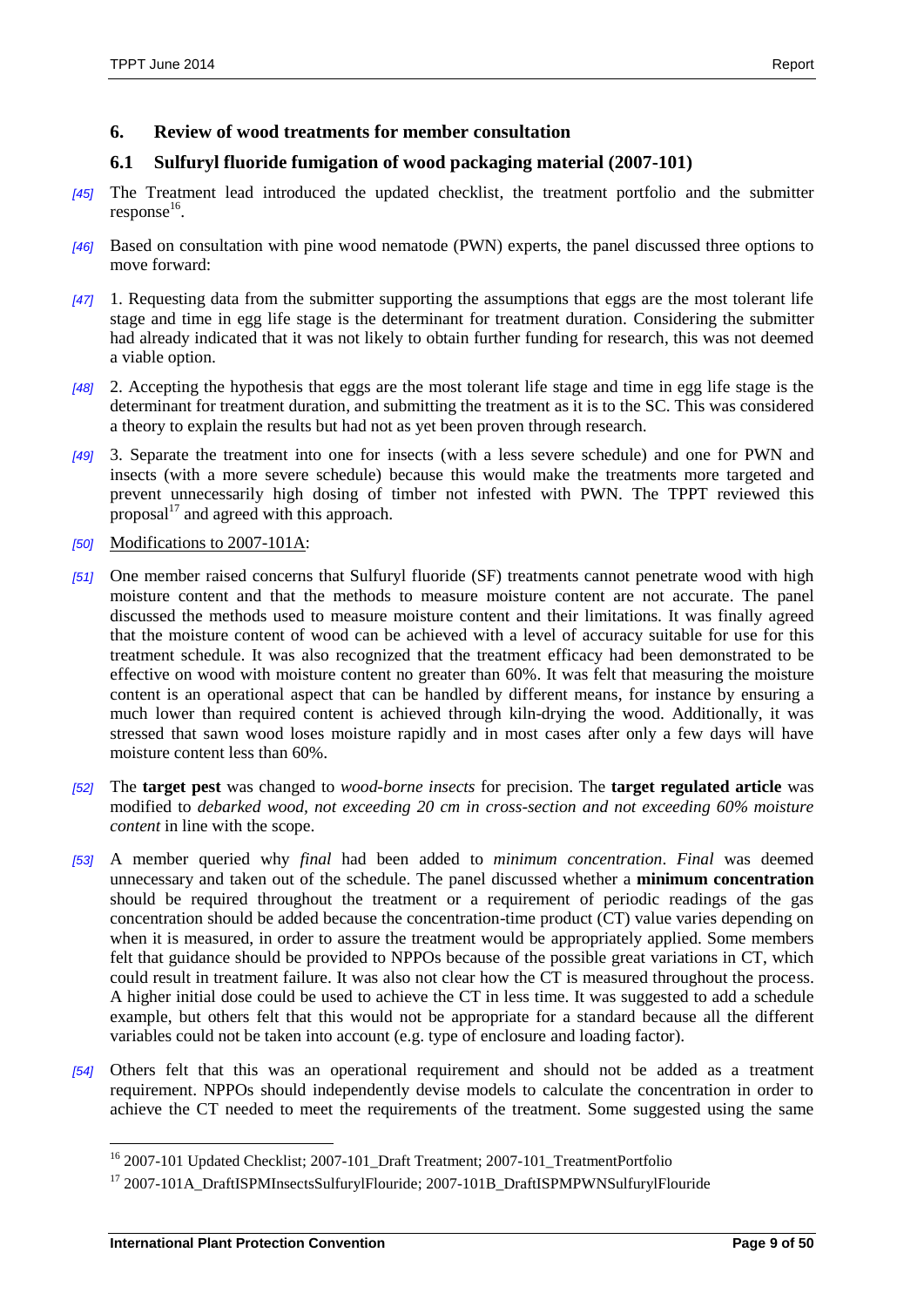wording as for the schedules in ISPM 15:2009 (*Regulation of wood packaging material*). A minimum final concentration ensures that there has been a 24 hour exposure, and not only a high initial concentration leading to the minimum CT that would quickly disappear. The panel finally decided to not add minimal initial dose in consistency with ISPM 15:2009. Should IPPC members wish to add this information, suggestions to do so could be added in member consultation and the panel would then reconsider.

- *[55]* To aide with operational implementation, an example schedule had been provided in the treatment, which also included the initial concentration. It was clarified that the example was built from research made on sawn wood.
- *[56]* It was agreed to add a footnote on how the **minimum level of mortality** was calculated for a specific species, because extrapolation from a model fitted to the experimental data was used only to calculate this species' mortality level, and the panel found that this should be clear due to the great difference between calculation methods in the efficacy.
- *[57]* The draft was modified not to include **operational requirements**, which should be included in the draft ISPM on *Requirements for the use of fumigation treatment as a phytosanitary measure* (2014- 004). Hence, the following were taken out: loading factor; sealing; gas mixture; absorption; coating of the wood; and record keeping.
- *[58]* Modifications to 2007-101B:
- *[59]* It was recalled that this treatment might be included in ISPM 15:2009.
- *[60]* The changes to 2007-101A that were applicable also to 2007-101B were made.
- *[61]* The schedule was modified to include a minimum final concentration over 48 h.
- *[62]* Treatment evaluation was provided for both draft treatments (see Appendix 4).
- *[63]* The TPPT:
	- (1) *recommended* the draft PT for *Sulfuryl fluoride fumigation of insects in debarked wood* (2007- 101A) as modified in this meeting to the SC for member consultation.
	- (2) *recommended* the draft PT for *Sulfuryl fluoride fumigation of nematodes and insects in debarked wood* (2007-101B) as modified in this meeting to the SC for member consultation.

## **6.2 Heat treatment of wood using dielectric heating (2007-114)**

- *[64]* The treatment lead introduced the draft treatment, submitter response, the updated checklist, additional references and the treatment portfolio<sup>18</sup> and explained that this draft had already gone for member consultation in 2011 but that it had then been put on hold until Annex 1 of ISPM 15:2009 on *Approved treatments associated with wood packaging material* (2013) had been adopted.
- *[65]* Several papers and draft research reports on the use of radio waves in dielectric heating were discussed by the TPPT. The panel found there was sufficient information supporting the modification of the dielectric heating schedule to include larger wood pieces and a longer heating up time. Specifically because:
	- Radio frequency (RF) uses much lower frequencies than microwaves (MW). So the RF wave has a longer penetration depth than the MW. Penetration depth affects the size and shape of treated wood. Thus, RF heating can be used to treat bulk material with relatively larger dimensions than MW heating $19$ .

 $\overline{\phantom{a}}$ 

<sup>18</sup> 2007-114\_Draft Treatment; 2007-114\_Additional Reference; 2007-114 Updated Checklist; 2007- 114\_TreatmentPortfolio

<sup>&</sup>lt;sup>19</sup> Jiao, S. (2012). Development of non-chemical postharvest treatments for disinfecting agricultural products-PhD Thesis. Washington State University.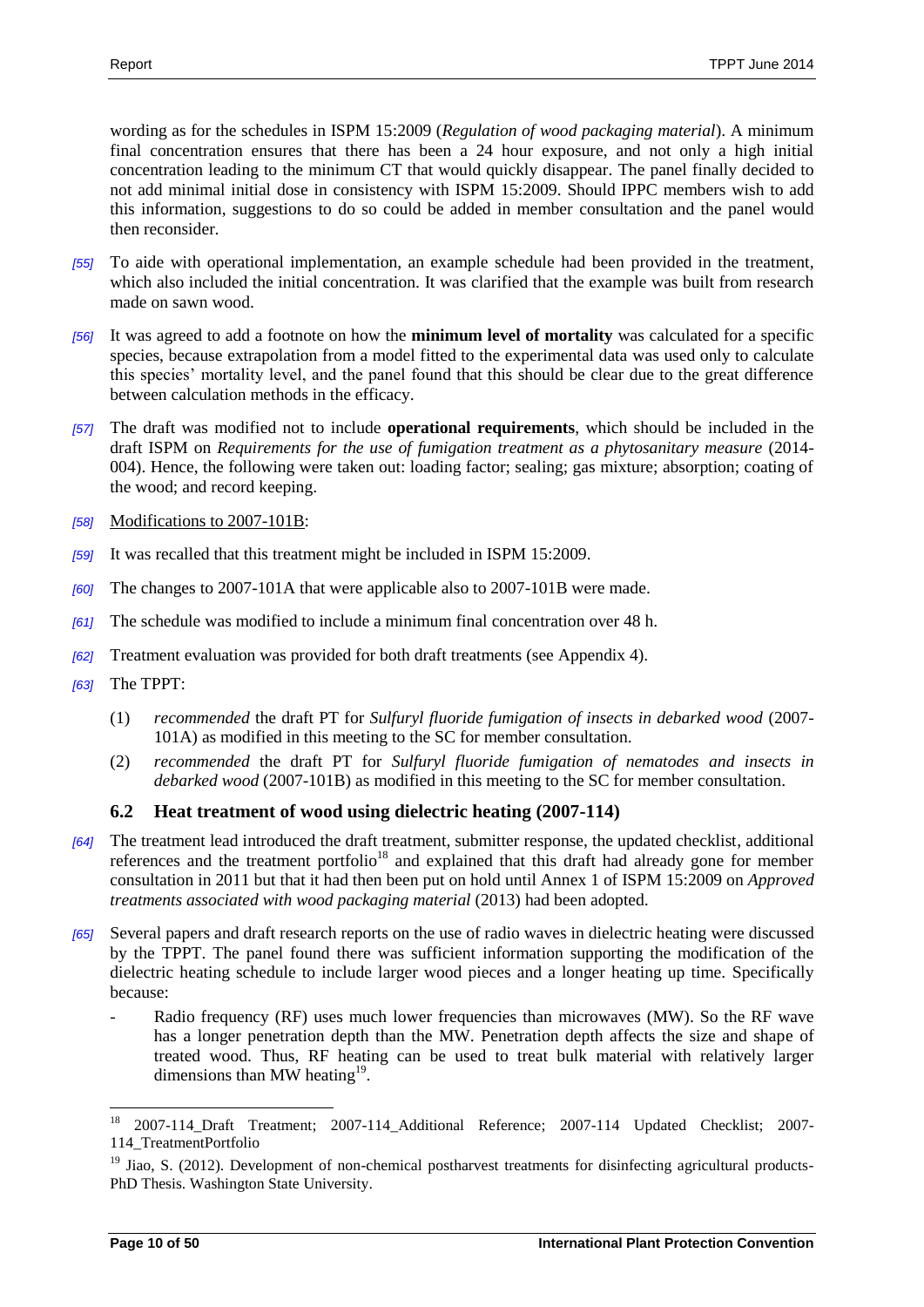- Other notable characteristics of dielectric heating (DH) are the high power density and the potential for selectively heating materials $^{20}$ . In a heterogeneous material like wood, the component with the highest loss factor will in general absorb the bigger part of the energy. An effective application of this selective heating is DH of wood infested with pests. In a moist material, the heat will preferentially be developed in the water in wood and inside the pest's body. When the moisture content declines, less heat is automatically taken in, so overheating of the material is prevented. It seems likely, therefore, that the degree of selective heating of the insects obtained in the lower frequency range is much better than that obtained in the microwave range at 2.45 GHz. Dielectric heating offers an advantage over conventional heating for insect control due to the selective heating of insects $^{21}$ .
- Increasing the RF power by 3-fold reduced run time (T60) by up to  $78\%^{22}$ . Dielectric heating systems are reported to convert 50–70% of the energy to heat, in comparison to 10% efficiency in conventional ovens $^{23}$ .
- RF can effectively penetrate beyond the 20 cm limit.. Using high power radio frequency (HPRF) heating wood sizes of up to 70 cm could reach 60 °C within 30 minutes. Extending the allowable heating time would enable 3 meter stacks of timber to be treated to 60  $^{\circ}$ C using HPRF heating within 2.5 hours  $(150 \text{ minutes})^{24}$ .
- Heat treatments of around 60  $\degree$ C for 1 minute are generally effective against wood inhabiting insects, nematodes and fungi (NAPPO 2013). Further efficacy trials to show that wood pests are suitably treated at extended wood thicknesses or longer heating up times are not necessary if these temperatures are met.
- *[66]* The Treatment lead clarified that only *Bursaphelenchus xylophilus* was included because the treatment had not been tested on other nematodes.
- *[67]* The panel discussed elements in the draft schedule that were operational requirements, which could be added to the draft ISPM on *Requirements for the use of temperature treatments as a phytosanitary measure* (2014-005). Some members found that some of these should be included because the treatment is not otherwise practically applicable. Other operational requirements were taken out of the draft, e.g. in relation to auditing and monitoring.
- *[68]* The panel discussed the feasibility of heating larger pieces of wood with dielectric heating. The panel agreed that the important aspect of the treatment is that "internal wood temperatures meet or exceed 60 ˚C for 1 minute throughout the profile of the wood", and that *how* this requirement is met should not be part of the schedule.
- *[69]* Some members queried the need for adding "3 hours" heating-up time and why it had been changed from 30 minutes. It was clarified that it had been changed from 30 minutes because new data had been produced to demonstrate that this is an operationally viable heating-up time to reach 60 ˚C. Some members did not find that this should be in the schedule because there is no evidence that 60 ˚C for 1 minute would result in any survivors, meaning that it is not important for the treatment to clarify how to reach this efficacy. The Treatment lead presented an unpublished paper<sup>25</sup> that demonstrated that

l

<sup>&</sup>lt;sup>20</sup> Laborelec, J C (2011) Application note dielectric heating. European Copper Institute Publication No Cu 0122 (www.leonardo-energy.org/drupal/node/1845)

<sup>21</sup> Nelson, S. O. (1996). Review & assessment of microwave energy for stored-grain insect control. *American Society of Agricultural Engineers*, 39(4):1475–84; Wang, S., J. Tang, J.A. Johnson, E. Mitcham, J.D. Hansen, G. Hallman, S.R. Drake, and Y. Wang (2003). Dielectric Properties of Fruits and Insect Pests as Related to Radio Frequency and Microwave Treatments. *Biosystems Engineering* 85(2): 201–12.

<sup>&</sup>lt;sup>22</sup> Janowiak, J., Dubey, M., Hoover, K., Mack, R., Elder, P. (2014) Comparative Study of Radio Frequency (RF)

<sup>&</sup>amp; Microwave (MW) Heating of Wood in Compliance with ISPM-15 Phytosanitary Treatment.

 $23$  Jiao (2012). In development.

 $24$  Janowiak (2014) Comp. study.

<sup>25</sup> Jamieson, L.E, Waddell, B.C, Laidlaw, W.G., Rogers, D.J. Decay of thermal conditioning in *Bactrocera tryoni* eggs (Diptera: Tephritidae) following non-lethal heat treatment (in press.).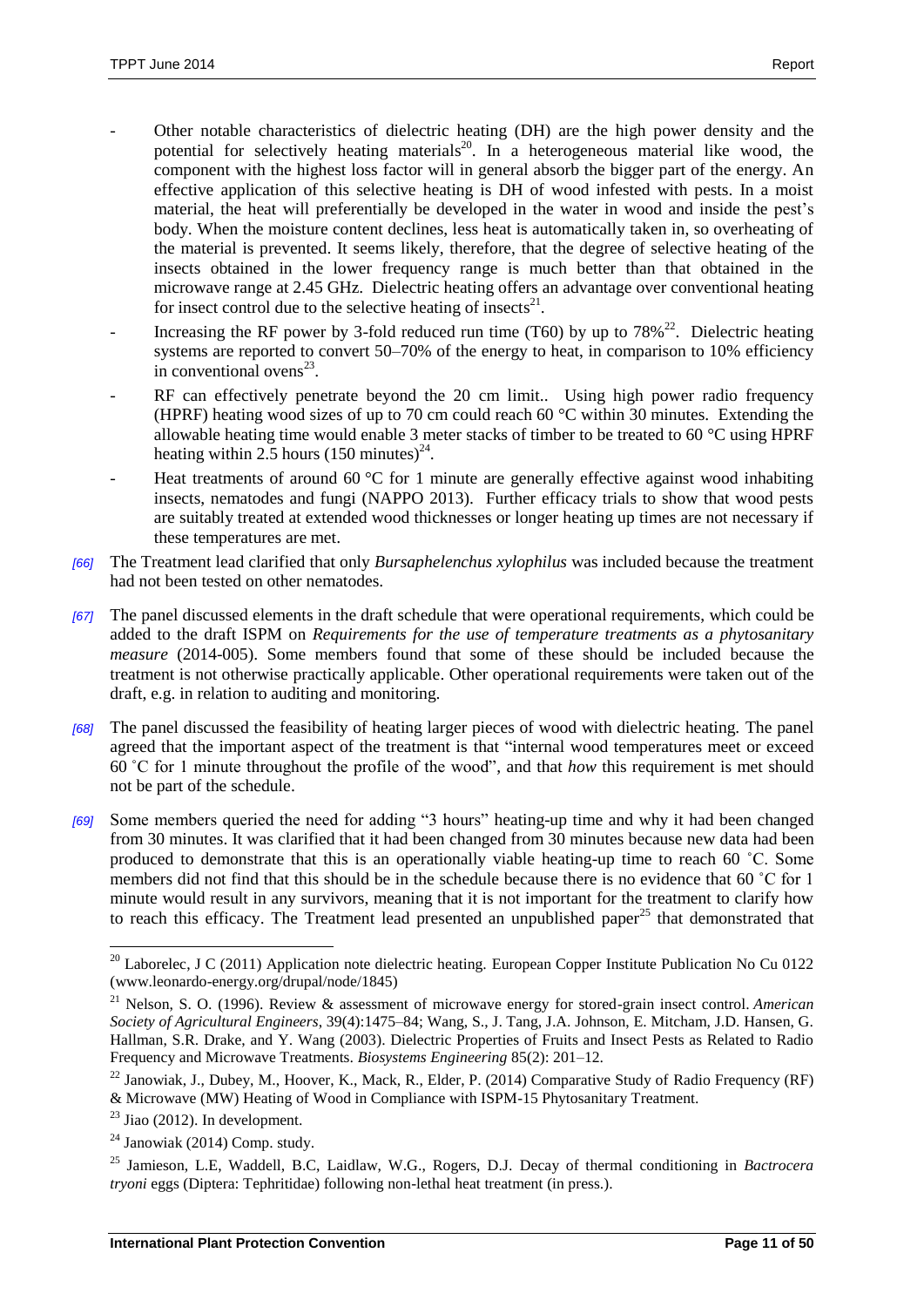heating-up time may have an influence on the heat tolerance insects although the example involved eggs of *B. tryoni,* a pest of fruit not wood. However, the panel agreed that this only emphasized the importance of having a schedule of 60 ˚C for 1 minute.

- *[70]* One member expressed concern with the schedule as presented in relation to treatment for nematodes due to the uneven distribution of the heat. The Treatment lead clarified that in dry wood, the dielectric heat is even more effective because the insects being wet they will be heated first. Additionally, the study on which the schedule is based, demonstrates that after a few minutes the heat would be evenly distributed.
- *[71]* One member stressed that research results from this type of treatment are generally variable, and depend on several things such as the wood species or whether the wood is frozen. The member was concerned about putting forward a treatment when there is no absolute certainty that the treatment is practical and applicable. This potentially leads to treatment failure.
- *[72]* The Treatment lead made analogies with kiln-drying, although the latter heats predictably which is not the case for dielectric heating. This needs to be accounted for in the operational part of the treatment.
- *[73]* The panel finally agreed to delete mention of the heating-up time and the diameter of the wood.
- *[74]* The descriptive authority was queried because there were two names. It was clarified that this is when the scientific name has changed.
- *[75]* The panel discussed the treatment's efficacy level because some members did not find that efficacy should be assessed based on an extrapolation analysis alone, but in combination with confirmatory trials. However, for this treatment, confirmatory trials cannot be made and the panel expressed concern about the level of uncertainty. It was recalled that the Commission on Phytosanitary Measures did accept extrapolation analysis without confirmatory trials when adopting treatments under ISPM 15:2009. The panel found that it would be appropriate to develop a position paper on the use of extrapolation to estimate treatment efficacies (e.g. probit analysis).
- *[76]* Treatment evaluation was provided for the draft treatment (see Appendix 3).
- *[77]* The TPPT:
	- (3) *recommended* the draft *Heat treatment of wood using dielectric heating* (2007-114) as modified in this meeting to the SC for member consultation.
	- (4) *agreed* to develop a position paper on the *Use of extrapolation to estimate treatment efficacies* (e.g. probit analysis) and assigned Mr Guy HALLMAN (USA) as lead.

## **7. Review of Vapour Heat Treatment Related Issues**

## **7.1 Characterization of heated air treatments**

- [78] The lead introduced the draft position paper<sup>26</sup>, noting that the high temperature forced air (HTFA) treatments complexity issue had been added to the TPPT work programme at its April 2014 virtual meeting based on concerns voiced in the TPPT August 2013 e-forum discussion.
- *[79]* He summarized the paper noting the differences between vapour heat treatments (VHT) and High temperature forced air treatments (HTFA), and factors that can affect efficacy of heat treatments and factors that may not be significant for commercial application. In addition the issue of temperature recording during experiments (e.g. highest temperature recorded during the confirmatory tests should be considered as a minimum requirement, minimum core temperature for the entire load and minimum time at that core temperature, heat-up time) was discussed.

 $\overline{a}$ <sup>26</sup> [11\\_TPPT\\_2014\\_Jun](https://www.ippc.int/work-area-pages/2014-bali-indonesia?order=field_agenda_item_no&sort=asc)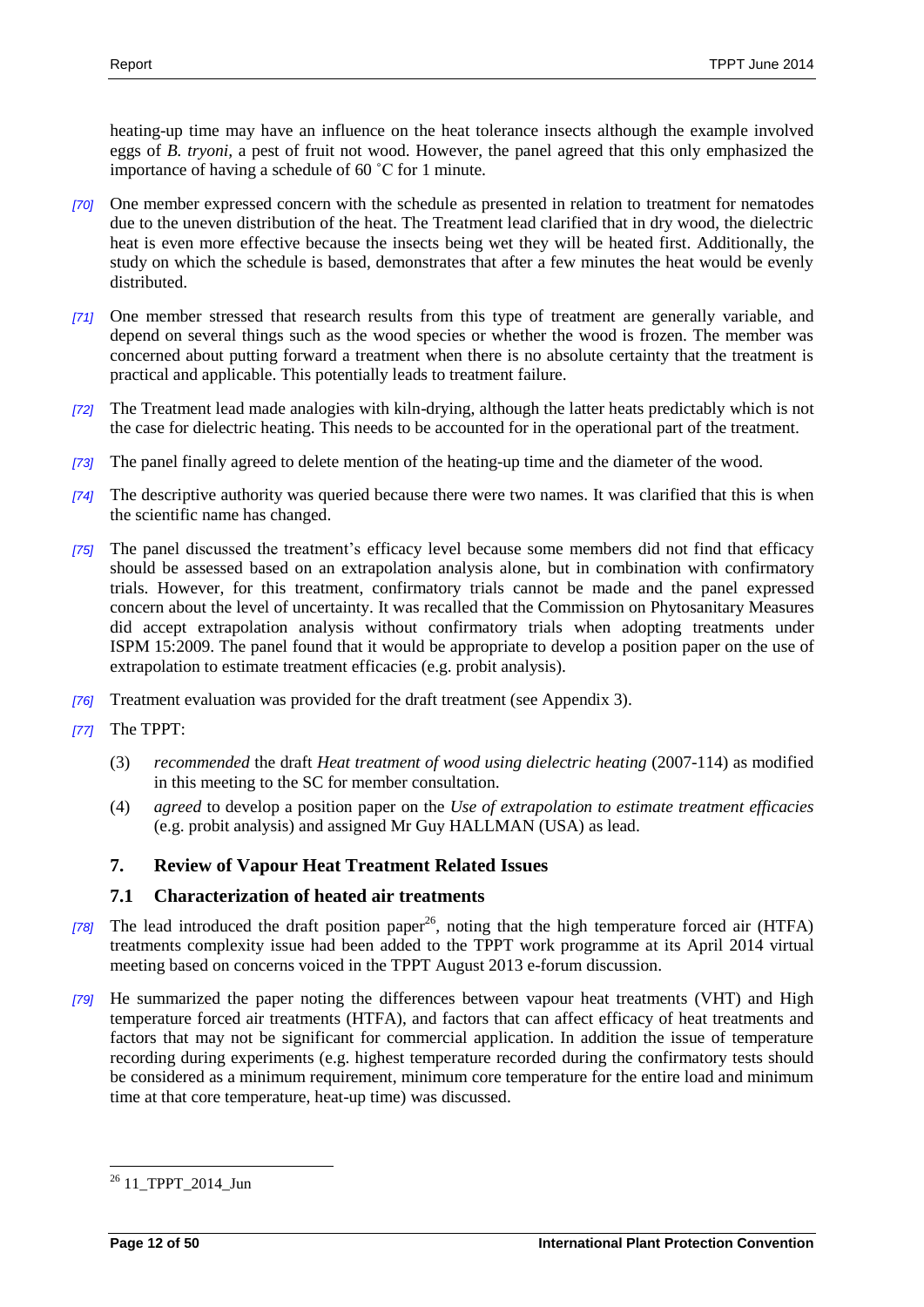- *[80]* He noted that while VHT may seem a very fast treatment, this would not be the case for large quantities, i.e. commercial application.
- *[81]* The panel agreed on what type of information a treatment schedule should contain and provided examples of VHT and HTFA treatment schedules (e.g. hydro cooling was not considered part of a schedule).
- *[82]* The panel discussed whether to consider all heated air treatments under the same heading, recognizing that the form of heating (dry or wet heat) may affect heating-up time but that treatment efficacy is determined by the exposure temperature and time (not the heating-up time or the air moisture level). The panel noted that lower oxygen levels enhance the efficacy of a heat treatment, and a wet air treatment (VHT) may create lower internal oxygen conditions than dry air treatments (HTFA). If oxygen levels do differ between treatment types, then they should be kept separate. Theoretically there could be an issue of level of stress of the insects in wet versus dry fruit. Since there is no certainty on this, the panel did not find there was support to join the treatments under the same name. Possibly, the PTTEG will look further into this issue and inform the TPPT on the outcomes.
- *[83]* The TPPT decided to have an e-forum discussion to collect comments on this paper.
- *[84]* The TPPT:
	- (5) *agreed* to have an e-forum discussion on the IPP to collect comments on the draft position paper on *Characterization of heated air treatments*. The lead will incorporate the comments and present the paper for discussion at the next TPPT face-to-face meeting.
	- (6) *encouraged* the PTTEG to forward the outcomes of their discussions on the level of stress of the insects in wet versus dry fruit to the TPPT at their earliest convenience.

#### **7.2 TPPT Recommendations for future research on high temperature forced air treatment**

- *[85]* The Treatment lead introduced the paper<sup>27</sup>. He noted that during the evaluation of the *High temperature forced air treatment for selected fruit fly species (Diptera: Tephritidae) in fruit (2009-*105) in the TPPT 2013 meeting, it was agreed that the panel would provide guidance to the submitting country on the research required to extend the treatment to other fruit fly species and hosts of interest to them in international trade. The paper concluded that the submitter can submit additional data in the future to add more fruit flies and fruits to the treatment and provided a recommendation on how to carry out this research.
- *[86]* The panel discussed whether these recommendations would be applicable to all submitters and agreed that this would be decided on an on-request basis. Additionally, the recommendation should be formulated as suggestions and not requirements.
- *[87]* The lead will modify the paper accordingly and the TPPT will then transmit it to the submitter, after having discussed it via an e-forum.
- *[88]* The TPPT:
	- (7) *asked* the lead for *High temperature forced air treatment for selected fruit fly species (Diptera: Tephritidae) in fruit* (2009-105) to modify the paper and then submit it for a TPPT e-forum discussion.
	- (8) *asked* the Secretariat to transmit the modified paper as agreed to by the TPPT in an e-forum discussion to the submitter of *High temperature forced air treatment for selected fruit fly species (Diptera: Tephritidae) in fruit* (2009-105).

 $\overline{a}$  $^{27}$  [14\\_TPPT\\_2014\\_Jun](https://www.ippc.int/work-area-pages/2014-bali-indonesia?order=field_agenda_item_no&sort=asc)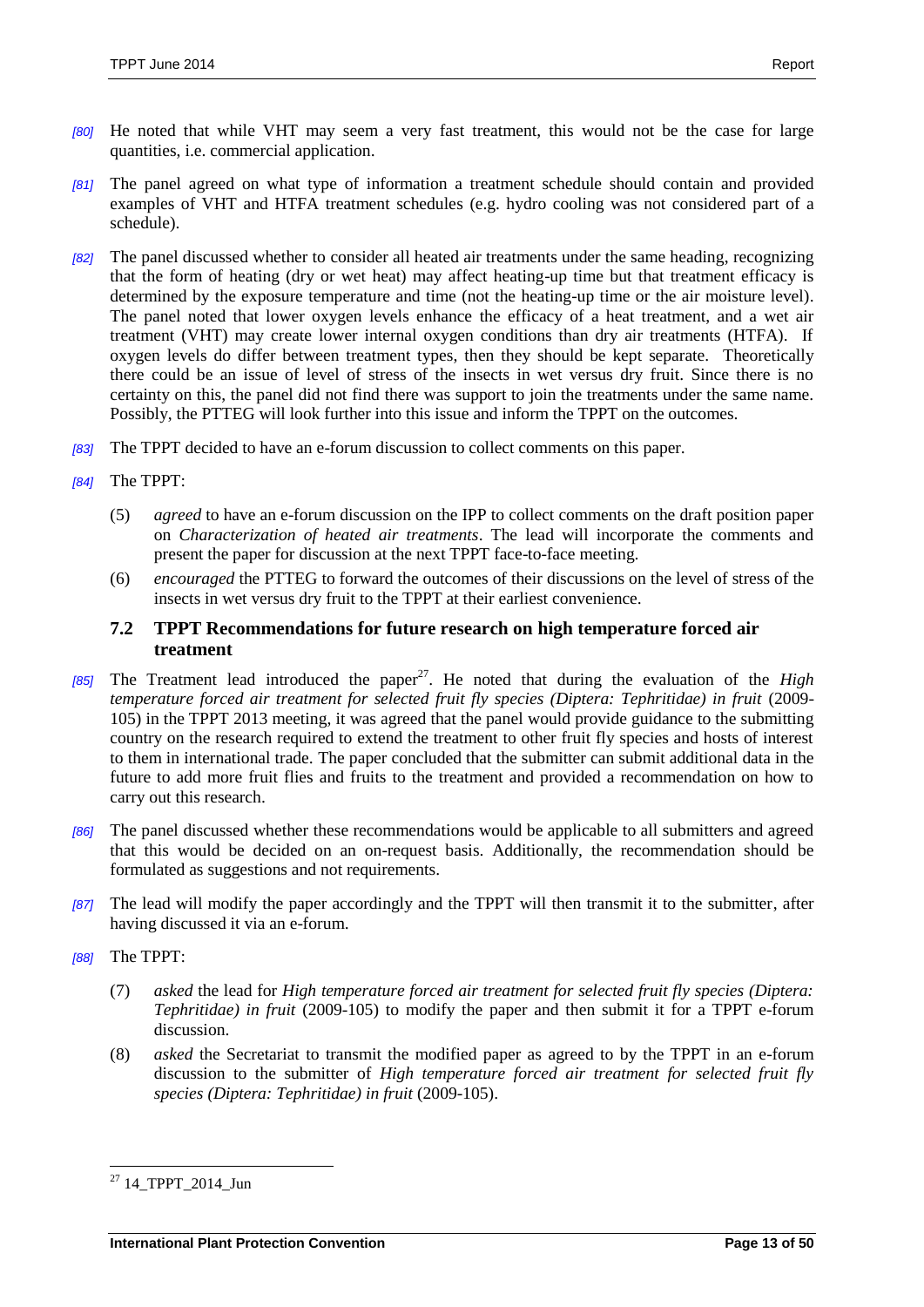## **8. Review of Vapour heat treatments**

## **8.1 Vapour heat treatment for** *Mangifera indica* **var. Manila Super (2009-108)**

- *[89]* The Treatment lead briefly introduced the draft treatment portfolio<sup>28</sup>, noting that supporting data had been requested from the submitter after the TPPT 2013 face-to-face meeting, but that no reply had been received.
- *[90]* The TPPT:
	- (9) *agreed* to send a final notice letter informing the submitter that the treatment will be recommended for removal from the *List of topics for IPPC standards* unless supporting data is submitted.

## **8.2 Vapour heat treatment for** *Bactrocera tryoni* **on** *Mangifera indica* **(2010-107)**

- *[91]* The Treatment lead introduced the draft treatment, updated checklist, treatment portfolio and the submitter response<sup>29</sup> noting that the submitter provided a sequence of studies conducted to support the treatment that included information, *inter alia*, on control mortalities, treatment temperature, treatment duration in confirmatory testing, and infestation methodology. The researchers identified that the egg is the most tolerant stage, and a large number of eggs in mangoes were killed with a very high degree of efficacy: ED99.998 at the 95% confidence level. The Treatment lead noted that the treatment schedule can be readily implemented by industry without significant damage to the fruit and should result in a negligible risk of the pest successfully following the mango pathway to create an infestation.
- *[92]* The panel discussed whether to change the schedule taking into consideration a paper<sup>30</sup> demonstrating that fruit flies may be conditioned to withstand heat better. However, the panel agreed that even if there may be some variation in thermal tolerance, this is overcome by the treatment's robustness.
- *[93]* It was also noted that the measure of efficacy (treatment end point) is different for the treatment than was used in the treatment tolerance research and likely to be more robust (e.g. egg hatch vs pupal emergence).
- *[94]* Treatment evaluation was provided for the draft treatment (see Appendix 3).
- *[95]* The TPPT:
	- (10) *recommended* the draft Vapour heat treatment for *Bactrocera tryoni* on *Mangifera indica* (2010- 107) to the SC for member consultation.

## **9. Other items from TPPT work programme**

**9.1 The concept and possible content of requirements for the use of phytosanitary treatments**

#### *Draft (generic) specification for ISPMs: Requirements for the use of phytosanitary treatments as phytosanitary measures (2014-008)*

*[96]* The Steward introduced the draft generic specification for the ISPMs for *Requirements for the use of phytosanitary treatments as phytosanitary measures* (2014-008)<sup>31</sup> explaining that the SC May 2014 had agreed with the proposal of developing one specification for all five topics (2014-003, 2014-004, 2014-005, 2014-006, 2014-007), provided the specification clearly stated that five separate ISPMs

l

<sup>&</sup>lt;sup>28</sup> [2009-108\\_TreatmentPortfolio](https://www.ippc.int/work-area-pages/draft-phytosanitary-treatments-and-relevant-documents)

<sup>&</sup>lt;sup>29</sup> 2010-107 Draft Treatment; 2010-107 Updated Checklist; 2010-107 TreatmentPortfolio; 2010-107 Submitter [Response 2014](https://www.ippc.int/work-area-pages/draft-phytosanitary-treatments-and-relevant-documents)

<sup>30</sup> Jamieson, L.E, Waddell, B.C, Laidlaw, W.G., Rogers, D.J. Decay of thermal conditioning in *Bactrocera tryoni* eggs (Diptera: Tephritidae) following non-lethal heat treatment (in press.).

 $31$  23 TPPT 2014 Jun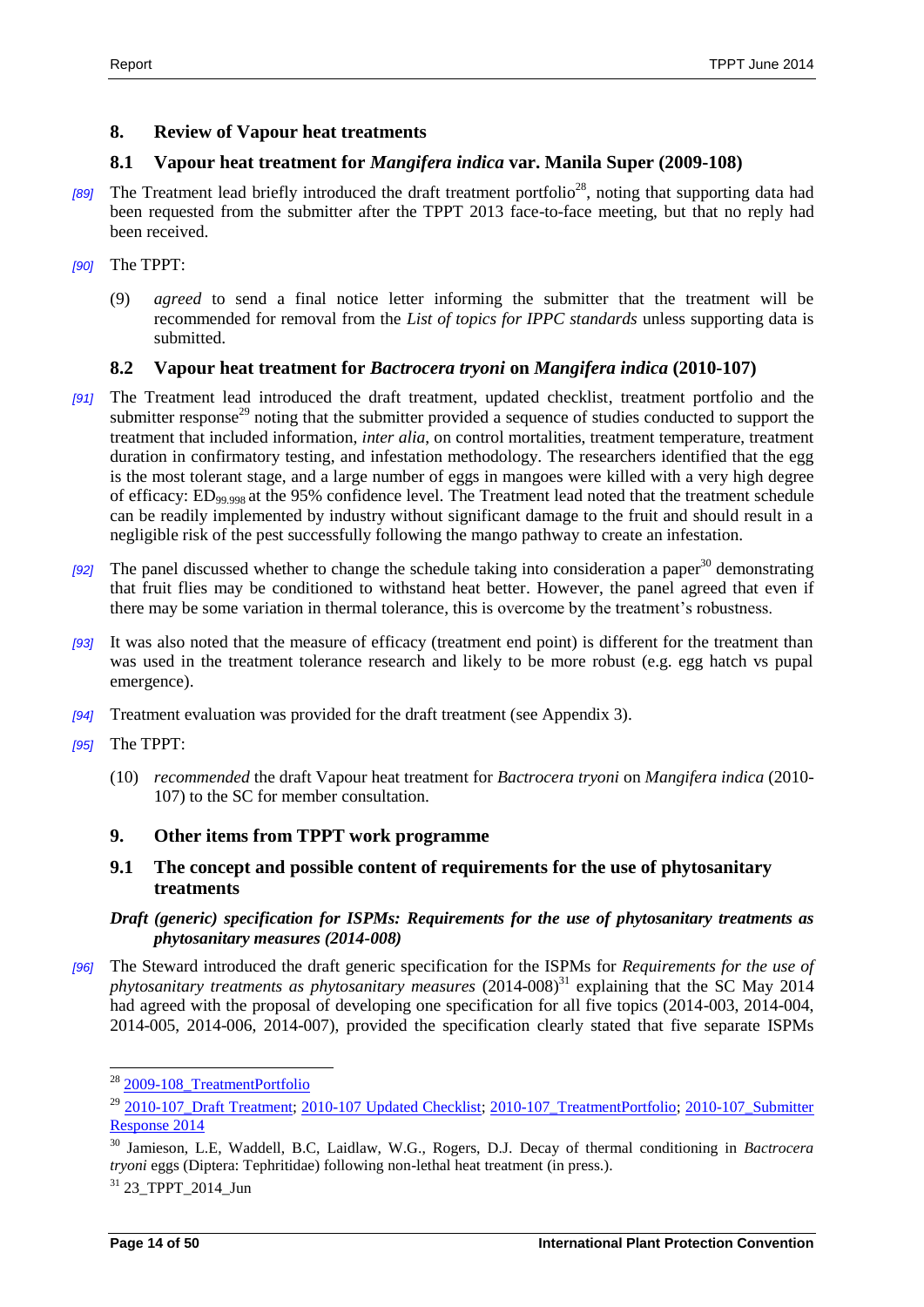would be developed and that specific expertise would be needed for the individual expert drafting groups.

- *[97]* SC members had been encouraged to send comments to the TPPT Steward by 31 May 2014, and the comments received were discussed. One of the main concerns was that the draft specification should not contain elements of treatment development and evaluation.
- *[98]* The TPPT provided the following comments for the Steward's consideration.
- *[99]* Some found that procedures on **how to develop research** would be suitable for the ISPM. The panel suggested that the ISPMs should have a general section on research in consistency with ISPM 18:2003 *(Guidelines for the use of irradiation as a phytosanitary measure)*, and suggested a task be added to this effect.
- *[100]* **Expertise section**. The TPPT discussed the advantages and disadvantages with having an expert drafting group (EDG) consisting of the full TPPT or only of some the members (i.e. an ad hoc EWG). Some were worried that their NPPOs would not be able to support an ad hoc EWG together with the support to the TPPT, which would result in some of the best experts not being available for the EWG. Others felt that the treatment development work was fundamental and that the TPPT should focus on this, and hence that an EWG was more appropriate, as there would not necessarily be enough time in a TPPT meeting to do both things. Some found that it was the TPPT's task to focus on those standards because they may be help to facilitate the adoption of treatments.
- *[101]* The TPPT finally agreed to suggest that wording be added to the effect that the TPPT would draft the standards taking their workload and expertise available into consideration. It was furthermore suggested that the SC consider that the first standard to be worked on would be the *Requirements for the use of temperature treatments as a phytosanitary measure* (2014-005) because this could aid the development of cold treatments.
- *[102]* The TPPT:
	- (11) *noted* the specification *Requirements for the use of phytosanitary treatments as phytosanitary measures* (2014-008) and *provided* some input to the Steward.

#### *Requirements for the use of fumigation treatments*

*[103]* The TPPT deferred work on this agenda item until the specification for this work has been formally approved.

#### *Requirements for the use of temperature treatments*

*[104]* The TPPT deferred work on this agenda item until the specification for this work has been formally approved.

#### *Requirements for the use of modified atmosphere treatments*

*[105]* The TPPT deferred work on this agenda item until the specification for this work has been formally approved.

#### *Requirements for the use of irradiation treatments*

*[106]* The TPPT deferred work on this agenda item until the specification for this work has been formally approved.

#### *Requirements for the use of chemicals treatments*

*[107]* The TPPT deferred work on this agenda item until the specification for this work has been formally approved.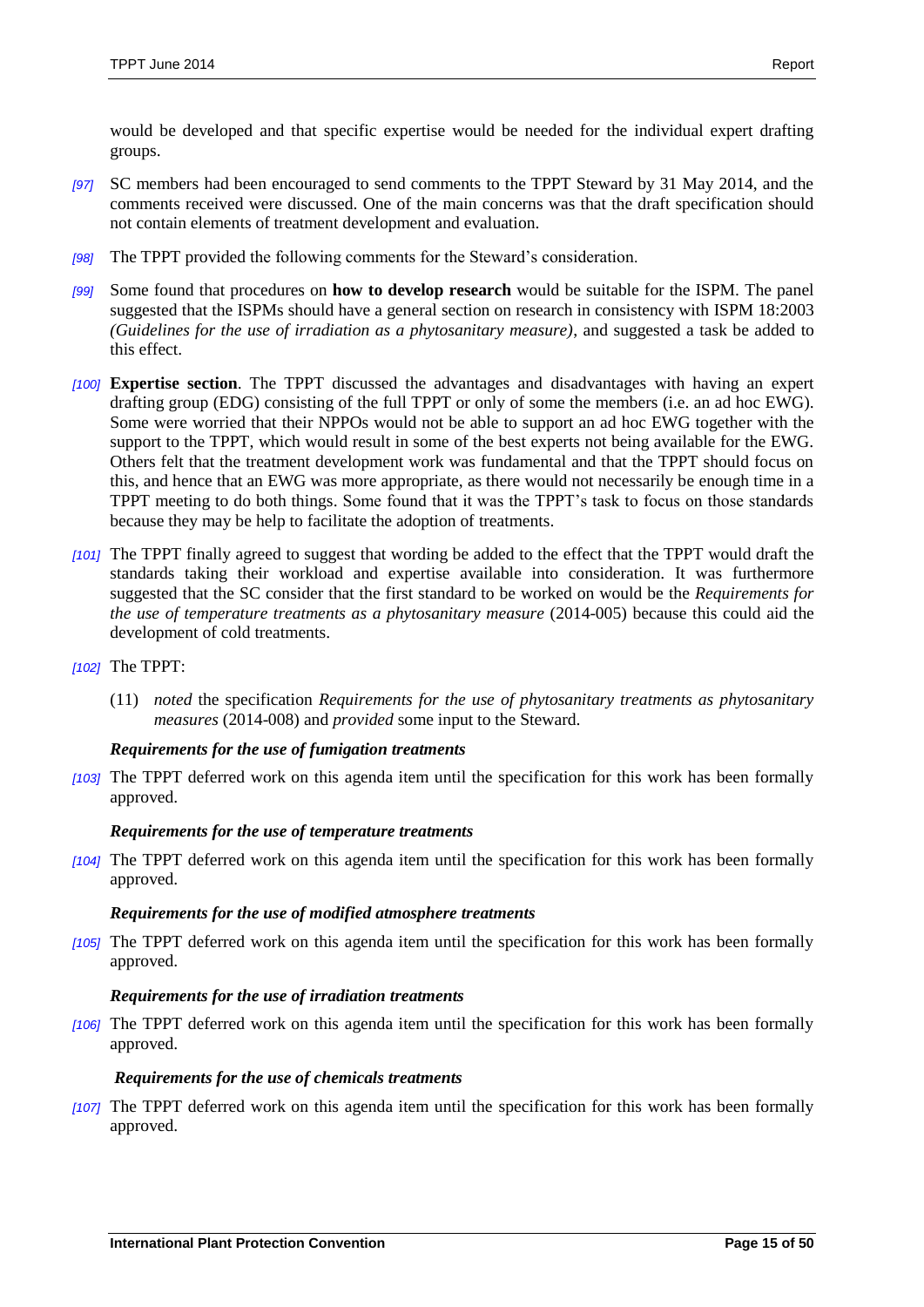## **9.2 Working TPPT criteria for treatment evaluation**

- *[108]* The TPPT reviewed and modified the TPPT criteria for treatment evaluation (Appendix 4), addressing the SC May 2014 concerns regarding the consistency of section 3.1 *Use of historical data* with ISPM 28:2007. Since the working criteria are updated in accordance with the TPPT position papers and since the SC now approves the TPPT position papers, the TPPT discussed the need for the SC to approve also the existing papers for them to be made publically available and the working criteria be correctly supported by the data analyzed in the past.
- *[109]* Regarding section 3.1, the first sentence was modified to clarify that historical data may be used to support the general effectiveness of a treatment that has been in use for many years. It was noted that submissions must include specific data that demonstrates a particular level of efficacy. The TPPT stressed that the panel already considered historical data when applicable and appropriate, but agreed that the wording could be more clearly aligned to ISPM 28:2007. The TPPT also stressed that historical data may not provide evidence that a treatment is effective simply because it has been used, unless there are records of pests killed.
- *[110]* A new section under 3 was added on experimental conditions that are suitable for international trade and text on mortality added to section 6 because it was found, after having developed instructions to assist NPPOs and RPPOs in proper and complete submissions, that this would align the evaluation criteria with these instructions.
- *[111]* The panel modified the general considerations for temperature treatments to include cold treatments.
- *[112]* Since the papers in 5.1 *Selected references* were not referenced in the text, the section was changed to *Selected reading*.
- *[113]* Section 10.7, regarding the difference of cold tolerance in cultivars of *C. sinesis,* was discussed following the concerns raised under agenda item 4 (*Review of cold treatments*). Several members found that the criterion relating to cultivars of *Citrus sinensis* (orange) responding differently to cold treatments was not sufficiently supported by evidence to the effect that no other reasons could explain this difference, and therefore that the criterion should be deleted. The members feared that the decision taken in 2007<sup>32</sup> had been based on a potentially incorrect interpretation of the data.
- *[114]* Others found that it would be inappropriate to delete it at this point because there is no firm evidence to state that it is not due to cultivar differences, and because they felt that the TPPT must have sufficiently examined the data at their meeting in 2007.
- *[115]* Considering that the PTTEG will discuss the issue in detail, it was agreed that the TPPT should consider their conclusions before deleting or modifying the criterion or changing the treatment schedules where cultivars are considered (see agenda item 4).
- *[116]* However, the TPPT softened the wording of the criterion to state that the data *may* have indicated that different cultivars responded differently to cold treatments. Lastly, a note was added to state that the TPPT is reviewing this criterion.
- *[117]* The TPPT:

 $\overline{a}$ 

- (12) *asked* the Secretariat to include the revised TPPT criteria for treatment evaluation (Appendix 5) in the IPPC Procedure Manual for Standard Setting at its next revision.
- (13) *agreed* to review the section 10.7 of the TPPT criteria for treatment evaluation once the outcomes of the PTTEG discussion on difference of cold tolerance in cultivars of *Citrus sinesis*  are available, and *asked* Mr Guy HALLMAN (USA) to transmit these outcomes to the lead for the TPPT working criteria.

<sup>&</sup>lt;sup>32</sup> See TPPT 2007 meeting report for details.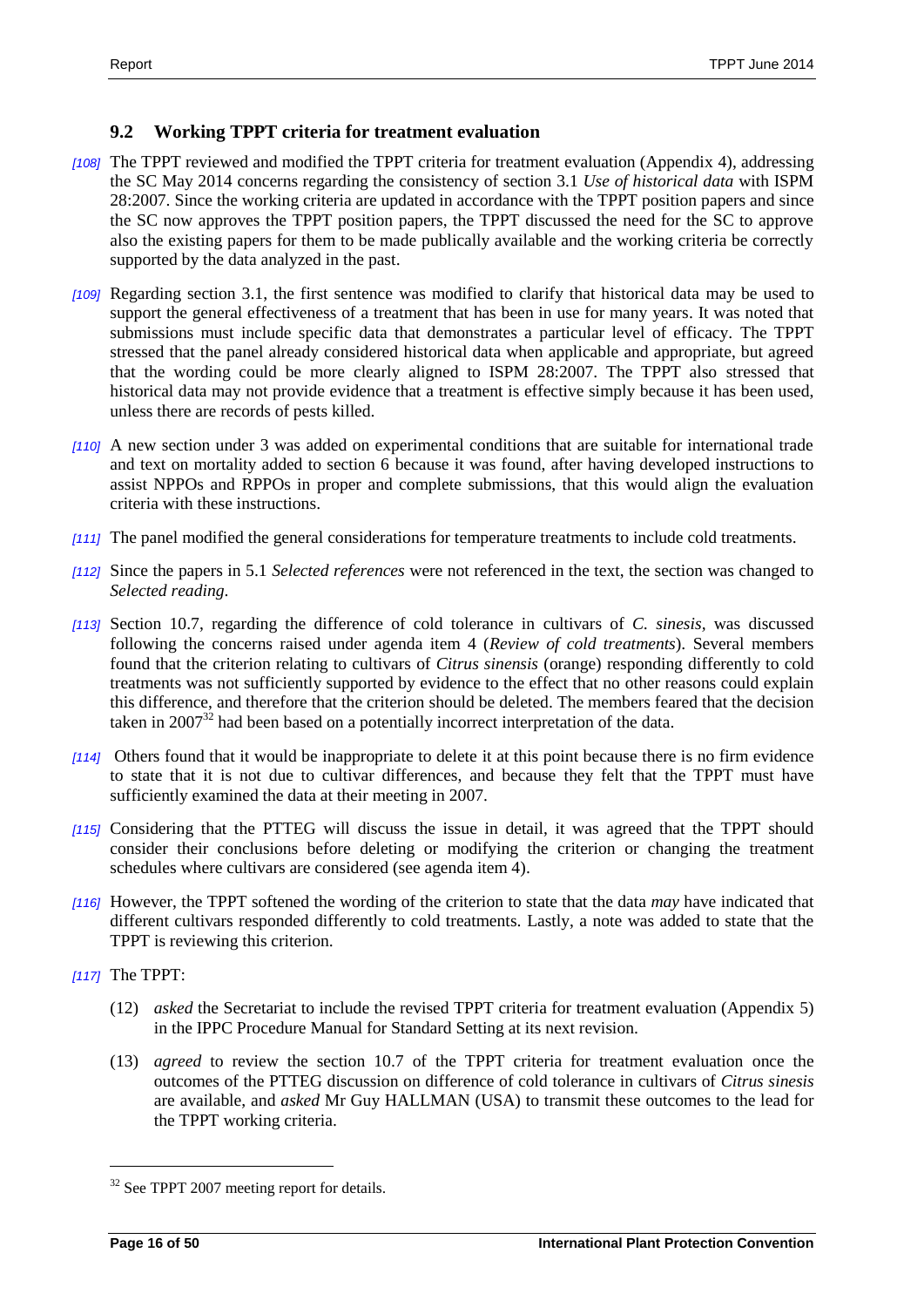#### **9.3 Instruction to assist NPPOs and RPPOs in proper and complete submissions**

- [118] The lead introduced the paper on how to prepare appropriate and complete treatment submissions<sup>33</sup>, noting that the need for the guidance had been raised in a previous TPPT meeting. The guidance was based fully on the TPPT working criteria. He highlighted also that it is the responsibility of the submitter to provide a complete and accurate submission in support of their proposed treatment. This includes the appropriate statistical analysis of the research results, including efficacy.
- *[119]* He further introduced two scientific papers as input to discussions. The first one stated that replication should be made across seasons $34$ . The panel agreed that replication is required for treatments submitted under ISPM 28:2007 but replication across seasons is not as relevant because they are experiments completed in a laboratory. The panel considered that all of the likely natural variations should be considered in treatment designs, including host size, host age, pest development, day length and temperature.
- [120] The second one related to new research about treatment end points<sup>35</sup> and the fact that some treatments may have some survivors after the treatments but that will die after some time. When importing countries find potentially viable eggs in a consignment, this may seem as a treatment failure and the country may not accept the consignment. For this reason it is important to understand if the pests are going to die at a later stage.
- *[121]* The panel stressed that the underlying principle of the guidance should be that researchers should incorporate any variation that may reflect the actual situations found in international trade.
- *[122]* The panel wished to discuss the instructions further, and agreed that the members would provide comments to the lead who would then prepare a revised version to discuss in a virtual meeting.
- *[123]* The TPPT:
	- (14) *agreed* to have an e-forum discussion on the *Instructions to the NPPOs and RPPOs in proper and complete submissions for phytosanitary treatments* to collect comments. The lead will then incorporate comments and prepare a revised paper for a virtual meeting.

## **9.4 Technical support document for the Glossary definition of** *effective dose*

- *[124]* The Secretariat introduced the issue of developing a Glossary definition of *effective dose* or "ED", as had been suggested by the TPPT July 2013 meeting, and which had been reviewed by the TPG in 2014 with the conclusion that it was not possible to develop a definition because a dose is normally a quantity, but is expressed here as a level of efficacy. The SC May 2014 tasked the TPPT to work further on the issue $36$ .
- *[125]* It was noted that an effective dose (as included in ISPM 28:2007) was intended to represent the level of effect provided by the treatment schedule in achieving the intended efficacy in a population of target pests at a given level of confidence (e.g. 95%).
- *[126]* The TPPT discussed the options proposed by the TPG and agreed that defining a "dose" as an "effect" was illogical. The problem arises because originally ED (or LD) would be calculated by using a range of doses, measuring the effect and then interpolating the dose that was estimated to produce a specific effect (e.g.  $LD_{50}$ ,  $LD_{99}$  etc.).
- *[127]* A treatment schedule needs to represent the *efficacy* (at a confidence level) which is achieved by the treatment when applied according to the treatment schedule which includes a stated treatment *dose*.

 $\overline{\phantom{a}}$ 

<sup>&</sup>lt;sup>33</sup> 15 TPPT 2014\_Jun

<sup>&</sup>lt;sup>34</sup> 19 TPPT 2014 Jun

<sup>&</sup>lt;sup>35</sup> 20 TPPT 2014 Jun

 $36$  16 TPPT 2014 Jun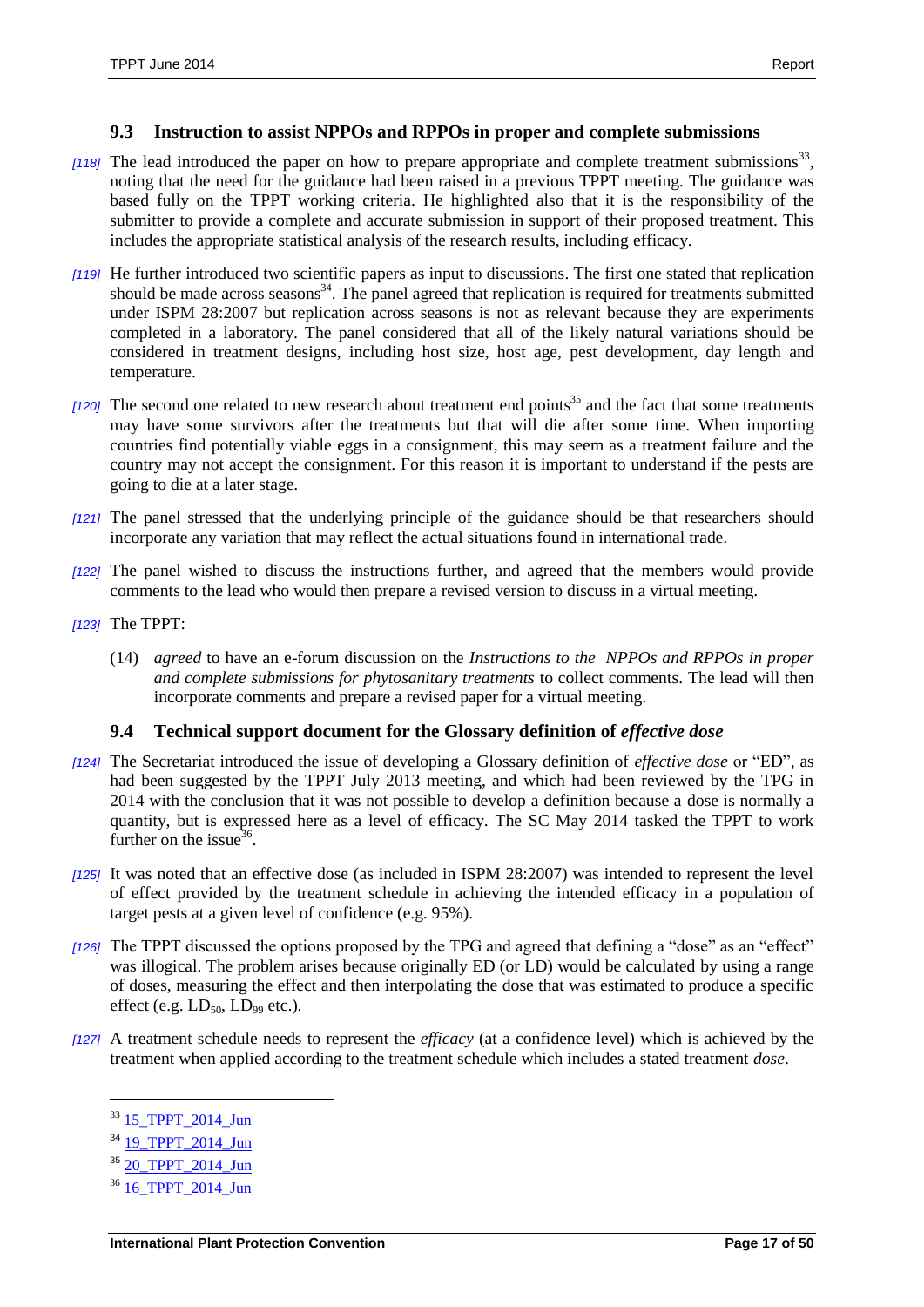- *[128]* Another problem related to the use of the terms *reliability* and *confidence*. These terms are used interchangeably in some texts and create confusion when used together. The TPPT recommended that the term *effect* be used rather than *reliability* to lessen this confusion.
- *[129]* The panel discussed various options on how to deal with the confusion related to the (lack of or possibly illogical) definition. Some found that *dose effect* would be a more suitable term. In that case the subscript may not be appropriate (it should be "dose effect at 150 Gy", etc). If this would be the term used, the TPPT did not feel there would be a need for defining the term, as it is generally used and understood.
- *[130]* Other members found that *effective dose* or *dose effect* should not be used at all, but rather that the text in the schedules should be modified to state that "the dose has been calculated to have a minimum efficacy level of…….% at the 95% confidence level".
- *[131]* In both above cases, ink amendments would need to be introduced to ISPM 28:2007 and annexes.
- *[132]* Others considered that it may be best to continue using *effective dose* and the following definition that avoids defining a dose as an effect and also addresses the confusion between *reliability* and *confidence* was proposed:

| Effective dose (ED) | The level of effect at a specified level of confidence that is provided by a treatment<br>dose when applied in accordance with the treatment schedule. |
|---------------------|--------------------------------------------------------------------------------------------------------------------------------------------------------|
|                     | The treatment would therefore be presented in the following manner:                                                                                    |
|                     | Treatment Dose (XXX units) (ED <sub>llevel of effect]</sub> at the [% level of confidence] level of<br>confidence)                                     |
|                     | (e.g. 150 Gy (ED <sub>99.9963</sub> at the 95% level of confidence))                                                                                   |

*[133]* The TPPT considered whether to define '*level of effect*' and proposed the following text to be added to the definition, should the TPG find it appropriate:

The level of effect is the ratio of target organisms (or organism life stage) that achieve the stated treatment outcome at the given level of confidence.

- *[134]* The TPPT further discussed how the term is used in the other official FAO languages, and determined that the term is used in the same way as in English.
- *[135]* The TPPT did not agree on a way forward but decided that the lead should elaborate on the options envisaged, and that the TPPT will discuss the issue again in a virtual meeting.
- *[136]* The TPPT:
	- (15) *asked* the lead to elaborate on the options for the definition for *effective dose (ED)* envisaged in the above discussions and prepare a revised version of the paper to be presented in a virtual meeting.
	- (16) *invited* the SC to note that *effective dose* is used the same way in all FAO official languages.

## **10. Other Business**

*[137]* The TPPT discussed which treatments may be more used in the future, and they agreed that this was difficult to say at this point.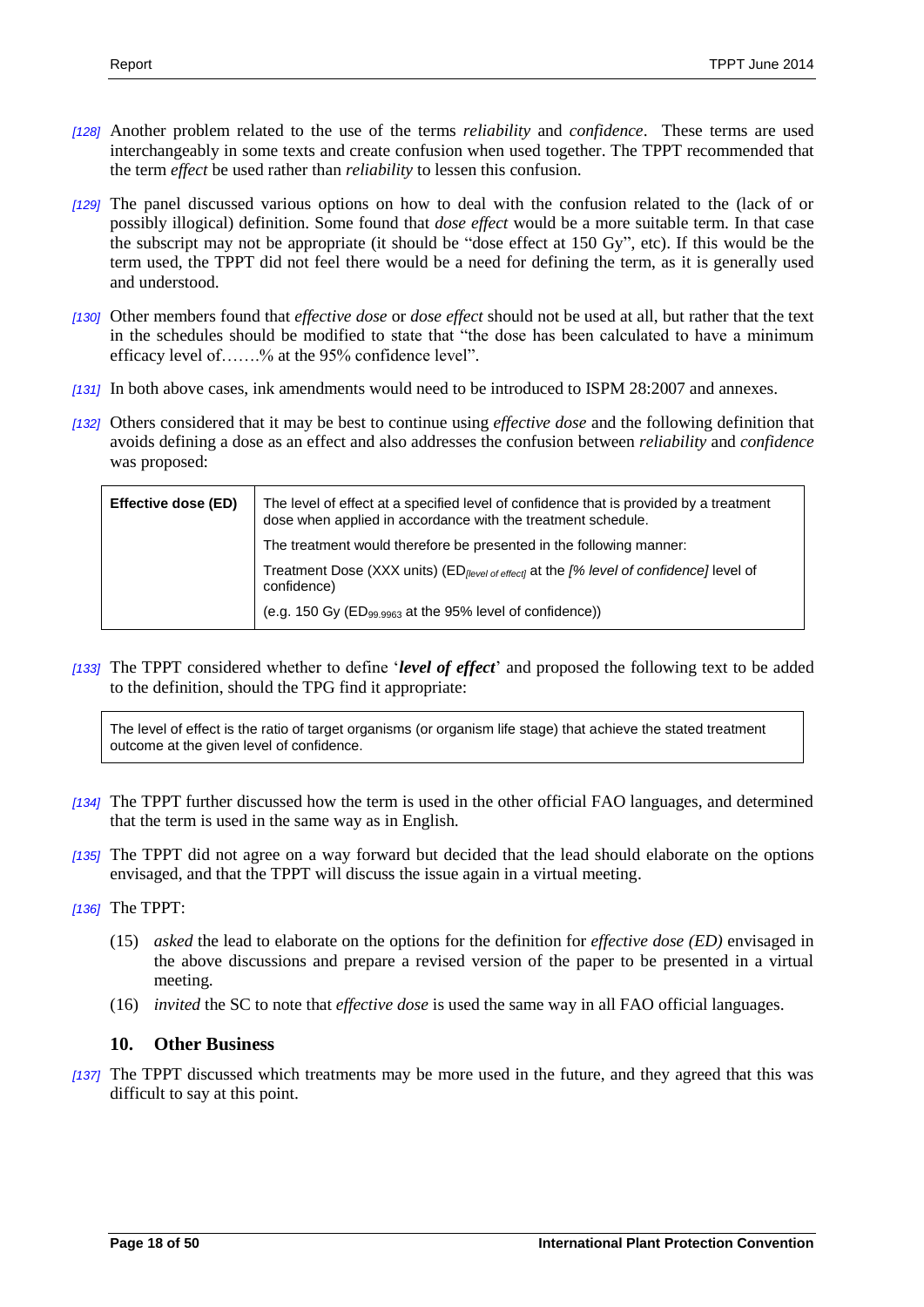#### **10.1 Virtual Tools**

[138] The Secretariat demonstrated how the TPPT forum on the IPP [\(www.ippc.int\)](http://www.ippc.int/) works<sup>37</sup> and introduced the Virtual meeting tools that the Secretariat uses for the TPPT virtual meetings<sup>38</sup>.

#### **11. Follow-up Actions for Next TPPT Meeting**

#### **11.1 Review of List of Topics (treatment leads and vacancies, prioritization, etc.)**

*[139]* The Secretariat introduced the treatments and standards currently on the *List of topics for IPPC standards* and TPPT reviewed it as regards the SC modifications to stewards and assistant stewards, vacancies and prioritizations<sup>39</sup> and proposed additional modifications.

*[140]* The TPPT:

(17) *invited* the SC to consider the proposed modifications to stewards and assistant stewards to the topics and subjects on the TPPT work programme.

#### **11.2 TPPT Work Programme**

*[141]* The TPPT reviewed the work programme as developed in the meeting (Appendix 6).

#### **11.3 Call for experts**

*[142]* Three TPPT members will end their second term in 2015. The TPPT invited the panel members in question to confirm availability to remain another term. Should their NPPO or RPPO not be able to confirm the availability, calls will be prepared to replace them. Additionally, a call for experts will be made to fill the current two vacant positions on the panel.

#### **12. Recommendations to the SC**

- (1) considering the need for alternative treatments to methyl bromide fumigation treatments, the outcomes from the Expert Consultation on Cold Treatments and the current TPPT work programme, *invited* the SC to consider issuing a call for treatments in 2015.
- (2) *invited* SC to note that the TPPT selected Mr Guy HALLMAN (USA) to act as liaison between the TPPT and the Phytosanitary Temperature Treatments Expert Group (PTTEG) to exchange information on the research of temperature treatments to help support the development of international phytosanitary treatments.
- (3) *invited* the SC to approve the position papers developed over the years, namely:
	- a. Most thermotolerant stage of Tephritidae
	- b. Presence of live adult insects after irradiation phytosanitary treatment
- (4) *recommended* the cold treatments as modified in this meeting for: *Bactrocera tryoni* on *Citrus sinensis* (2007-206E); *Bactrocera tryoni* on *Citrus reticulata* × *C. sinensis* (2007-206F); *Bactrocera tryoni* on *Citrus limon* (2007-206G) to the SC for adoption by the CPM.
- (5) *invited* the SC to review the TPPT responses to the formal objections on cold treatments received before CPM-9 (2014) for their endorsement as appropriate.
- (6) *invited* the SC to remind contracting parties that there is no obligation for a contracting party to approve, register or implement the IPPC phytosanitary treatments for use in its territory and consider adding this as a note in the response to the formal objections.
- (7) *invited* the SC to consider the possibility of amending phytosanitary treatments, amendments to be submitted through the normal standard setting procedure, to include additional schedules as data become available.

l

<sup>&</sup>lt;sup>37</sup> TPPT Forum page: https://www.ippc.int/forums/tppt-discussions

<sup>38</sup> IPPC virtual meeting tools: https://www.ippc.int/core-activities/standards-setting/virtual-tools

 $39$  13 TPPT 2014 Jun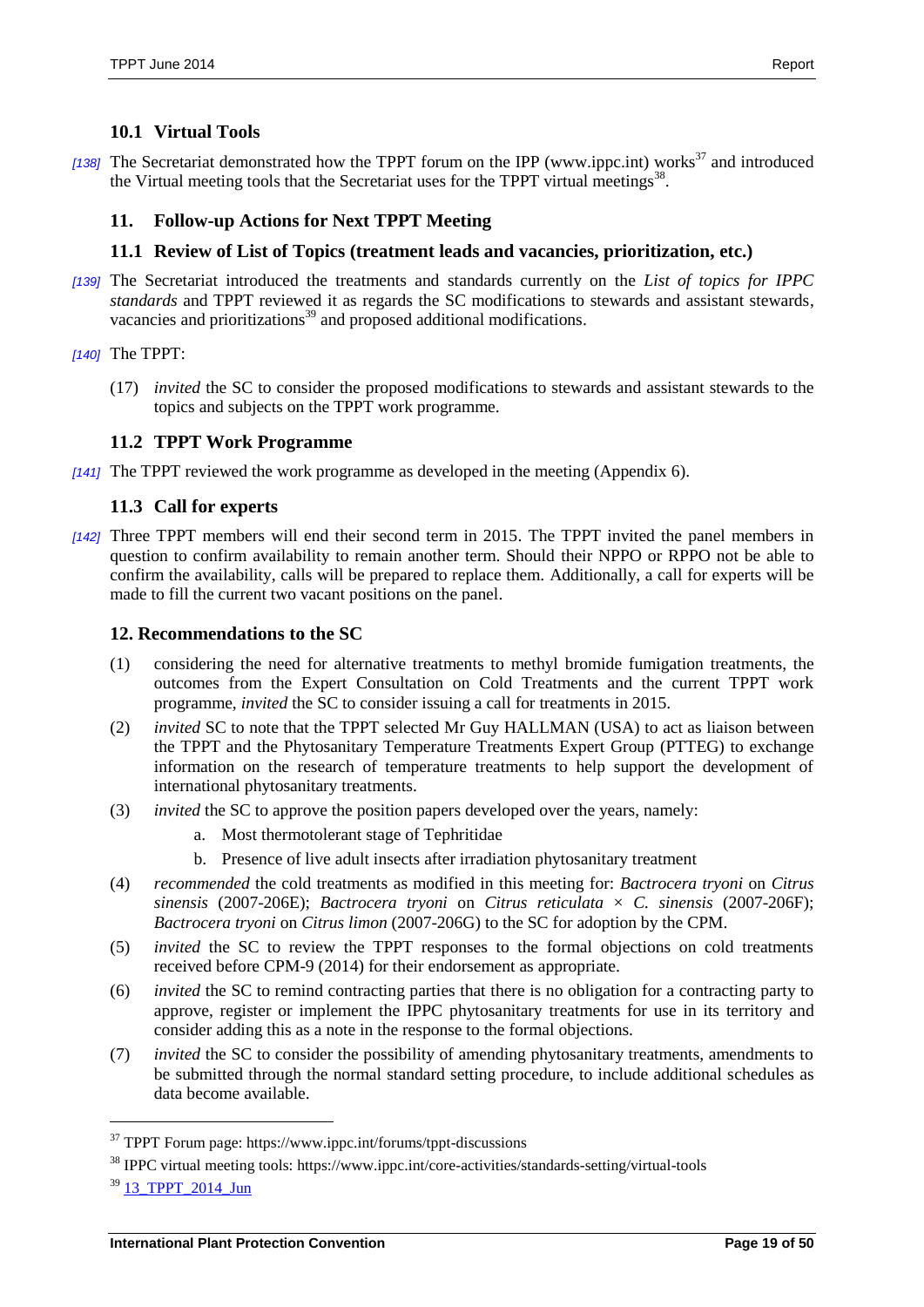- (8) *recommended* the Irradiation treatment for *Dysmicoccus neobrevipes*, *Planococcus lilacinus* and *Planococcus minor* (2012-011) to the SC for submission to the CPM for adoption.
- (9) *recommended* the draft PT for *Sulfuryl fluoride fumigation of insects in debarked wood* (2007- 101A) as modified in this meeting to the SC for member consultation.
- (10) *recommended* the draft PT for *Sulfuryl fluoride fumigation of nematodes and insects in debarked wood* (2007-101B) as modified in this meeting to the SC for member consultation.
- (11) *recommended* the draft *Heat treatment of wood using dielectric heating* (2007-114) as modified in this meeting to the SC for member consultation.
- (12) *recommended* the draft Vapour heat treatment for *Bactrocera tryoni* on *Mangifera indica* (2010- 107) to the SC for member consultation.
- (13) *invited* the SC to note that *effective dose* is used the same way in all FAO official languages.
- (14) *invited* the SC to consider the proposed modifications to stewards and assistant stewards to the topics and subjects on the TPPT work programme.

## **13. Close of the meeting**

- *[143]* The next TPPT face-to-face meeting is tentatively scheduled for 26-30 October 2015, Tohoku, Japan, and participants were reminded to check the IPP calendar for updated information. Some TPPT members were concerned that they would not be able to make these dates and the Secretariat will initiate a forum discussion to decide on this.
- *[144]* The following virtual meetings are currently scheduled (all dates are tentative):
	- 23 Sep 2014
	- 16 Dec 2014
	- 24 March 2015
	- 25 June 2015
	- 25 September 2015

## *Evaluation of the meeting process*

 $[145]$  The Chair asked participants to fill out the evaluation form<sup>40</sup> and submit them to the Secretariat for the future improvement of TPPT meetings.

## *Adoption of the report*

*[146]* As a usual practice the TPPT will have a forum discussion to adopt the report. The forum discussion is tentatively scheduled for two weeks from 4 July 2014.

#### *Close*

*[147]* The Chair thanked the participants for their excellent work during the meeting and expressed deep gratitude to the host for an impeccable organization and the logistical arrangements and for their exceeding hospitality.

 $\overline{a}$ 

<sup>&</sup>lt;sup>40</sup> 12 TPPT 2014 Jun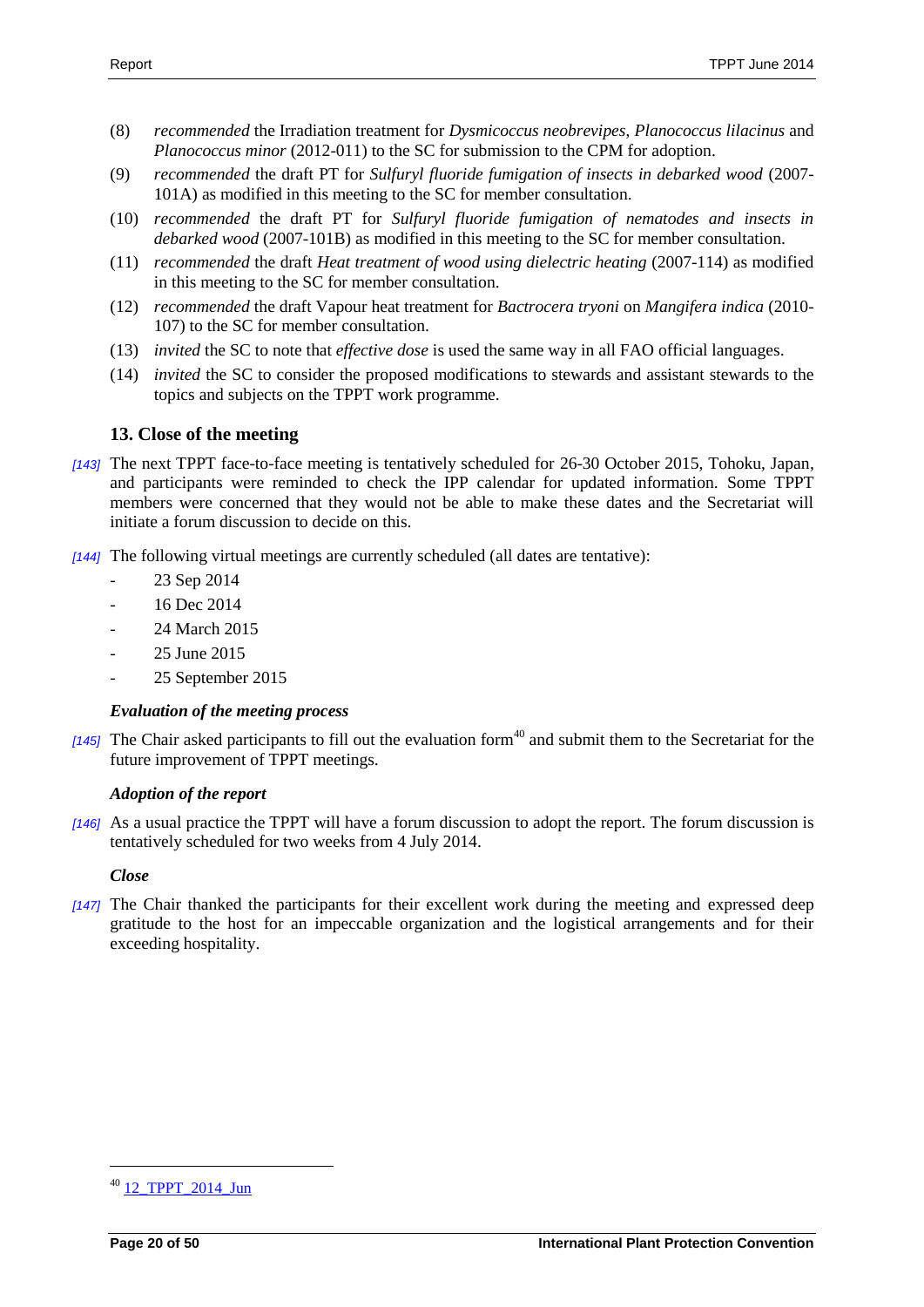# <span id="page-20-0"></span>**Appendix 1: Agenda**

| <b>AGENDA ITEM</b>                                                                                                       | <b>DOCUMENT NO.</b>                                        | <b>PRESENTER</b>                  |
|--------------------------------------------------------------------------------------------------------------------------|------------------------------------------------------------|-----------------------------------|
| 1. Opening of the Meeting                                                                                                |                                                            | <b>IPPC</b><br><b>SECRETARIAT</b> |
| Welcome by the IPPC Secretariat<br>$\bullet$                                                                             |                                                            | <b>SHAMILOV</b>                   |
| Election of the Chair                                                                                                    |                                                            |                                   |
| Election of the Rapporteur                                                                                               |                                                            | <b>CHAIR</b>                      |
| Adoption of the Agenda                                                                                                   | 01 TPPT 2014 Jun Rev2                                      |                                   |
| 2. Administrative Matters                                                                                                |                                                            | <b>CHAIR</b>                      |
| Documents List                                                                                                           | 02_TPPT_2014_Jun Rev1                                      | <b>SHAMILOV</b>                   |
| Participants List                                                                                                        | 03_TPPT_2014_Jun Rev1                                      |                                   |
| Local Information                                                                                                        | 04 TPPT 2014 Jun Rev2                                      |                                   |
| 3. Updates from Relevant Bodies                                                                                          |                                                            | <b>CHAIR</b>                      |
| 3.1 2014 May Standards Committee                                                                                         | 05_TPPT_2014_Jun Rev1                                      | <b>SHAMILOV</b>                   |
| SC review of the TPPT activities                                                                                         |                                                            |                                   |
| SC review of the List of Topics for IPPC<br>Standards                                                                    |                                                            |                                   |
| Draft specifications presented to SC for<br>new topics added to the List of topics for<br>IPPC standards by CPM-9 (2014) |                                                            |                                   |
| SC request to TPPT to review of the TPPT<br>criteria for treatment evaluation                                            |                                                            |                                   |
| SC review of the TPPT Position papers<br>٠                                                                               |                                                            |                                   |
| SC comments on the Formal objections<br>٠<br>received prior to CPM-9 (2014) <sup>41</sup>                                |                                                            |                                   |
| IRSS on the implementation of ISPM<br>$\bullet$<br>18:2003                                                               |                                                            |                                   |
| TPPT midterm focus on treatment<br>requirements                                                                          |                                                            |                                   |
| Collaboration between TPPT and PTTEG                                                                                     |                                                            |                                   |
| Other SC decisions in regards with the<br><b>TPPT</b>                                                                    |                                                            |                                   |
| 3.2 IPPC Secretariat                                                                                                     | 06 TPPT 2014 Jun                                           | <b>SHAMILOV</b>                   |
| Status of Phytosanitary treatments under<br>the TPPT work programme                                                      |                                                            |                                   |
| <b>TPPT Lead and Support</b><br>$\bullet$                                                                                |                                                            |                                   |
| <b>4. Review Cold Treatments</b>                                                                                         | 07_TPPT_2014_Jun<br>08 TPPT 2014 Jun<br>22 TPPT 2014 Jun   | <b>CHAIR</b>                      |
| 4.1 Cold treatment for Ceratitis capitata on Citrus<br>sinensis (2007-206A)                                              | 2007-206A Draft Treatment<br>2007-206A Treatment Portfolio | <b>WILLINK</b>                    |
| 4.2 Cold treatment for Ceratitis capitata on Citrus<br>reticulata x C. sinensis (2007-206B)                              | 2007-206B_Draft Treatment<br>2007-206B_Treatment Portfolio | <b>GOMES</b>                      |

<sup>41</sup> [CPM 2014/INF/05](https://www.ippc.int/sites/default/files/documents/20140318/cpm_2014_inf_05_formal_objections_draft_ispms_cpm2014_en_2014_03_18_201403181700--1.69%20MB.pdf)

 $\overline{\phantom{a}}$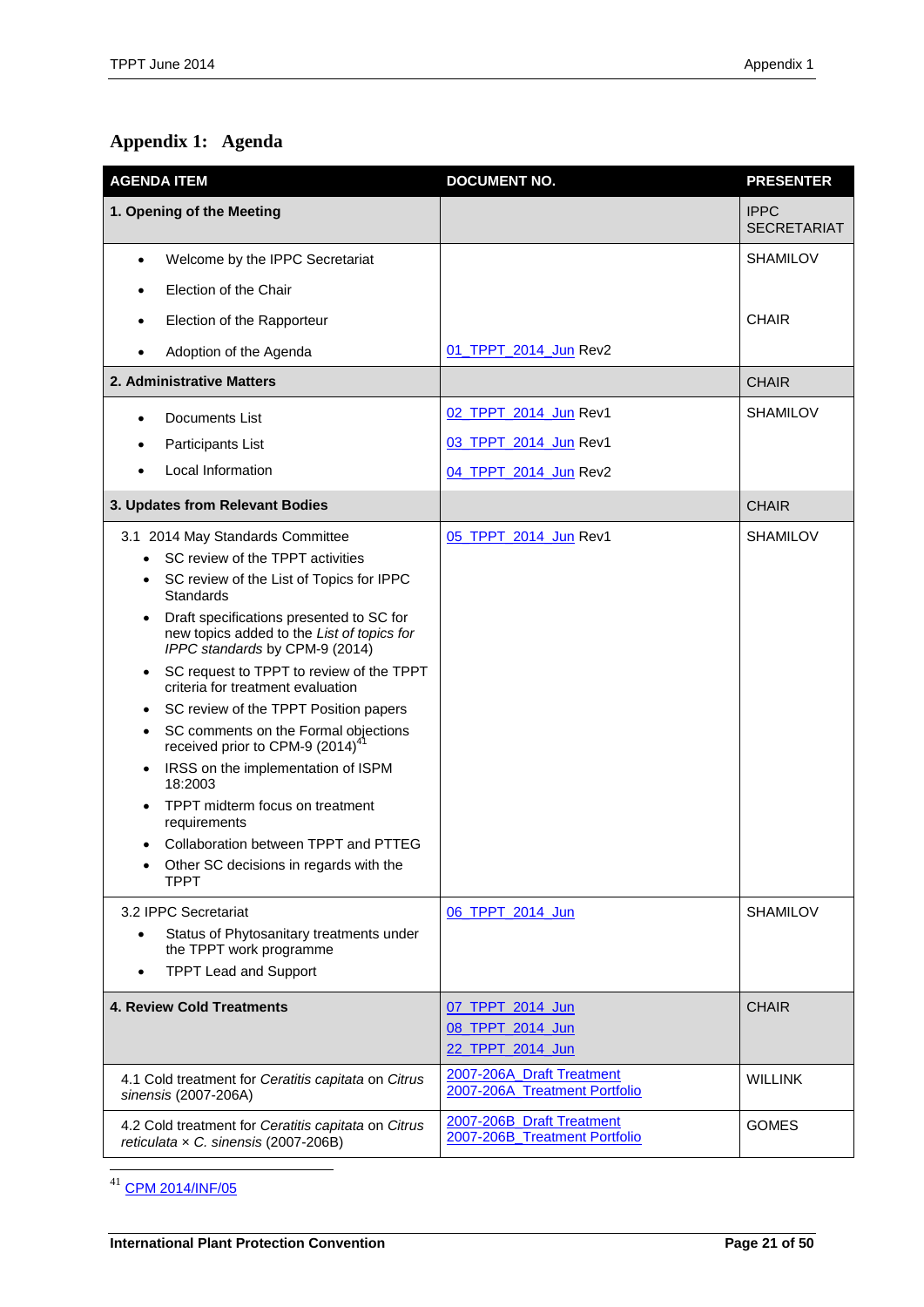| <b>AGENDA ITEM</b>                                                                                           | <b>DOCUMENT NO.</b>                                                                                                       | <b>PRESENTER</b>                    |
|--------------------------------------------------------------------------------------------------------------|---------------------------------------------------------------------------------------------------------------------------|-------------------------------------|
| 4.3 Cold treatment for Ceratitis capitata on Citrus<br>limon (2007-206C)                                     | 2007-206C Draft Treatment<br>2007-206C_Treatment Portfolio                                                                | <b>WANG</b>                         |
| 4.4 Cold treatment for Bactrocera tryoni on Citrus<br>sinensis (2007-206E)                                   | 2007-206E Draft Treatment<br>2007-206E_Treatment Portfolio                                                                | <b>WILLINK</b>                      |
| 4.5 Cold treatment for Bactrocera tryoni on Citrus<br>reticulata x C. sinensis (2007-206F)                   | 2007-206F_Draft Treatment<br>2007-206F_Treatment Portfolio                                                                | <b>WILLINK</b>                      |
| 4.6 Cold treatment for Bactocera tryoni on Citrus<br>limon (2007-206G)                                       | 2007-206G Draft Treatment<br>2007-206G_Treatment Portfolio                                                                | <b>WANG</b>                         |
| 4.7 Cold treatment for Ceratitis capitata on Citrus<br>paradisi (2007-210)                                   | 2007-210 Draft Treatment<br>2007-210 Treatment Portfolio                                                                  | <b>GOMES</b>                        |
| 4.8 Cold treatment for Ceratitis capitata on Citrus<br>reticulata cultivars and hybrids (2007-212)           | 2007-212 Draft Treatment<br>2007-212 Treatment Portfolio<br>2007-212_Reference_Argentina                                  | <b>ORMSBY</b>                       |
| 5. Review of Irradiation Treatment                                                                           |                                                                                                                           | <b>CHAIR</b>                        |
| 5.1 Irradiation for Dysmicoccus neobrevipes<br>Planococcus lilacinus and Planococcus minor<br>$(2012 - 011)$ | 09_TPPT_2014_Jun<br>10_TPPT_2014_Jun<br>2012-011 Draft Treatment<br>2012-011_TreatmentPortfolio                           | PARKER/<br><b>HALLMAN</b>           |
| <b>6. Review of Wood Treatments</b>                                                                          |                                                                                                                           | <b>CHAIR</b>                        |
| 6.1 Sulfuryl fluoride fumigation of wood packaging<br>material (2007-101)                                    | 2007-101 Submitter Response 2013<br>2007-101 Updated Checklist<br>2007-101_Draft Treatment<br>2007-101_TreatmentPortfolio | <b>ORMSBY</b>                       |
| 6.2 Heat treatment of wood using dielectric<br>heating (2007-114)                                            | 2007-114_Additional Reference<br>2007-114 Updated Checklist<br>2007-114_Draft Treatment<br>2007-114 TreatmentPortfolio    | <b>ORMSBY</b>                       |
| 7. Review of Issues Relating to Vapour Heat<br><b>Treatments</b>                                             |                                                                                                                           | <b>CHAIR</b>                        |
| 7.1 Characterization of heated air treatments                                                                | 11_TPPT_2014_Jun                                                                                                          | HALLMAN/<br>JESSUP/<br><b>MYERS</b> |
| 7.2 TPPT Recommendations for future research<br>on HTFA treatment                                            | 14 TPPT 2014 Jun                                                                                                          | <b>JESSUP</b>                       |
| 8. Review of Vapour Heat Treatments                                                                          |                                                                                                                           | <b>CHAIR</b>                        |
| 8.1 Vapour heat treatment for Mangifera indica<br>var. Manila Super (2009-108)                               | 2009-108_TreatmentPortfolio                                                                                               | WILLINK/<br><b>SHAMILOV</b>         |
| 8.2 Vapour heat treatment for Bactrocera tryoni on<br>Mangifera indica (2010-107)                            | 2010-107 Submitter Response 2014<br>2010-107 Updated Checklist<br>2010-107 Draft Treatment<br>2010-107_TreatmentPortfolio | <b>HALLMAN</b>                      |
| 9. Other Items from TPPT Work Programme                                                                      |                                                                                                                           | <b>CHAIR</b>                        |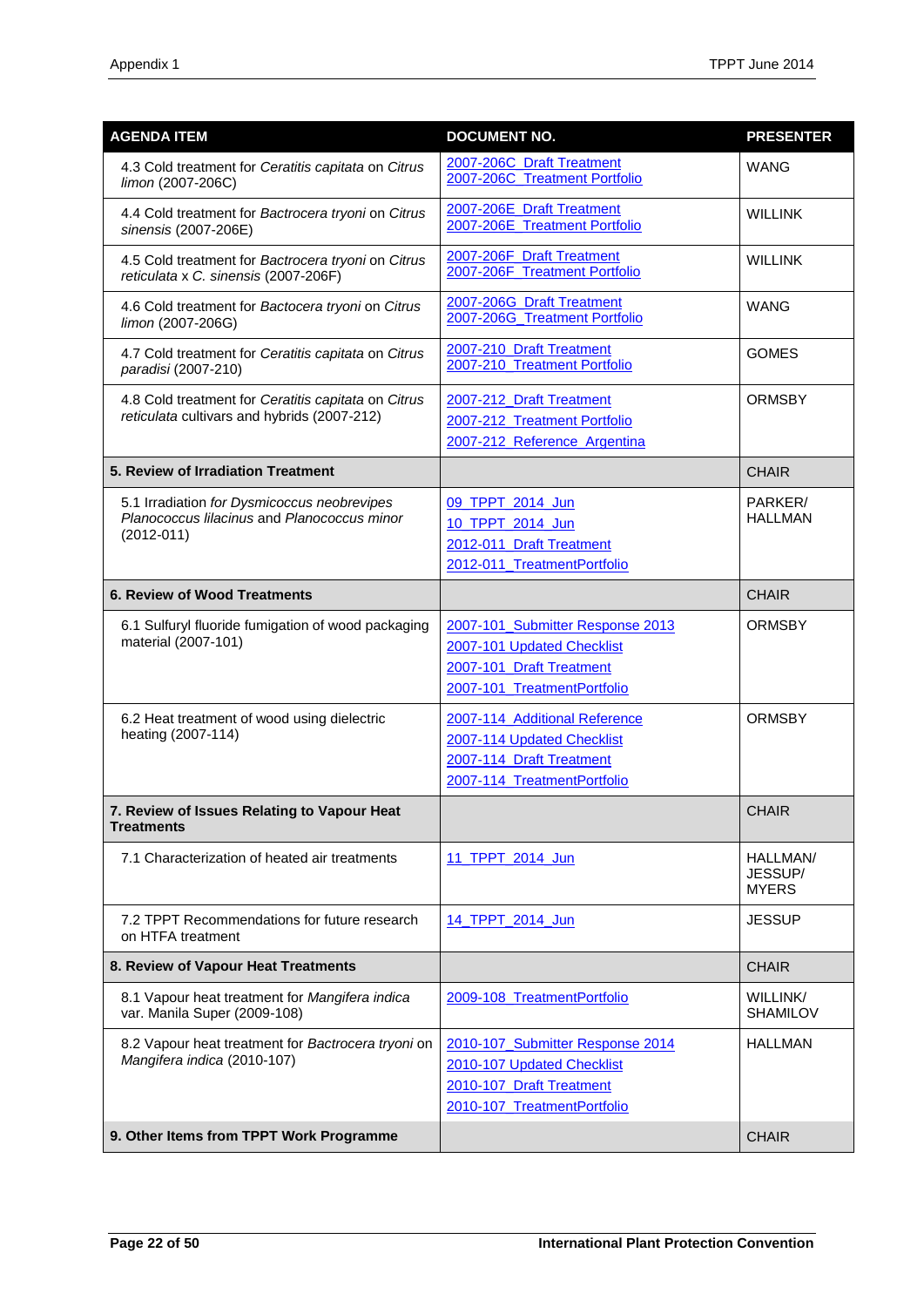| <b>AGENDA ITEM</b>                                                                                                                                       | <b>DOCUMENT NO.</b>                        | <b>PRESENTER</b> |
|----------------------------------------------------------------------------------------------------------------------------------------------------------|--------------------------------------------|------------------|
| 9.1 The concept and possible content of<br>requirements for the use of phytosanitary<br>treatments                                                       |                                            | <b>ALL</b>       |
| Draft (generic) Specification for ISPMs:<br>$\bullet$<br>Requirements for the use of<br>phytosanitary treatments as<br>phytosanitary measures (2014-008) | 23 TPPT 2014 Jun                           |                  |
| Requirements for the use of fumigation<br>$\bullet$<br>treatments                                                                                        | 17 TPPT 2014 Jun                           |                  |
| Requirements for the use of temperature<br>treatments                                                                                                    | 18 TPPT 2014 Jun                           |                  |
| Requirements for the use of irradiation                                                                                                                  | 21_TPPT_2014_Jun                           |                  |
| Requirements for the use of modified<br>atmosphere treatments                                                                                            | XX_TPPT_2014_Jun                           |                  |
| Requirements for the use of chemicals<br>treatments                                                                                                      | XX_TPPT_2014_Jun                           |                  |
| 9.2 Working TPPT criteria for treatment evaluation                                                                                                       | 24_TPPT_2014_Jun                           | <b>GOMES</b>     |
| 9.3 Instruction to assist NPPOs and RPPOs in                                                                                                             | 15 TPPT 2014 Jun                           | <b>ORMSBY</b>    |
| proper and complete submissions                                                                                                                          | 19 TPPT 2014 Jun                           |                  |
|                                                                                                                                                          | 20_TPPT_2014_Jun                           |                  |
| 9.4 Technical Support Document for Glossary<br>Definition of Effective Dose                                                                              | 16 TPPT 2014 Jun                           | <b>ORMSBY</b>    |
| <b>10. Other Business</b>                                                                                                                                |                                            | <b>CHAIR</b>     |
| 10.1 Virtual Tools                                                                                                                                       |                                            | <b>SHAMILOV</b>  |
| TPPT forums on IPP (www.ippc.int)                                                                                                                        | <b>TPPT Forum page</b>                     |                  |
| Virtual meeting participation<br>$\bullet$                                                                                                               | Virtual tools on IPP                       |                  |
| 11. Follow-up Actions for Next TPPT Meeting                                                                                                              |                                            | <b>CHAIR</b>     |
| 11.1 Review of List of Topics (treatment leads and<br>vacancies, prioritization, etc.)                                                                   | 13_TPPT_2014_Jun                           | <b>SHAMILOV</b>  |
| 11.2 TPPT Work Programme                                                                                                                                 | To be developed at the meeting             | <b>NIYAZI</b>    |
| 11.3 Call for experts                                                                                                                                    | Calls page on <b>IPP</b>                   | <b>SHAMILOV</b>  |
| 12. Recommendations to the Standards<br><b>Committee</b>                                                                                                 |                                            | <b>CHAIR</b>     |
| 13. Closure of the Meeting                                                                                                                               |                                            | <b>CHAIR</b>     |
| Date and venue of the next TPPT meeting<br>Date and number of further virtual<br>meetings<br>Evaluation of the meeting process<br>Adoption of the report | Calendar on <b>IPP</b><br>12 TPPT 2014 Jun | <b>SHAMILOV</b>  |
| Close                                                                                                                                                    |                                            |                  |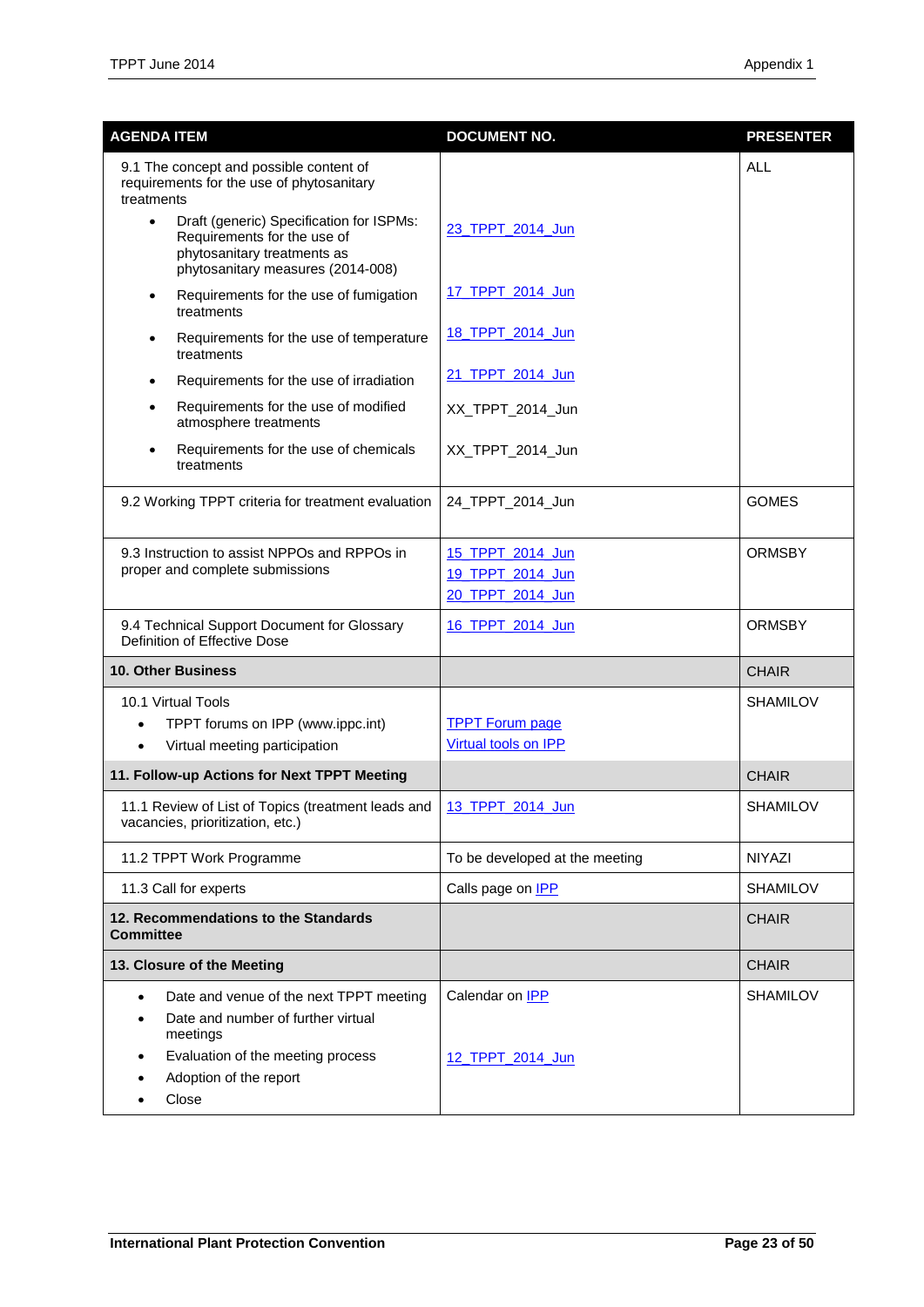| <b>DOCUMENT NO.</b> | <b>AGENDA</b><br><b>ITEM</b> | <b>DOCUMENT TITLE</b>                                   | <b>DATE POSTED /</b><br><b>DISTRIBUTED</b> |
|---------------------|------------------------------|---------------------------------------------------------|--------------------------------------------|
|                     |                              | Draft treatments, portfolios, checklists and references |                                            |
| 2007-206A           | 4.1                          | <b>Draft Treatment</b>                                  | 2014-05-24                                 |
| 2007-206A           | 4.1                          | <b>Treatment Portfolio</b>                              | 2014-05-24                                 |
| 2007-206B           | 4.2                          | <b>Draft Treatment</b>                                  | 2014-05-24                                 |
| 2007-206B           | 4.2                          | <b>Treatment Portfolio</b>                              | 2014-05-24                                 |
| 2007-206C           | 4.3                          | <b>Draft Treatment</b>                                  | 2014-05-24                                 |
| 2007-206C           | 4.3                          | <b>Treatment Portfolio</b>                              | 2014-05-24                                 |
| 2007-206E           | 4.4                          | <b>Draft Treatment</b>                                  | 2014-05-24                                 |
| 2007-206E           | 4.4                          | <b>Treatment Portfolio</b>                              | 2014-05-24                                 |
| 2007-206F           | 4.5                          | <b>Draft Treatment</b>                                  | 2014-05-24                                 |
| 2007-206F           | 4.5                          | <b>Treatment Portfolio</b>                              | 2014-05-24                                 |
| 2007-206G           | 4.6                          | <b>Draft Treatment</b>                                  | 2014-05-24                                 |
| 2007-206G           | 4.6                          | <b>Treatment Portfolio</b>                              | 2014-05-24                                 |
| 2007-210            | 4.7                          | <b>Draft Treatment</b>                                  | 2014-05-24                                 |
| 2007-210            | 4.7                          | <b>Treatment Portfolio</b>                              | 2014-05-24                                 |
| 2007-212            | 4.8                          | <b>Draft Treatment</b>                                  | 2014-05-24                                 |
| 2007-212            | 4.8                          | <b>Treatment Portfolio</b>                              | 2014-06-05                                 |
| 2007-212            | 4.8                          | Reference Argentina CT                                  | 2014-06-05                                 |
| 2012-011            | 5.1                          | <b>Draft Treatment</b>                                  | 2014-05-24                                 |
| 2012-011            | 5.1                          | <b>Treatment Portfolio</b>                              | 2014-05-24                                 |
| 2007-101            | 6.1                          | <b>Draft Treatment</b>                                  | 2014-05-24                                 |
| 2007-101            | 6.1                          | <b>Treatment Portfolio</b>                              | 2014-05-24                                 |
| 2007-101            | 6.2                          | Submitter response 2013                                 | 2014-05-24                                 |
| 2007-101            | 6.2                          | <b>Updated Checklist</b>                                | 2014-06-06                                 |
| 2007-114            | 6.2                          | <b>Draft Treatment</b>                                  | 2014-06-06                                 |
| 2007-114            | 6.2                          | <b>Treatment Portfolio</b>                              | 2014-06-06                                 |
| 2007-114            | 6.2                          | <b>Updated Checklist</b>                                | 2014-06-06                                 |
| 2007-114            | 6.2                          | Additional reference                                    | 2014-06-06                                 |
| 2009-108            | 8.1                          | <b>Treatment Portfolio</b>                              | 2014-05-24                                 |
| 2010-107            | 8.2                          | <b>Draft Treatment</b>                                  | 2014-05-24                                 |

## <span id="page-23-0"></span>**Appendix 2: Documents List**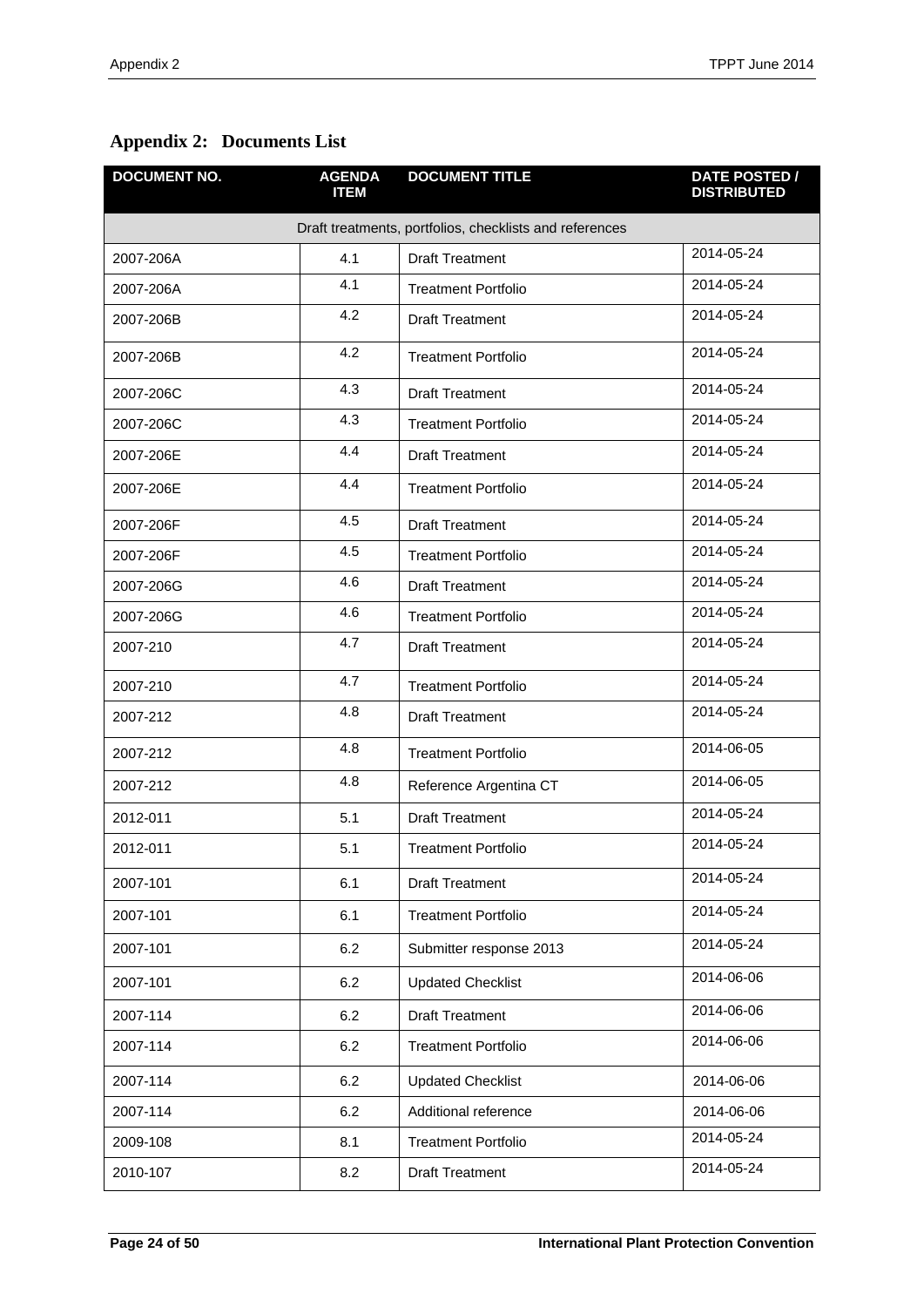| <b>DOCUMENT NO.</b>   | <b>AGENDA</b><br><b>ITEM</b> | <b>DOCUMENT TITLE</b>                                                                                                                           | <b>DATE POSTED /</b><br><b>DISTRIBUTED</b> |
|-----------------------|------------------------------|-------------------------------------------------------------------------------------------------------------------------------------------------|--------------------------------------------|
| 2010-107              | 8.2                          | <b>Treatment Portfolio</b>                                                                                                                      | 2014-05-24                                 |
| 2010-107              | 8.2                          | <b>Updated Checklist</b>                                                                                                                        | 2014-06-05                                 |
| 2010-107              | 8.2                          | Submitter response 2014                                                                                                                         | 2014-05-24                                 |
|                       |                              | Other working papers                                                                                                                            |                                            |
| 01_TPPT_2014_Jun_Rev2 | 1.0                          | Agenda                                                                                                                                          | 2014-06-16                                 |
| 02_TPPT_2014_Jun_Rev1 | 2.0                          | Document List                                                                                                                                   | 2014-06-16                                 |
| 03_TPPT_2014_Jun_Rev1 | 2.0                          | Participants List                                                                                                                               | 2014-06-05                                 |
| 04_TPPT_2014_Jun_Rev2 | 2.0                          | Local Information                                                                                                                               | 2014-05-13                                 |
| 05_TPPT_2014_Jun_Rev1 | 3.1                          | Update from SC 2014 May                                                                                                                         | 2014-06-05                                 |
| 06_TPPT_2014_Jun      | 3.2                          | Update from IPPC Secretariat                                                                                                                    | 2014-06-05                                 |
| 07_TPPT_2014_Jun      | $4.0 - 4.8$                  | Formal objections to draft ISPMs<br>presented for adoption to CPM-9 (2014)                                                                      | 2014-05-24                                 |
| 08_TPPT_2014_Jun      | $4.0 - 4.8$                  | TPPT response to Formal Objections                                                                                                              | 2014-06-05                                 |
| 09_TPPT_2014_Jun      | 5.1                          | TPG recommendations - 2012-011: Draft<br>Annex to ISPM 28:2007: Irradiation                                                                     | 2014-05-24                                 |
| 10_TPPT_2014_Jun      | 5.1                          | Treatment Lead response<br>to Member<br>Comments                                                                                                | 2014-05-24                                 |
| 11_TPPT_2014_Jun      | 7.1                          | <b>Characterization of Heated Air Treatments</b>                                                                                                | 2014-06-05                                 |
| 12_TPPT_2014_Jun      | 13                           | Meeting Evaluation Form                                                                                                                         | 2014-05-24                                 |
| 13_TPPT_2014_Jun      | 11.1                         | Extract from LOT for IPPC standards                                                                                                             | 2014-05-24                                 |
| 14_TPPT_2014_Jun      | 7.2                          | <b>TPPT</b><br>Recommendations<br>for<br>future<br>research on HTFA treatment                                                                   | 2014-06-05                                 |
| 15_TPPT_2014_Jun      | 9.3                          | Instructions to assist proper and complete<br>submissions                                                                                       | 2014-06-05                                 |
| 16_TPPT_2014_Jun      | 9.4                          | Technical support document for Glossary<br>Definition of Effective Dose                                                                         | 2014-06-05                                 |
| 17_TPPT_2014_Jun      | 9.1                          | Requirements for the use of fumigation as<br>a phytosanitary measure                                                                            | 2014-06-16                                 |
| 18_TPPT_2014_Jun      | 9.1                          | Requirements for the use of temperature<br>treatments as a phytosanitary measure                                                                | 2014-06-05                                 |
| 19_TPPT_2014_Jun      | 9.3                          | Reference on Research Statistics                                                                                                                | 2014-06-05                                 |
| 20_TPPT_2014_Jun      | 9.3                          | Reference on Methyl bromide fumigation                                                                                                          | 2014-06-05                                 |
| 21_TPPT_2014_Jun      | 9.1                          | Requirements for the use of irradiation as<br>a phytosanitary measure                                                                           | 2014-06-16                                 |
| 22_TPPT_2014_Jun      | 4.0                          | Reference Japan Cold Treatments GF                                                                                                              | 2014-06-16                                 |
| 23_TPPT_2014_Jun      | 9.1                          | Draft (generic) Specification for ISPMs:<br>Requirements for the use of phytosanitary<br>treatments as phytosanitary measures<br>$(2014 - 008)$ | 2014-06-16                                 |
| 24_TPPT_2014_Jun      | 9.2                          | Working<br>TPPT<br>criteria for<br>treatment<br>evaluation                                                                                      | 2014-06-27                                 |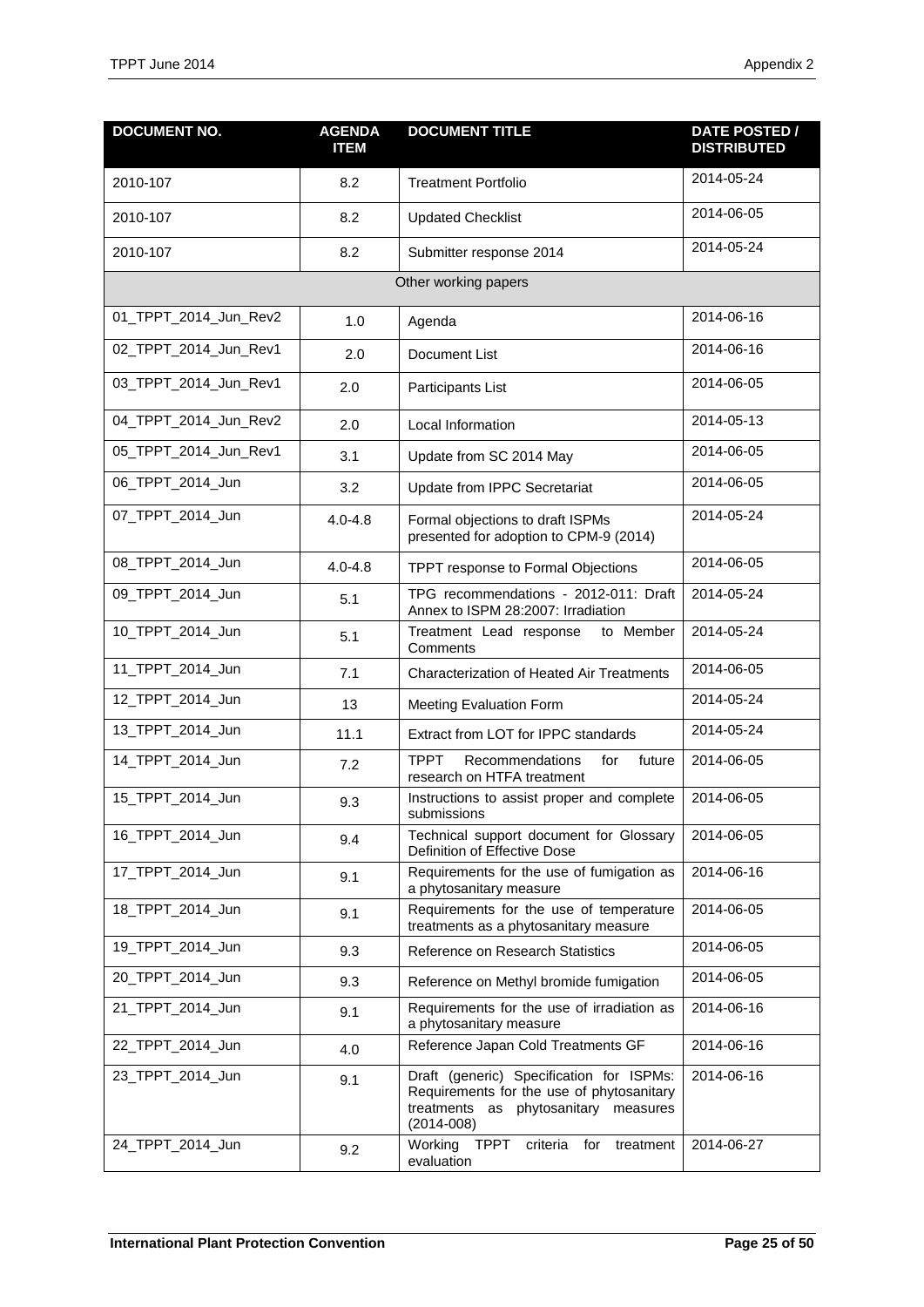| <b>LINKS:</b>                           | Agenda<br>item | <b>Content</b>           |
|-----------------------------------------|----------------|--------------------------|
| TPPT forums on IPP (www.ippc.int)       | 10.1           | <b>TPPT Forum page</b>   |
| Virtual meeting participation           | 10.1           | Virtual tools on IPP     |
| Call for experts                        | 11.3           | Calls page on <b>IPP</b> |
| Date and venue of the next TPPT meeting | 13             | Calendar on <b>IPP</b>   |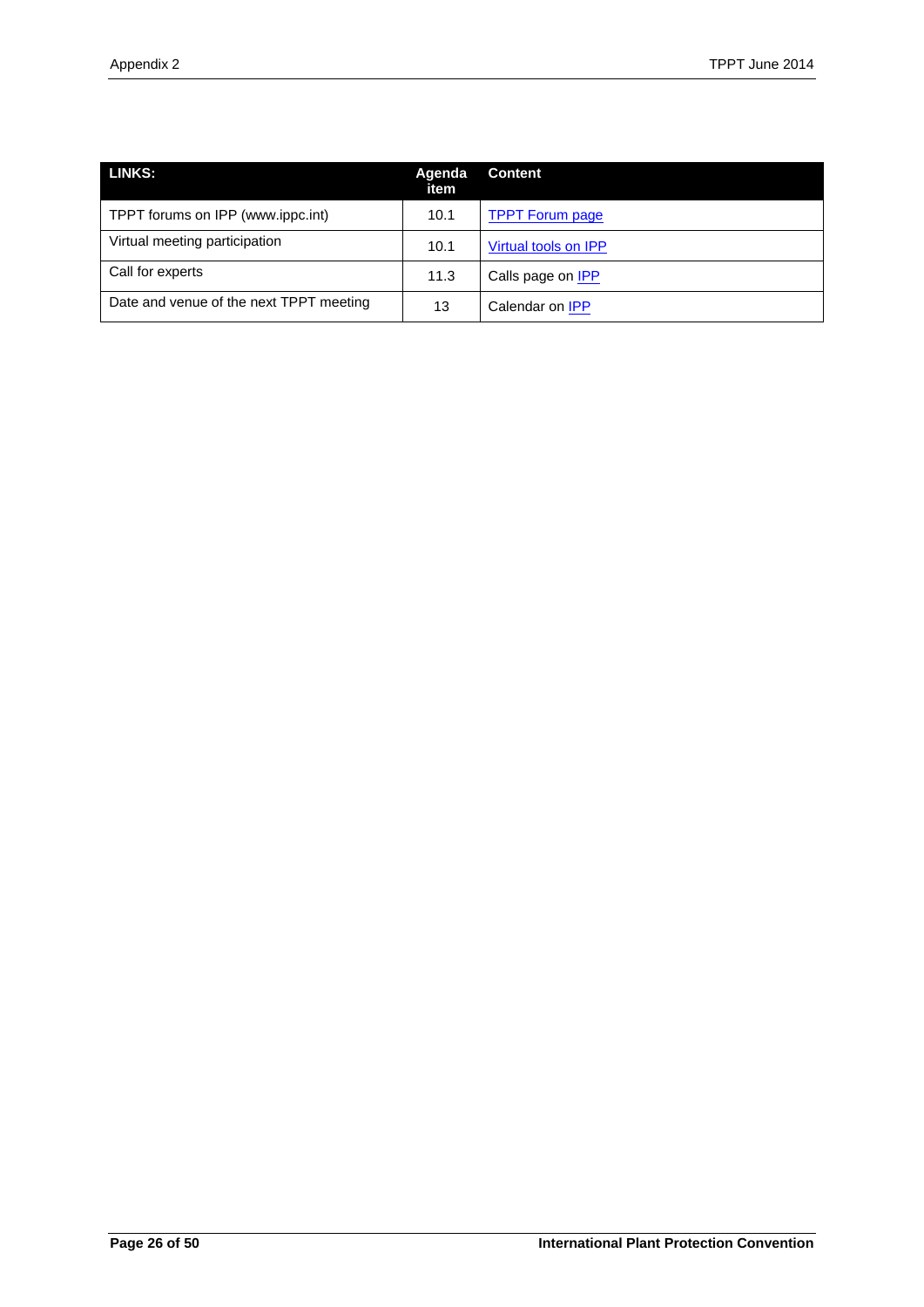<span id="page-26-0"></span>

|  | <b>Appendix 3: Participants List</b> |
|--|--------------------------------------|
|--|--------------------------------------|

| Participant<br>role | Name, mailing, address, telephone                                | <b>Email address</b>           | <b>Term expires</b> |
|---------------------|------------------------------------------------------------------|--------------------------------|---------------------|
| <b>Steward</b>      | Mr Jan Bart ROSSEL                                               | bart.rossel@agriculture.gov.au | <b>NA</b>           |
|                     | Director                                                         |                                |                     |
|                     | International Plant Health Program                               |                                |                     |
|                     | Office of the Australia Chief Plant<br><b>Protection Officer</b> |                                |                     |
|                     | Australian Government Department of<br>Agriculture               |                                |                     |
|                     | <b>AUSTRALIA</b>                                                 |                                |                     |
|                     |                                                                  |                                |                     |
|                     | Tel: +61 2 6272 5056 / 0408625413                                |                                |                     |
| <b>Member</b>       | <b>Mr Patrick GOMES</b>                                          | Patrick.J.Gomes@aphis.usda.gov | $2017 - 1st$        |
|                     | Fruit Fly Coordinator<br>Science & Technology                    |                                | Term                |
|                     | <b>USDA APHIS PPQ</b>                                            |                                |                     |
|                     | 1730 Varsity Drive Suite 400                                     |                                |                     |
|                     | Raleigh, North Carolina 27606<br><b>USA</b>                      |                                |                     |
|                     | Tel: (919) 855-7313 / (919) 625-7660                             |                                |                     |
| <b>Member</b>       | <b>Mr Guy HALLMAN</b>                                            | Guy.Hallman@ars.usda.gov       | $2017 - 1st$        |
|                     | Research Entomologist                                            |                                | Term                |
|                     | Stored Product Insect Research Unit                              |                                |                     |
|                     | Center for Grain & Animal Health<br>Research                     |                                |                     |
|                     | 1515 College Ave.                                                |                                |                     |
|                     | Manhattan, KS 66502                                              |                                |                     |
|                     | <b>USA</b>                                                       |                                |                     |
|                     |                                                                  |                                |                     |
|                     | Tel: +1 956 457 5559                                             |                                |                     |
| <b>Member</b>       | <b>Mr Andrew JESSUP</b>                                          | andrew.jessup@dpi.nsw.gov.au   | $2014 - 1st$        |
|                     | Senior Research Horticulturist                                   |                                | Term                |
|                     | NSW Department of Primary Industries                             |                                | $2019 -$            |
|                     | Locked Bag 26, GOSFORD NSW 2250<br><b>AUSTRALIA</b>              |                                | 2nd Term            |
|                     |                                                                  |                                |                     |
|                     | Tel: +02 4348 1965                                               |                                |                     |
| <b>Member</b>       | <b>Mr Michael ORMSBY</b>                                         | Michael.Ormsby@mpi.govt.nz;    | $2015 - 2nd$        |
|                     | Senior Adviser, Plant Risk Analysis                              |                                | Term                |
|                     | Ministry for Primary Industries                                  |                                |                     |
|                     | P.O Box 2526,                                                    |                                |                     |
|                     |                                                                  |                                |                     |
|                     | Wellington,<br><b>NEW ZEALAND</b>                                |                                |                     |
|                     |                                                                  |                                |                     |
|                     | Tel: +64 4 8940486                                               |                                |                     |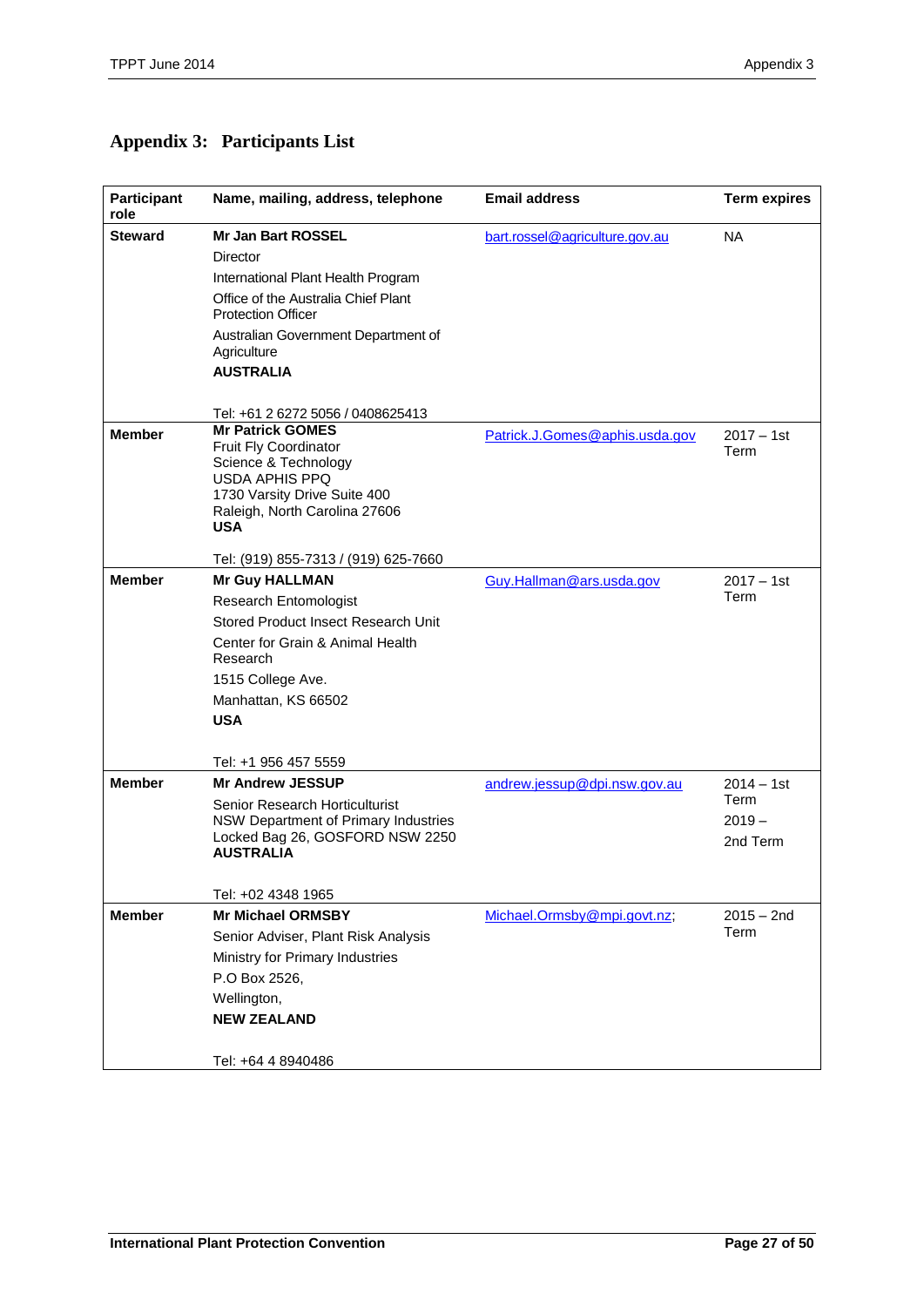| Participant<br>role | Name, mailing, address, telephone                                            | <b>Email address</b>                           | <b>Term expires</b>  |
|---------------------|------------------------------------------------------------------------------|------------------------------------------------|----------------------|
| <b>Member</b>       | <b>Mr Eduardo WILLINK</b>                                                    | ewillink@eeaoc.org.ar<br>ewillink@arnet.com.ar | $2015 - 2nd$<br>Term |
|                     | Estación Experimental Agroindustrial<br>Obispo Colombres,                    |                                                |                      |
|                     | P.O.Box 9.                                                                   |                                                |                      |
|                     | Las Talitas (4101)                                                           |                                                |                      |
|                     | Tucumán                                                                      |                                                |                      |
|                     | <b>ARGENTINA</b>                                                             |                                                |                      |
|                     | Tel: +54 381-4521010;<br>+54 381-154692512                                   |                                                |                      |
| <b>Member</b>       | <b>Mr Yuejin WANG</b><br>Institute of Inspection Technology and<br>Equipment | wangyuejin@263.net.cn                          | $2015 - 2nd$<br>Term |
|                     | Chinese Academy of Inspection and<br>Quarantine                              |                                                |                      |
|                     | No. 241 Huixinli, Chaoyang District,<br><b>Beijing 100029</b>                |                                                |                      |
|                     | <b>CHINA</b>                                                                 |                                                |                      |
|                     | Tel: +86 10 64934647                                                         |                                                |                      |
| <b>Member</b>       | <b>Mr Scott MYERS</b>                                                        | scott.w.myers@aphis.usda.gov                   | 2018-1st             |
|                     | <b>USDA APHIS</b>                                                            |                                                | Term                 |
|                     | Entomologist / Commodity Treatment<br>Specialist                             |                                                |                      |
|                     | 1398 W Truck Rd., Buzzards Bay, MA,                                          |                                                |                      |
|                     | <b>USA</b>                                                                   |                                                |                      |
|                     | Tel: 508-563-0959                                                            |                                                |                      |
| <b>Invited</b>      | <b>Mr Andrew PARKER</b>                                                      | a.parker@iaea.org                              | <b>NA</b>            |
| <b>Expert</b>       | Insect Pest Control Laboratory                                               |                                                |                      |
|                     | FAO/IAEA Agriculture and Biotechnology<br>Laboratories                       |                                                |                      |
|                     | Agency's Laboratories Seibersdorf                                            |                                                |                      |
|                     | <b>IAEA</b>                                                                  |                                                |                      |
|                     | A-2444 Seibersdorf                                                           |                                                |                      |
|                     | <b>AUSTRIA</b>                                                               |                                                |                      |
|                     | Tel: +43 1 2600 28408                                                        |                                                |                      |
| <b>IPPC</b>         | <b>Mr Artur SHAMILOV</b>                                                     | Artur.Shamilov@fao.org                         | <b>NA</b>            |
| <b>Secretariat</b>  | International Plant Protection Convention                                    |                                                |                      |
| Lead                | Food and Agriculture Organization of the<br><b>United Nations</b>            |                                                |                      |
|                     | Viale delle Terme di Caracalla                                               |                                                |                      |
|                     | 00153 Rome                                                                   |                                                |                      |
|                     | <b>ITALY</b>                                                                 |                                                |                      |
|                     | Tel: +39 06 570 56 073                                                       |                                                |                      |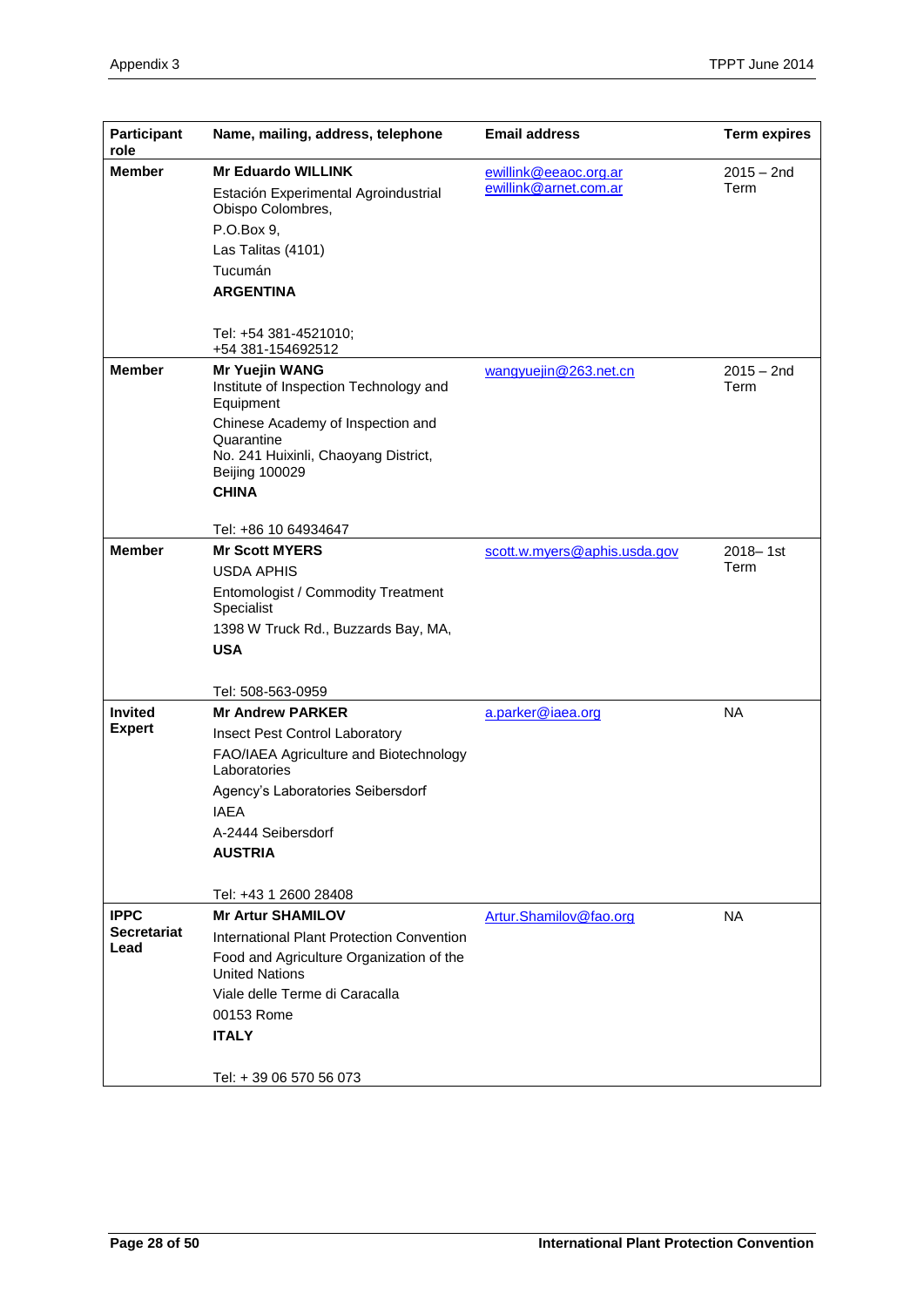| <b>Participant</b><br>role                          | Name, mailing, address, telephone                                                                                                                                                                                                 | <b>Email address</b>    | <b>Term expires</b> |
|-----------------------------------------------------|-----------------------------------------------------------------------------------------------------------------------------------------------------------------------------------------------------------------------------------|-------------------------|---------------------|
| <b>IPPC</b><br>Secretariat<br><b>Support</b>        | Mr Nuri NIYAZI<br>International Plant Protection Convention<br>Food and Agriculture Organization of the<br><b>United Nations</b><br>Viale delle Terme di Caracalla<br>00153 Rome<br><b>ITALY</b>                                  | Nuri.Niyazi@fao.org     | <b>NA</b>           |
| <b>IPPC</b><br><b>Secretariat</b><br><b>Support</b> | Tel: + 39 06 570 55020<br><b>Ms Eva MOLLER</b><br>International Plant Protection Convention<br>Food and Agriculture Organization of the<br><b>United Nations</b><br>Viale delle Terme di Caracalla<br>00153 Rome,<br><b>ITALY</b> | Eva.Moller@fao.org      | <b>NA</b>           |
| <b>Host (NPPO</b><br>Indonesia)                     | Tel: +39 06 570 52 855<br><b>Mr Antarjo DIKIN</b><br>Center for Plant Quarantine and<br>Biosafety,<br>Indonesian Agricultural Quarantine<br>Agency<br>Jalan Harsono RM No. 3<br>Jakarta, 12550<br>INDOESIA<br>Tel: +62 21 7816482 | antarjo.dikin@yahoo.com | <b>NA</b>           |
| <b>Host (NPPO</b><br>Indonesia)                     | <b>Mr HERMAWAN</b><br>Center for Plant Quarantine and<br>Biosafety,<br>Indonesian Agricultural Quarantine<br>Agency<br>Jalan Harsono RM No. 3<br>Jakarta, 12550<br><b>INDONESIA</b><br>Tel: +62 21 7816482                        | hermawan1961@gmail.com  | <b>NA</b>           |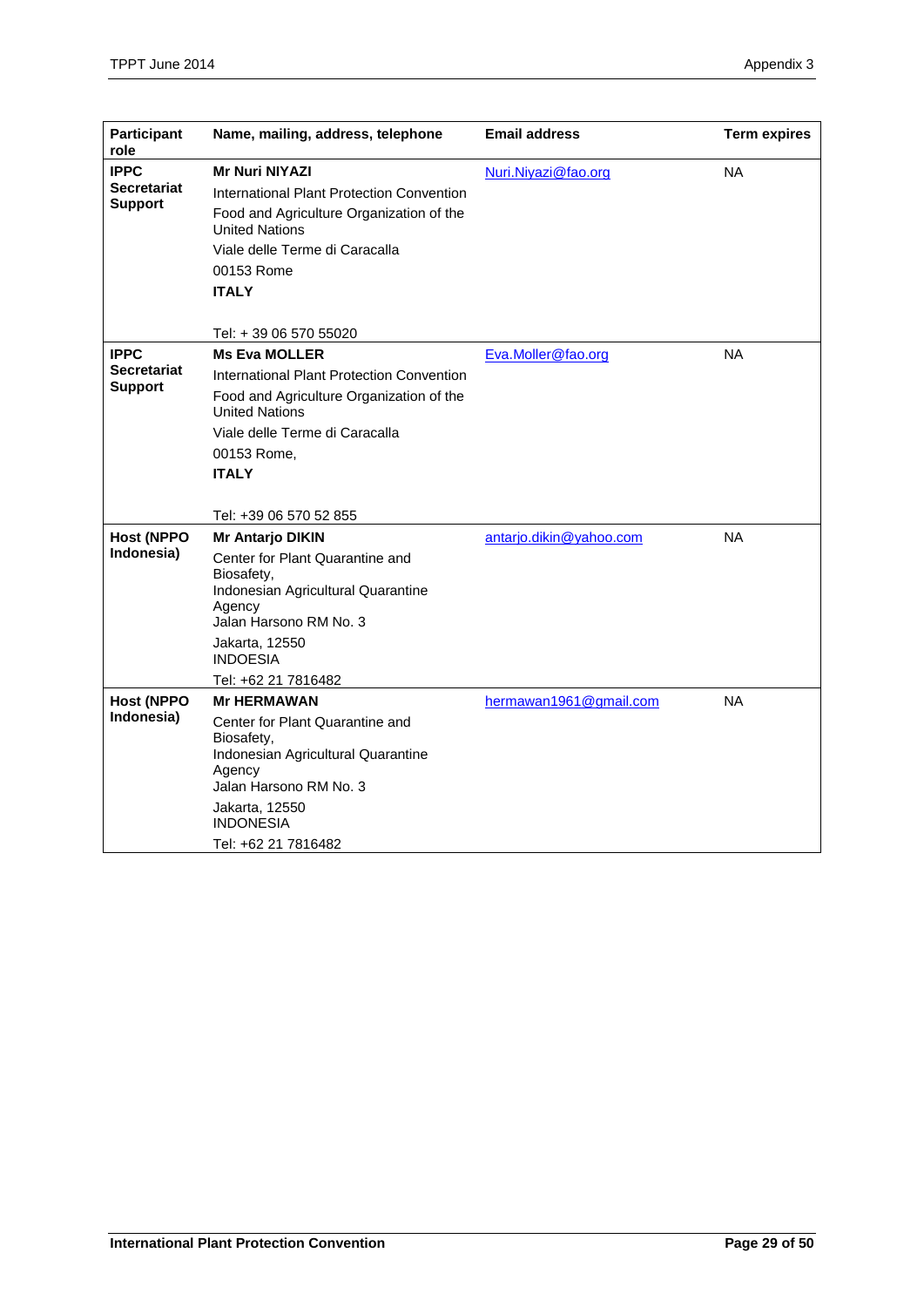## <span id="page-29-0"></span>**Appendix 4: Treatment evaluations**

#### **TPPT evaluation of Irradiation Treatment for** *Dysmicoccus neobrevipes***,** *Planococcus lilacinus* **and** *Planococcus minor* **(2012-011)**

Treatment lead: Mr Andrew Parker

The treatment lead informed the panel that all the comments from the member consultation had been noted and appropriate changes made to the draft. Only two comments of a substantive nature were received and these were addressed by adopting wording proposed by the USA. The comments of TPG were also noted and all changes proposed by TPG accepted. The panel noted the changes made to the draft and recommends to SC that the draft be forwarded for adoption.

For further information regarding this evaluation, please contact [a.parker@iaea.org](mailto:a.parker@iaea.org)

#### **TPPT evaluation of Heat Treatment of Wood Using Dielectric Heating (2007-114)**

Treatment lead: Mr Michael Ormsby

The TPPT first evaluated this treatment in July 2007 and considered that a treatment using dielectric heating (microwaves) is a type of heat treatment. As such the panel considered the large volume of published papers, commercial reports and experience with years of use supported the conclusion that a heat treatment was effective against most invertebrate forestry pests likely to be associated with wood packaging material. This conclusion was further supported by the (draft) publication of a report on the general effectiveness of heat treatment against wood borne pests (NAPPO 2013).

The panel concluded that as available research had established that all life stages of *Anoplophora glabripennis* (Asian longhorn beetle) were significantly less tolerant to heat treatment than *Bursaphelenchus xylophilus* (Pinewood nematode) (Fleming *et al.* 2003, 2004), the submitter needed to demonstrate that the heat treatment was at least 99.99683% effective against *Bursaphelenchus xylophilus* (Pinewood nematode) only (at the 95% level of confidence).

In response to the request for further information the submitter:

- provided sufficient evidence that the heat treatment was at least 99.99683% effective against *Bursaphelenchus xylophilus* (Pinewood nematode) (Hoover *et al.* 2010; Tomminen *et al.* 1991, 1992);
- confirmed that combustion can only occur if wood lacking any free water (completely dehydrated) were to exceed temperatures of  $270-300^{\circ}\text{C}$ ;
- confirmed that heating-up time had an effect on treatment efficacy but that the efficacy was not overly sensitive to this factor. The TPPT therefore concluded no maximum heating up time needed to be included in the treatment schedule.

A subsequent further review of available literature by the panel identified that:

- dielectric heating offers an advantage over conventional heating for insect control due to the selective heating of insects (Nelson 1996; Wang *et al*. 2003; Henin *et al.* 2008);
- radio frequency dielectric heating can penetrate beyond the 20 cm limit imposed on the dielectric heating schedule approved in ISPM-15 in 2012 (Janowiak *et al.* 2014). The TPPT considered that authorising NPPOs would need to ensure that treatment facilities achieved the heating requirements throughout the profile of the wood regardless of the size or initial temperature of the wood;
- dielectric heating is a practical method to treat wood in international trade (ISPM 15).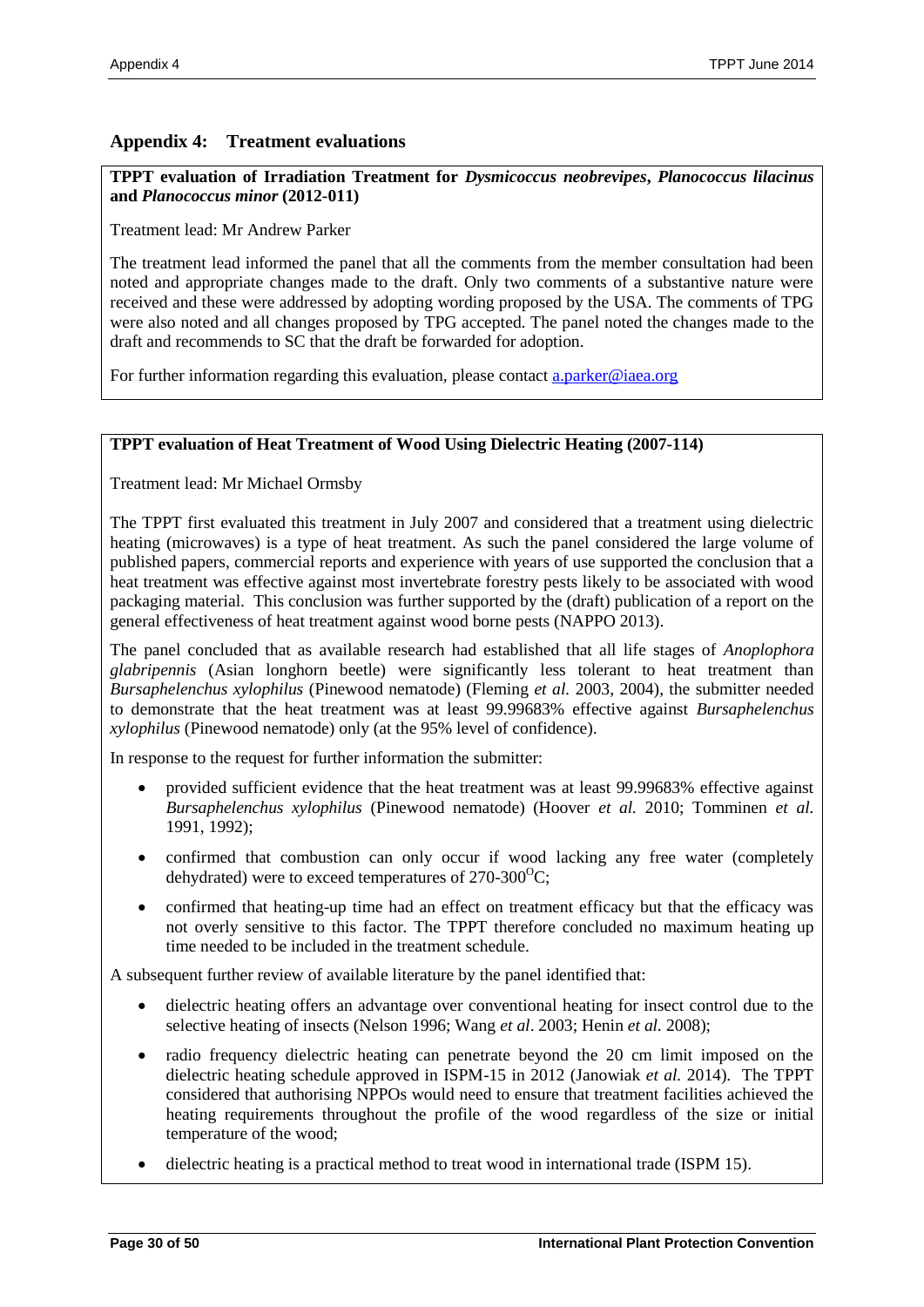**Referenced publications or reports:**

- **Fleming, M., Hoover, K., Janowiak, J., Fang, Y., Wang, X., Liu, W., Wang, Y., Hang, X., Agrawal, D., Mastro, V. & Roy, R.** 2003. Microwave irradiation of solid wood packing material (pallet and crate lumber): An effective technique to destroy the Asian longhorned beetle (*Anoplophora glabripennis*) hitchhiking to the United States. Forest Products Journal, 52:  $1 - 7$ .
- **Fleming, M.R., Janowiak, J.J., Kearns, J., Shield, J.E., Roy, R., Agrawal, D.K., Bauer, L.S.,**  Miller, D.L. & Hoover, K. 2004. Parameters for scale-up of microwave treatment to eradicate cerambycid larvae infesting solid wood packing materials. Forest Products Journal, 54 (7/8): 80–84.
- **Henin, J.-M., Charron, S., Luypaert, P.J., Jourez, B. & Hebert, J.** 2008. Strategy to control the effectiveness of microwave treatment of wood in the framework of the implementation of ISPM 15. Forest Products Journal, 58: 75–81.
- **Hoover, K., Uzunovic, A., Gething, B., Dale, A., Leung, K., Ostiguy, N. & Janowiak, J.J.** 2010. Lethal temperature for pinewood nematode, *Bursaphelenchus xylophilus*, in infested wood using microwave energy. Journal of Nematology, 42 (2): 101-110.
- **Janowiak, J., Dubey, M., Hoover, K., Mack, R., Elder, P.** (2014) Comparative study of radio frequency (RF) and microwave (MW) heating of wood in compliance with ISPM-15 phytosanitary treatment.
- **NAPPO (2013**) Draft ST 03: Review of heat treatment of wood and wood packaging. NAPPO Forestry Panel.
- **Nelson**, S. O. **1996**. Review & assessment of microwave energy for stored-grain insect control. *American Society of Agricultural Engineers,* 39(4):1475–84
- **Tomminen, J., Halik, S. & Bergdahl, D.R.** 1991. Incubation temperature and time effects on life stages of *Bursaphelenchus xylophilus* in wood chips. Journal of Nematology, 23: 477–484.
- **Tomminen, J. & Nuorteva, M.** 1992. Pinewood nematode, *Bursaphelenchus xylophilus* in commercial sawn wood and its control by kiln-heating. Scandinavian *Journal of Forest Research* 7: 113–120.
- **Wang, S., J. Tang, J.A. Johnson, E. Mitcham, J.D. Hansen, G. Hallman, S.R. Drake, and Y. Wang 2003.** Dielectric Properties of Fruits and Insect Pests as Related to Radio Frequency and Microwave Treatments. Biosystems Engineering 85(2): 201–12.

For further information regarding this evaluation, please contact [Michael.Ormsby@mpi.govt.nz](mailto:Michael.Ormsby@mpi.govt.nz)

#### **TPPT evaluation of Sulfuryl fluoride fumigation of wood packaging material (2007-101)**

Treatment lead: Mr Michael Ormsby

A considerable amount of literature was reviewed in the evaluation of research supporting the efficacy of SF fumigation on insect pests of wood. Table 1 provides a summary of the species of insects exposed to SF fumigation from these reviewed literature.

**Table 1:** Insect species tested for tolerance to SF fumigation

| Pest species |                   | <b>Taxonomy</b> | Life stage<br>(most resistant) | <b>Minimum CT</b><br>$(g-h/m^3)$ | <b>Estimated</b><br>ED | <b>Reference</b>   |
|--------------|-------------------|-----------------|--------------------------------|----------------------------------|------------------------|--------------------|
|              |                   |                 | tested)                        | $(0 \text{ survs.})$             |                        |                    |
|              | Anobium punctatum | Anobiidae       | Eggs                           | $2586(17^{\circ}C)$              | 99.7462                | Binker et al. 1999 |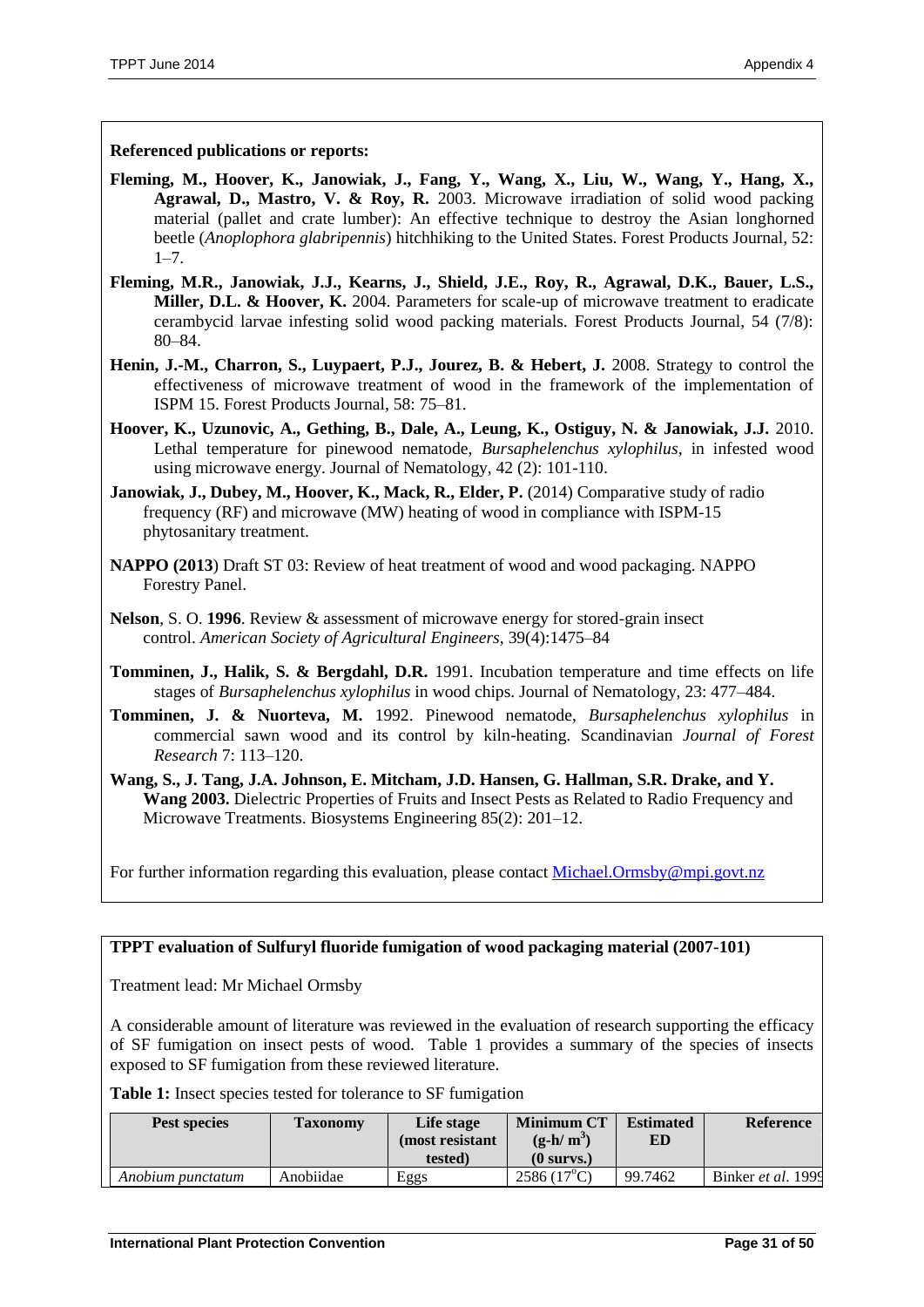| Anobiidae<br>2000 (27°C)<br>99%<br>Su et al. 1990<br>Attagenus megatoma<br>Eggs<br>$2000(27^{\circ}C)$<br>Anobiidae<br>99%<br>Anthrenus flavipes<br>Su et al. 1990<br>Eggs<br>Anobiidae<br>$2000(27^{\circ}C)$<br>99%<br>Dermestes maculatus<br>Su et al. 1990<br>Eggs<br>$\gamma$<br>Anobiidae<br>All Life Stages<br>$\gamma$<br>William et al 1990<br>Euvrilletta peltata<br>$\overline{\mathcal{L}}$<br>$\gamma$<br>Lyctidae<br>All Life Stages<br>William et al 1990<br>Lyctus brunneus<br>Buprestidae<br>99.95<br>Barak et al. 2010<br>Agrilus planipennis<br>Eggs<br>Dose response<br>Anoplophora<br>Cerambycidae<br>Larvae, Pupae<br>Probit 9<br>Barak et al. 2006<br>Dose response<br>glabipennis<br>Eggs (4 day<br><b>Not</b><br>Cerambycidae<br>2575 (22°C)<br>Verheyen 2002<br>Hylotrupes bajulus<br>established<br>old)<br>Eggs (3 day<br>2500 (20°C)<br>100%?<br>Cerambycidae<br>Ducom et al. 2008<br>Hylotrupes bajulus<br>old)<br>Soma et al. 1996<br>Cerambycidae<br>All Life Stages<br>LD 95<br>Semanotus japonicus<br>Dose response<br>Soma et al. 1997<br>Soma et al. 1996<br>Cerambycidae<br>All Life Stages<br>LD 95<br>Callidiellum rufipenne<br>Dose response<br>Soma et al. 1997<br>Monochamus<br>Soma et al. 1996<br>Cerambycidae<br>All Life Stages<br>Dose response<br>LD <sub>95</sub><br>alternatus<br>Soma et al. 1997<br>Cerambycidae<br>$2083(15^{\circ}C)$<br>99<br>Arhopalus tristis<br>Eggs<br>Zhang 2006<br>Soma et al. 1996<br>Curculionidae<br>480 (25°C)<br>Eggs<br>LD 95<br>Ips cembrae<br>Soma et al. 1997<br>Pissodes nitidus<br>Curculionidae<br>720 (25°C)<br>LD 95<br>Soma et al. 1997<br>Larvae<br>Soma et al. 1996<br>Scolytidae<br>480 (25°C)<br>LD 95<br>Cryphalus fulvus<br>Eggs<br>Soma et al. 1997<br>Soma et al. 1996<br>480 $(25^{\circ}C)$<br>Phloeosinus perlatus<br>Scolytidae<br>Eggs<br>LD 95<br>Soma et al. 1997<br>$260(15^{\circ}C)$<br>Hylastes alter<br>Scolytidae<br>92.8<br>Zhang 2006<br>Larvae<br>Mizobuchi et al.<br>Scolytidae<br>All Life Stages<br>LD <sub>95</sub><br>1996; Soma et al.<br>Xylosandrus germanus<br>Dose response<br>1997<br>Mizobuchi et al.<br>Scolytidae<br>All Life Stages<br>1996; Soma et al.<br>Xyloborus validus<br>Dose response<br>LD <sub>95</sub><br>1997<br>Mizobuchi et al.<br>All Life Stages<br>LD 95<br>1996; Soma et al.<br>Xyloborus pfeili<br>Scolytidae<br>Dose response<br>1997<br>Mizobuchi et al.<br>1996; Soma et al.<br>Platypus calamus<br>Platypodidae<br>All Life Stages<br>Dose response<br>LD 95<br>1997<br>Mizobuchi et al.<br>Platypodidae<br>LD 95<br>1996; Soma et al.<br>Platypus quercivorus<br>All Life Stages<br>Dose response<br>1997<br>Cryptotermes<br>Kalotermitidae<br>40.3 $(27^{\circ}C)$<br>LD 99<br>Osbrink et al. 1987<br>Larvae<br>cavifrons<br>Kalotermes<br>Kalotermitidae<br>65.1 $(27^{\circ}C)$<br>Osbrink et al. 1987<br>LD 99<br>Larvae<br>approximates<br>$66.2(27^{\circ}C)$<br>Kalotermitidae<br>LD 99<br>Osbrink et al. 1987<br>Incisitermes minor<br>Larvae<br>$55.2(27^{\circ}C)$<br>Kalotermitidae<br>LD 99<br>Osbrink et al. 1987<br>Incisitermes snyderi<br>Larvae<br>Kalotermitidae<br>43 $(27^{\circ}C)$<br>Osbrink et al. 1987<br>LD 99<br>Neotermes jouteli<br>Larvae<br>Coptotermes<br>42.5 $(27^{\circ}C)$<br>Rhinotermitidae<br>LD 99<br>Osbrink et al. 1987<br>Larvae<br>formosanus<br>Coptotermes<br>Rhinotermitidae<br>60 $(27^{\circ}C)$<br>Su et al. 1989<br>Adults<br>LD 99<br>formosanus<br>Adults &<br>Coptotermes<br>Rhinotermitidae<br>50 $(20^{\circ}C)$<br>LD <sub>50</sub><br>La Fage et al. 1982<br>Larvae<br>formosanus | Lasioderma serricorne | Anobiidae | Eggs | $2000(27^{\circ}\overline{C})$ | 99% | Su et al. 1990 |  |
|---------------------------------------------------------------------------------------------------------------------------------------------------------------------------------------------------------------------------------------------------------------------------------------------------------------------------------------------------------------------------------------------------------------------------------------------------------------------------------------------------------------------------------------------------------------------------------------------------------------------------------------------------------------------------------------------------------------------------------------------------------------------------------------------------------------------------------------------------------------------------------------------------------------------------------------------------------------------------------------------------------------------------------------------------------------------------------------------------------------------------------------------------------------------------------------------------------------------------------------------------------------------------------------------------------------------------------------------------------------------------------------------------------------------------------------------------------------------------------------------------------------------------------------------------------------------------------------------------------------------------------------------------------------------------------------------------------------------------------------------------------------------------------------------------------------------------------------------------------------------------------------------------------------------------------------------------------------------------------------------------------------------------------------------------------------------------------------------------------------------------------------------------------------------------------------------------------------------------------------------------------------------------------------------------------------------------------------------------------------------------------------------------------------------------------------------------------------------------------------------------------------------------------------------------------------------------------------------------------------------------------------------------------------------------------------------------------------------------------------------------------------------------------------------------------------------------------------------------------------------------------------------------------------------------------------------------------------------------------------------------------------------------------------------------------------------------------------------------------------------------------------------------------------------------------------------------------------------------------------------------------------------------------------------------------------------------------------------------------------------------------------------------------------------------------------------------------------------------------------------------------------------------------------------------------------------------------------------------------|-----------------------|-----------|------|--------------------------------|-----|----------------|--|
|                                                                                                                                                                                                                                                                                                                                                                                                                                                                                                                                                                                                                                                                                                                                                                                                                                                                                                                                                                                                                                                                                                                                                                                                                                                                                                                                                                                                                                                                                                                                                                                                                                                                                                                                                                                                                                                                                                                                                                                                                                                                                                                                                                                                                                                                                                                                                                                                                                                                                                                                                                                                                                                                                                                                                                                                                                                                                                                                                                                                                                                                                                                                                                                                                                                                                                                                                                                                                                                                                                                                                                                                         |                       |           |      |                                |     |                |  |
|                                                                                                                                                                                                                                                                                                                                                                                                                                                                                                                                                                                                                                                                                                                                                                                                                                                                                                                                                                                                                                                                                                                                                                                                                                                                                                                                                                                                                                                                                                                                                                                                                                                                                                                                                                                                                                                                                                                                                                                                                                                                                                                                                                                                                                                                                                                                                                                                                                                                                                                                                                                                                                                                                                                                                                                                                                                                                                                                                                                                                                                                                                                                                                                                                                                                                                                                                                                                                                                                                                                                                                                                         |                       |           |      |                                |     |                |  |
|                                                                                                                                                                                                                                                                                                                                                                                                                                                                                                                                                                                                                                                                                                                                                                                                                                                                                                                                                                                                                                                                                                                                                                                                                                                                                                                                                                                                                                                                                                                                                                                                                                                                                                                                                                                                                                                                                                                                                                                                                                                                                                                                                                                                                                                                                                                                                                                                                                                                                                                                                                                                                                                                                                                                                                                                                                                                                                                                                                                                                                                                                                                                                                                                                                                                                                                                                                                                                                                                                                                                                                                                         |                       |           |      |                                |     |                |  |
|                                                                                                                                                                                                                                                                                                                                                                                                                                                                                                                                                                                                                                                                                                                                                                                                                                                                                                                                                                                                                                                                                                                                                                                                                                                                                                                                                                                                                                                                                                                                                                                                                                                                                                                                                                                                                                                                                                                                                                                                                                                                                                                                                                                                                                                                                                                                                                                                                                                                                                                                                                                                                                                                                                                                                                                                                                                                                                                                                                                                                                                                                                                                                                                                                                                                                                                                                                                                                                                                                                                                                                                                         |                       |           |      |                                |     |                |  |
|                                                                                                                                                                                                                                                                                                                                                                                                                                                                                                                                                                                                                                                                                                                                                                                                                                                                                                                                                                                                                                                                                                                                                                                                                                                                                                                                                                                                                                                                                                                                                                                                                                                                                                                                                                                                                                                                                                                                                                                                                                                                                                                                                                                                                                                                                                                                                                                                                                                                                                                                                                                                                                                                                                                                                                                                                                                                                                                                                                                                                                                                                                                                                                                                                                                                                                                                                                                                                                                                                                                                                                                                         |                       |           |      |                                |     |                |  |
|                                                                                                                                                                                                                                                                                                                                                                                                                                                                                                                                                                                                                                                                                                                                                                                                                                                                                                                                                                                                                                                                                                                                                                                                                                                                                                                                                                                                                                                                                                                                                                                                                                                                                                                                                                                                                                                                                                                                                                                                                                                                                                                                                                                                                                                                                                                                                                                                                                                                                                                                                                                                                                                                                                                                                                                                                                                                                                                                                                                                                                                                                                                                                                                                                                                                                                                                                                                                                                                                                                                                                                                                         |                       |           |      |                                |     |                |  |
|                                                                                                                                                                                                                                                                                                                                                                                                                                                                                                                                                                                                                                                                                                                                                                                                                                                                                                                                                                                                                                                                                                                                                                                                                                                                                                                                                                                                                                                                                                                                                                                                                                                                                                                                                                                                                                                                                                                                                                                                                                                                                                                                                                                                                                                                                                                                                                                                                                                                                                                                                                                                                                                                                                                                                                                                                                                                                                                                                                                                                                                                                                                                                                                                                                                                                                                                                                                                                                                                                                                                                                                                         |                       |           |      |                                |     |                |  |
|                                                                                                                                                                                                                                                                                                                                                                                                                                                                                                                                                                                                                                                                                                                                                                                                                                                                                                                                                                                                                                                                                                                                                                                                                                                                                                                                                                                                                                                                                                                                                                                                                                                                                                                                                                                                                                                                                                                                                                                                                                                                                                                                                                                                                                                                                                                                                                                                                                                                                                                                                                                                                                                                                                                                                                                                                                                                                                                                                                                                                                                                                                                                                                                                                                                                                                                                                                                                                                                                                                                                                                                                         |                       |           |      |                                |     |                |  |
|                                                                                                                                                                                                                                                                                                                                                                                                                                                                                                                                                                                                                                                                                                                                                                                                                                                                                                                                                                                                                                                                                                                                                                                                                                                                                                                                                                                                                                                                                                                                                                                                                                                                                                                                                                                                                                                                                                                                                                                                                                                                                                                                                                                                                                                                                                                                                                                                                                                                                                                                                                                                                                                                                                                                                                                                                                                                                                                                                                                                                                                                                                                                                                                                                                                                                                                                                                                                                                                                                                                                                                                                         |                       |           |      |                                |     |                |  |
|                                                                                                                                                                                                                                                                                                                                                                                                                                                                                                                                                                                                                                                                                                                                                                                                                                                                                                                                                                                                                                                                                                                                                                                                                                                                                                                                                                                                                                                                                                                                                                                                                                                                                                                                                                                                                                                                                                                                                                                                                                                                                                                                                                                                                                                                                                                                                                                                                                                                                                                                                                                                                                                                                                                                                                                                                                                                                                                                                                                                                                                                                                                                                                                                                                                                                                                                                                                                                                                                                                                                                                                                         |                       |           |      |                                |     |                |  |
|                                                                                                                                                                                                                                                                                                                                                                                                                                                                                                                                                                                                                                                                                                                                                                                                                                                                                                                                                                                                                                                                                                                                                                                                                                                                                                                                                                                                                                                                                                                                                                                                                                                                                                                                                                                                                                                                                                                                                                                                                                                                                                                                                                                                                                                                                                                                                                                                                                                                                                                                                                                                                                                                                                                                                                                                                                                                                                                                                                                                                                                                                                                                                                                                                                                                                                                                                                                                                                                                                                                                                                                                         |                       |           |      |                                |     |                |  |
|                                                                                                                                                                                                                                                                                                                                                                                                                                                                                                                                                                                                                                                                                                                                                                                                                                                                                                                                                                                                                                                                                                                                                                                                                                                                                                                                                                                                                                                                                                                                                                                                                                                                                                                                                                                                                                                                                                                                                                                                                                                                                                                                                                                                                                                                                                                                                                                                                                                                                                                                                                                                                                                                                                                                                                                                                                                                                                                                                                                                                                                                                                                                                                                                                                                                                                                                                                                                                                                                                                                                                                                                         |                       |           |      |                                |     |                |  |
|                                                                                                                                                                                                                                                                                                                                                                                                                                                                                                                                                                                                                                                                                                                                                                                                                                                                                                                                                                                                                                                                                                                                                                                                                                                                                                                                                                                                                                                                                                                                                                                                                                                                                                                                                                                                                                                                                                                                                                                                                                                                                                                                                                                                                                                                                                                                                                                                                                                                                                                                                                                                                                                                                                                                                                                                                                                                                                                                                                                                                                                                                                                                                                                                                                                                                                                                                                                                                                                                                                                                                                                                         |                       |           |      |                                |     |                |  |
|                                                                                                                                                                                                                                                                                                                                                                                                                                                                                                                                                                                                                                                                                                                                                                                                                                                                                                                                                                                                                                                                                                                                                                                                                                                                                                                                                                                                                                                                                                                                                                                                                                                                                                                                                                                                                                                                                                                                                                                                                                                                                                                                                                                                                                                                                                                                                                                                                                                                                                                                                                                                                                                                                                                                                                                                                                                                                                                                                                                                                                                                                                                                                                                                                                                                                                                                                                                                                                                                                                                                                                                                         |                       |           |      |                                |     |                |  |
|                                                                                                                                                                                                                                                                                                                                                                                                                                                                                                                                                                                                                                                                                                                                                                                                                                                                                                                                                                                                                                                                                                                                                                                                                                                                                                                                                                                                                                                                                                                                                                                                                                                                                                                                                                                                                                                                                                                                                                                                                                                                                                                                                                                                                                                                                                                                                                                                                                                                                                                                                                                                                                                                                                                                                                                                                                                                                                                                                                                                                                                                                                                                                                                                                                                                                                                                                                                                                                                                                                                                                                                                         |                       |           |      |                                |     |                |  |
|                                                                                                                                                                                                                                                                                                                                                                                                                                                                                                                                                                                                                                                                                                                                                                                                                                                                                                                                                                                                                                                                                                                                                                                                                                                                                                                                                                                                                                                                                                                                                                                                                                                                                                                                                                                                                                                                                                                                                                                                                                                                                                                                                                                                                                                                                                                                                                                                                                                                                                                                                                                                                                                                                                                                                                                                                                                                                                                                                                                                                                                                                                                                                                                                                                                                                                                                                                                                                                                                                                                                                                                                         |                       |           |      |                                |     |                |  |
|                                                                                                                                                                                                                                                                                                                                                                                                                                                                                                                                                                                                                                                                                                                                                                                                                                                                                                                                                                                                                                                                                                                                                                                                                                                                                                                                                                                                                                                                                                                                                                                                                                                                                                                                                                                                                                                                                                                                                                                                                                                                                                                                                                                                                                                                                                                                                                                                                                                                                                                                                                                                                                                                                                                                                                                                                                                                                                                                                                                                                                                                                                                                                                                                                                                                                                                                                                                                                                                                                                                                                                                                         |                       |           |      |                                |     |                |  |
|                                                                                                                                                                                                                                                                                                                                                                                                                                                                                                                                                                                                                                                                                                                                                                                                                                                                                                                                                                                                                                                                                                                                                                                                                                                                                                                                                                                                                                                                                                                                                                                                                                                                                                                                                                                                                                                                                                                                                                                                                                                                                                                                                                                                                                                                                                                                                                                                                                                                                                                                                                                                                                                                                                                                                                                                                                                                                                                                                                                                                                                                                                                                                                                                                                                                                                                                                                                                                                                                                                                                                                                                         |                       |           |      |                                |     |                |  |
|                                                                                                                                                                                                                                                                                                                                                                                                                                                                                                                                                                                                                                                                                                                                                                                                                                                                                                                                                                                                                                                                                                                                                                                                                                                                                                                                                                                                                                                                                                                                                                                                                                                                                                                                                                                                                                                                                                                                                                                                                                                                                                                                                                                                                                                                                                                                                                                                                                                                                                                                                                                                                                                                                                                                                                                                                                                                                                                                                                                                                                                                                                                                                                                                                                                                                                                                                                                                                                                                                                                                                                                                         |                       |           |      |                                |     |                |  |
|                                                                                                                                                                                                                                                                                                                                                                                                                                                                                                                                                                                                                                                                                                                                                                                                                                                                                                                                                                                                                                                                                                                                                                                                                                                                                                                                                                                                                                                                                                                                                                                                                                                                                                                                                                                                                                                                                                                                                                                                                                                                                                                                                                                                                                                                                                                                                                                                                                                                                                                                                                                                                                                                                                                                                                                                                                                                                                                                                                                                                                                                                                                                                                                                                                                                                                                                                                                                                                                                                                                                                                                                         |                       |           |      |                                |     |                |  |
|                                                                                                                                                                                                                                                                                                                                                                                                                                                                                                                                                                                                                                                                                                                                                                                                                                                                                                                                                                                                                                                                                                                                                                                                                                                                                                                                                                                                                                                                                                                                                                                                                                                                                                                                                                                                                                                                                                                                                                                                                                                                                                                                                                                                                                                                                                                                                                                                                                                                                                                                                                                                                                                                                                                                                                                                                                                                                                                                                                                                                                                                                                                                                                                                                                                                                                                                                                                                                                                                                                                                                                                                         |                       |           |      |                                |     |                |  |
|                                                                                                                                                                                                                                                                                                                                                                                                                                                                                                                                                                                                                                                                                                                                                                                                                                                                                                                                                                                                                                                                                                                                                                                                                                                                                                                                                                                                                                                                                                                                                                                                                                                                                                                                                                                                                                                                                                                                                                                                                                                                                                                                                                                                                                                                                                                                                                                                                                                                                                                                                                                                                                                                                                                                                                                                                                                                                                                                                                                                                                                                                                                                                                                                                                                                                                                                                                                                                                                                                                                                                                                                         |                       |           |      |                                |     |                |  |
|                                                                                                                                                                                                                                                                                                                                                                                                                                                                                                                                                                                                                                                                                                                                                                                                                                                                                                                                                                                                                                                                                                                                                                                                                                                                                                                                                                                                                                                                                                                                                                                                                                                                                                                                                                                                                                                                                                                                                                                                                                                                                                                                                                                                                                                                                                                                                                                                                                                                                                                                                                                                                                                                                                                                                                                                                                                                                                                                                                                                                                                                                                                                                                                                                                                                                                                                                                                                                                                                                                                                                                                                         |                       |           |      |                                |     |                |  |
|                                                                                                                                                                                                                                                                                                                                                                                                                                                                                                                                                                                                                                                                                                                                                                                                                                                                                                                                                                                                                                                                                                                                                                                                                                                                                                                                                                                                                                                                                                                                                                                                                                                                                                                                                                                                                                                                                                                                                                                                                                                                                                                                                                                                                                                                                                                                                                                                                                                                                                                                                                                                                                                                                                                                                                                                                                                                                                                                                                                                                                                                                                                                                                                                                                                                                                                                                                                                                                                                                                                                                                                                         |                       |           |      |                                |     |                |  |
|                                                                                                                                                                                                                                                                                                                                                                                                                                                                                                                                                                                                                                                                                                                                                                                                                                                                                                                                                                                                                                                                                                                                                                                                                                                                                                                                                                                                                                                                                                                                                                                                                                                                                                                                                                                                                                                                                                                                                                                                                                                                                                                                                                                                                                                                                                                                                                                                                                                                                                                                                                                                                                                                                                                                                                                                                                                                                                                                                                                                                                                                                                                                                                                                                                                                                                                                                                                                                                                                                                                                                                                                         |                       |           |      |                                |     |                |  |
|                                                                                                                                                                                                                                                                                                                                                                                                                                                                                                                                                                                                                                                                                                                                                                                                                                                                                                                                                                                                                                                                                                                                                                                                                                                                                                                                                                                                                                                                                                                                                                                                                                                                                                                                                                                                                                                                                                                                                                                                                                                                                                                                                                                                                                                                                                                                                                                                                                                                                                                                                                                                                                                                                                                                                                                                                                                                                                                                                                                                                                                                                                                                                                                                                                                                                                                                                                                                                                                                                                                                                                                                         |                       |           |      |                                |     |                |  |
|                                                                                                                                                                                                                                                                                                                                                                                                                                                                                                                                                                                                                                                                                                                                                                                                                                                                                                                                                                                                                                                                                                                                                                                                                                                                                                                                                                                                                                                                                                                                                                                                                                                                                                                                                                                                                                                                                                                                                                                                                                                                                                                                                                                                                                                                                                                                                                                                                                                                                                                                                                                                                                                                                                                                                                                                                                                                                                                                                                                                                                                                                                                                                                                                                                                                                                                                                                                                                                                                                                                                                                                                         |                       |           |      |                                |     |                |  |
|                                                                                                                                                                                                                                                                                                                                                                                                                                                                                                                                                                                                                                                                                                                                                                                                                                                                                                                                                                                                                                                                                                                                                                                                                                                                                                                                                                                                                                                                                                                                                                                                                                                                                                                                                                                                                                                                                                                                                                                                                                                                                                                                                                                                                                                                                                                                                                                                                                                                                                                                                                                                                                                                                                                                                                                                                                                                                                                                                                                                                                                                                                                                                                                                                                                                                                                                                                                                                                                                                                                                                                                                         |                       |           |      |                                |     |                |  |
|                                                                                                                                                                                                                                                                                                                                                                                                                                                                                                                                                                                                                                                                                                                                                                                                                                                                                                                                                                                                                                                                                                                                                                                                                                                                                                                                                                                                                                                                                                                                                                                                                                                                                                                                                                                                                                                                                                                                                                                                                                                                                                                                                                                                                                                                                                                                                                                                                                                                                                                                                                                                                                                                                                                                                                                                                                                                                                                                                                                                                                                                                                                                                                                                                                                                                                                                                                                                                                                                                                                                                                                                         |                       |           |      |                                |     |                |  |
|                                                                                                                                                                                                                                                                                                                                                                                                                                                                                                                                                                                                                                                                                                                                                                                                                                                                                                                                                                                                                                                                                                                                                                                                                                                                                                                                                                                                                                                                                                                                                                                                                                                                                                                                                                                                                                                                                                                                                                                                                                                                                                                                                                                                                                                                                                                                                                                                                                                                                                                                                                                                                                                                                                                                                                                                                                                                                                                                                                                                                                                                                                                                                                                                                                                                                                                                                                                                                                                                                                                                                                                                         |                       |           |      |                                |     |                |  |
|                                                                                                                                                                                                                                                                                                                                                                                                                                                                                                                                                                                                                                                                                                                                                                                                                                                                                                                                                                                                                                                                                                                                                                                                                                                                                                                                                                                                                                                                                                                                                                                                                                                                                                                                                                                                                                                                                                                                                                                                                                                                                                                                                                                                                                                                                                                                                                                                                                                                                                                                                                                                                                                                                                                                                                                                                                                                                                                                                                                                                                                                                                                                                                                                                                                                                                                                                                                                                                                                                                                                                                                                         |                       |           |      |                                |     |                |  |
|                                                                                                                                                                                                                                                                                                                                                                                                                                                                                                                                                                                                                                                                                                                                                                                                                                                                                                                                                                                                                                                                                                                                                                                                                                                                                                                                                                                                                                                                                                                                                                                                                                                                                                                                                                                                                                                                                                                                                                                                                                                                                                                                                                                                                                                                                                                                                                                                                                                                                                                                                                                                                                                                                                                                                                                                                                                                                                                                                                                                                                                                                                                                                                                                                                                                                                                                                                                                                                                                                                                                                                                                         |                       |           |      |                                |     |                |  |

The panel noted that the species tested covered many of the pest groups of concern on wood moved in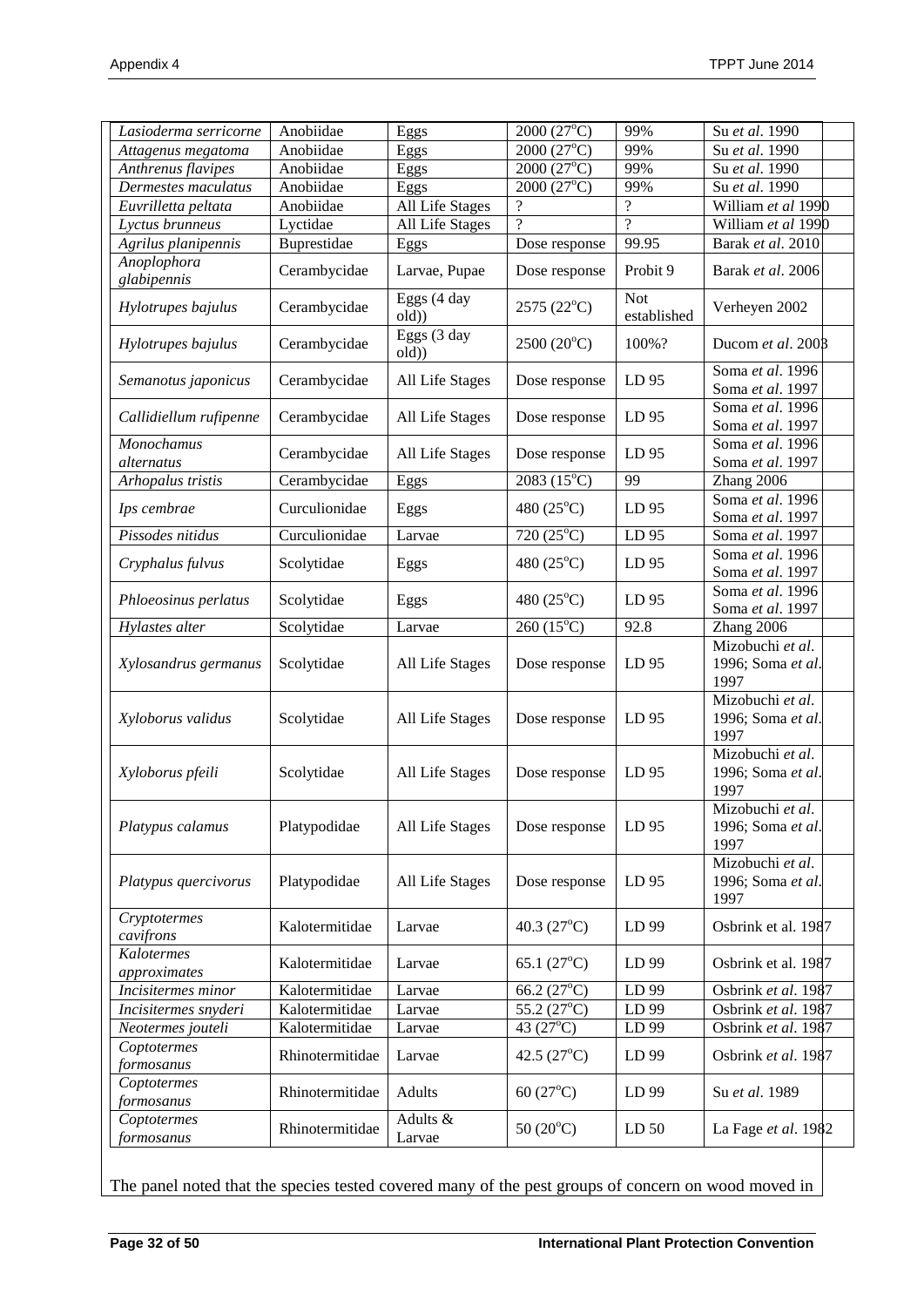international trade as identified in the draft ISPM for Wood (see Table 2).

**Table 2.** Insect pest groups of potential quarantine concern associated with the international movement of wood commodities.

| Pest group                  | <b>Examples within the pest group</b>     |  |
|-----------------------------|-------------------------------------------|--|
| Bark beetles                | Scolytinae                                |  |
| Wood flies                  | Pantophthalmidae                          |  |
| Wood-boring beetles         | Cerambycidae, Curculionidae, Buprestidae  |  |
| Wood moths                  | Cossidae                                  |  |
| Wood wasps                  | Siricidae                                 |  |
| Powder post beetles         | Anobiidae, Bostrichidae                   |  |
| Termites and carpenter ants | Rhinotermitidae, Kalotermidae, Formicidae |  |
| Moths                       | Lymantriidae                              |  |
| Aphids, adelgids            | Adelgidae                                 |  |
| Scales                      | Diaspididae                               |  |

From the list of insect pests tested for tolerance to SF fumigation, the panel identified three that had confirmatory trials supporting the level of stated efficacy at the 95% level of confidence. The life stages tested were those likely to be found in debarked wood in international trade.

- *Anoplophora glabripennis* (larvae and pupae) ED<sub>99.99683</sub>
- *Anobium punctatum (all life stages)* ED<sub>99.7462</sub>
- *Arhopalus tristis* (all life stages) ED<sub>99</sub>

The panel considered that member countries may choose to accept SF fumigation as an effective treatment for all insects and life stages found in wood.

#### **SF fumigation for nematode pests**

In the context of wood pests, only pine wood nematode (PWN) (*Bursaphelenchus xylophilus*) is considered to be a potential pest of concern on wood moving in international trade. A number of authors have tested the effectiveness of SF fumigation against PWN in wood (Soma 2001, Dwinell *et al.* 2005, Sousa *et al.* 2010, Sousa *et al.* 2013). In discussions with the International Forest Quarantine Research Group (IFQRG) and the Technical Panel for Forest Quarantine (TPFQ) the groups agreed that when testing treatment efficacy against PWN, by exposing large (+1 million) populations of PWN all of the life stages found in wood would be exposed in sufficient numbers to demonstrate adequate levels of efficacy.

In full confirmatory trials presented by Sousa *et al.* 2010, SF fumigation schedules for  $\sim 15^{\circ}\text{C}$  and  $30^{\circ}$ C had no survivors from the high number of exposed nematodes. Treatments at  $20^{\circ}$ C however did have survivors at all doses applied. On request from the TPPT confirmatory trials were repeated for  $20^{\circ}$ C by Sousa *et al.* 2013 who identified a schedule that resulted in no survivors. This new schedule required a 48 hour exposure period rather than the 24 hour exposure period required for insects and PWN at  $\sim$ 15<sup>o</sup>C and 30<sup>o</sup>C.

The TPPT noted that the schedules for PWN treatment ~15<sup>o</sup>C, 20<sup>o</sup>C and 30<sup>o</sup>C did not follow a sequence that could easily be explained by expected dose/response/temperature relationships. Namely that with increasing temperature the dose of fumigant can be reduced to achieve the equivalent level of pest response (mortality). The TPPT therefore considered that the lower temperature schedule  $\sim 15$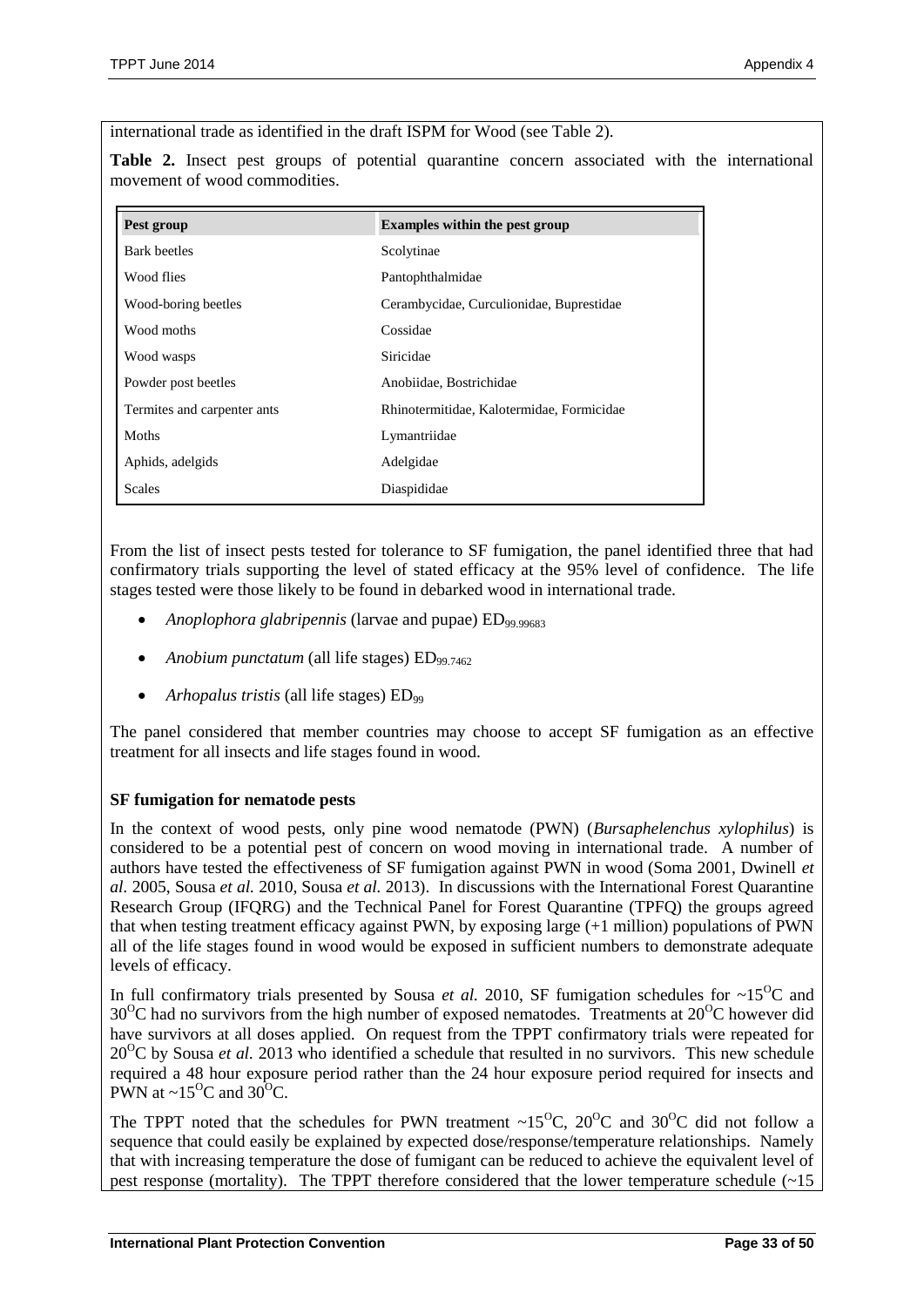$^{0}$ C) should not be included and the schedule should be for 20<sup> $^{0}$ </sup>C or above or 30<sup> $^{0}$ </sup>C or above.

The panel also noted that the treatment schedule for PWN equals or exceeds the treatment requirements for insects.

#### **SF fumigation on fungal pests**

The TPPT noted that while SF fumigation achieved a degree of effectiveness against fungi at dose levels much higher than that required for insects and nematodes, the results were mixed and did not provide a sufficient level of confidence. Therefore the TPPT concluded that currently there were no treatment schedules that could be recommended for fungal wood pests.

#### **SF fumigation schedules**

The TPPT considered that two treatment schedules should be recommended to the SC for member consultation: one for insect pests of wood and one for PWN and insect pests of wood.

Further the TPPT considered that these treatment schedules should only be applicable to wood types or conditions that are equivalent to those used in the confirmatory trials. Therefore the TPPT added the following restrictions to the treatment schedule:

- That the wood must be debarked before treatment (treatment is for de-barked wood).
- That the wood must not exceed 20 cm in the smallest dimension
- That the wood moisture content should not exceed 60%.

#### **Referenced publications or reports:**

- **Barak** A., Wang Y., Zhan G., Wu Y., Xu L. & Huang Q. **2006**. Sulfuryl fluoride as a quarantine treatment for *Anoplophora glabripennis* (Coleoptera: Cerambycidae) in regulated wood packing material. *Journal of Economic Entomology*, 99(5): 1628–1635.
- **Barak** A.V., Messenger M., Neese P., Thoms E. & Fraser I. **2010**. Sulfuryl Fluoride as a Quarantine Treatment for Emerald Ash Borer (Coleoptera: Buprestidae) in Ash Logs. *Journal of Economic Entomology* 103(3): 603-611;
- **Binker** G., Binker, J., Fröba G., Graf, E. & Lanz, B. **1999**. Laboratory study on *Anobium punctatum*. (Unpublished bioassays, Binker Materialschutz, Germany; listed in "Inclusion of active substances in Annex I to Directive 98/8/EC: Assessment report: Sulfuryl fluoride, PT8", September 2006.)
- **Bonifacio** L., Inácio M. L., Sousa E., Buckley S. & Thoms E. M. **2013**. Complementary studies to validate the proposed fumigation schedules of sulfuryl fluoride for inclusion in ISPM No. 15 for the eradication of pine wood nematode (*Bursaphelenchus xylophilus*) from wood packaging material. Report.
- **Ducom**, P., Roussel, C. & Stefanini, V. **2003**. Efficacy of sulfuryl fluoride on European house borer eggs, *Hylotrupes bajulus* (L.) (Coleoptera: Cerambycida). (Contract research project; listed in "Inclusion of active substances in Annex I to Directive 98/8/EC: Assessment report: Sulfuryl fluoride, PT8", September 2006.)
- **Dwinell,** L.D., Thoms, E. & Prabhakaran, S. **2005**. Sulfuryl fluoride as a quarantine treatment for the pinewood nematode in unseasoned pine. In: *Proceedings of the 2005 Annual International Research Conference on Methyl Bromide Alternatives and Emissions Reduction, San Diego, California, USA*. Available at http://mbao.org/2005/05Proceedings/mbrpro05.html (accessed September 2010).
- **La Fage,** J.P., Jones, M. & Lawrence, T. **1982**. A laboratory evaluation of the fumigant, sulfuryl fluoride (Vikane), against the Formosan termite *Coptotermes formosanus* Shiraki. International Research Group on Wood Protection, Thirteenth Annual Meeting, May 1982. Stockholm, Sweden, IRG Secretariat.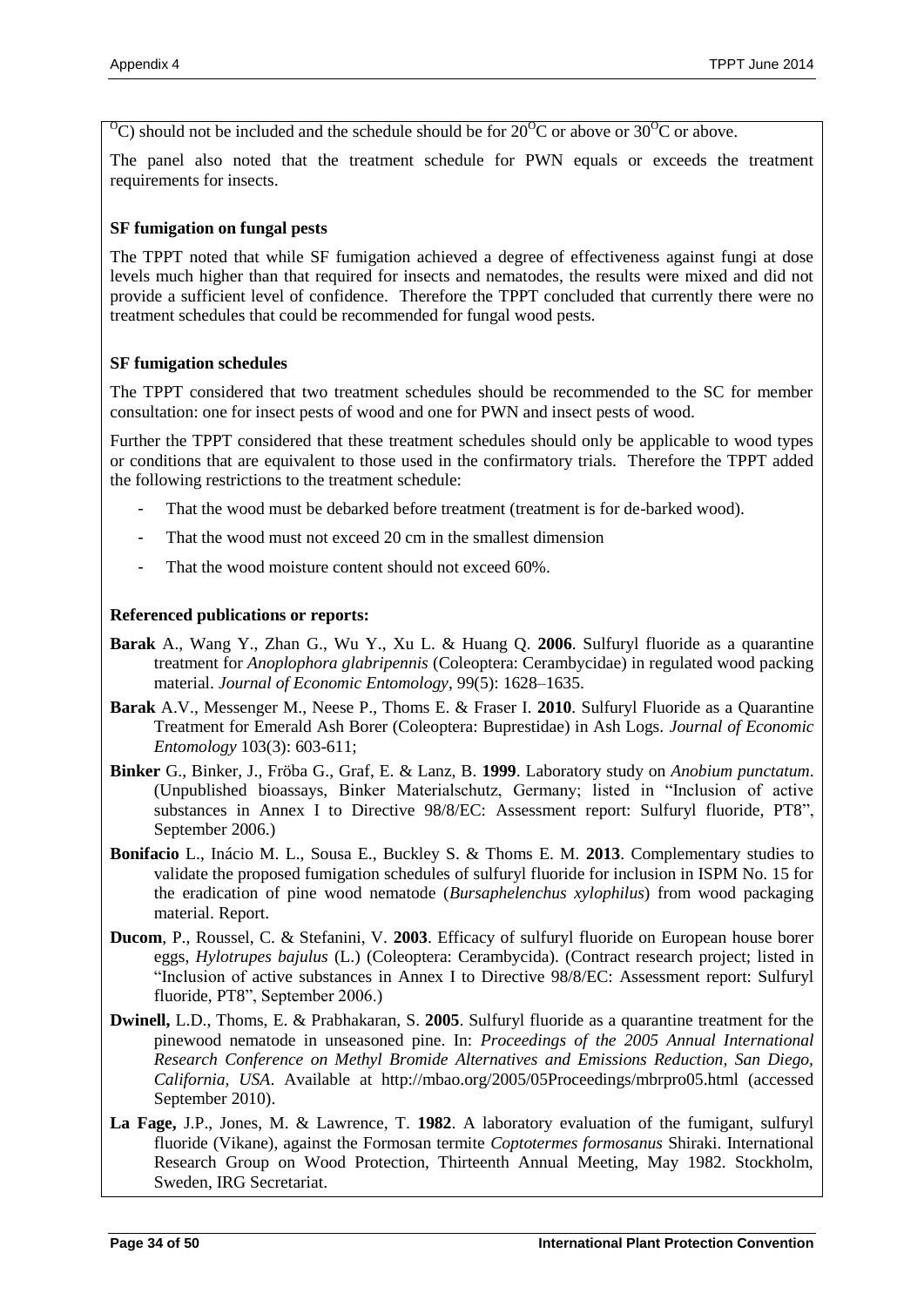- **Mizobuchi,** M., Matsuoka, I., Soma, Y., Kishino, H., Yabuta, S., Imamura, M., Mizuno, T., Hirose, Y. & Kawakami, F. **1996**. Susceptibility of forest insect pests to sulfuryl fluoride. 2. Ambrosia beetles. *Research Bulletin of the Plant Protection Service Japan*, 32: 77–82.
- **Osbrink,** W.L.A., Scheffrahn, R.H., Su, N-Y. & Rust, M.K. **1987**. Laboratory comparisons of sulfuryl fluoride toxicity and mean time of mortality among ten termite species (Isoptera: Hodotermitidae, Kalotermitidae, Rhinotermitidae). *Journal of Economic Entomology*, 80: 1044– 1047.
- **Soma**, Y., Yabuta, S., Mizoguti, M., Kishino, H., Matsuoka, I., Goto, M., Akagawa, T., Ikeda, T. & Kawakami, F. **1996**. Susceptibility of forest insect pests to sulfuryl fluoride. 1. Wood borers and bark beetles. *Research Bulletin of the Plant Protection Service Japan*, 32: 69–76.
- **Soma,** Y., Mizobuchi, M., Oogita, T., Misumi, T., Kishono, H., Akagawa, T. & Kawakami, F. **1997**. Susceptibility of forest insect pests to sulfuryl fluoride. 3. Susceptibility to sulfuryl fluoride at 25C. *Research Bulletin of the Plant Protection Service Japan*, 33: 25–30.
- **Soma,** Y., Naito, H., Misumi, T., Mizobuchi, M., Tsuchiya, Y., Matsuoka, I., Kawakami, F., Hirata, K. & Komatsu, H. **2001**. Effects of some fumigants on pine wood nematode, *Bursaphelenchus xylophilus* infecting wooden packages. 1. Susceptibility of pine wood nematode to methyl bromide, sulfuryl fluoride and methyl isothiocyanate. *Research Bulletin Plant Protection Service Japan*, 37: 19–26.
- **Sousa,** E., Bonifácio, L., Naves, P., Lurdes Silva Inácio, M., Henriques, J., Mota, M., Barbosa, P., Espada, M., Wontner-Smith, T., Cardew, S., Drinkall, M.J., Buckley, S. & Thoms, M.E. **2010**. Studies to validate the proposed fumigation schedules of sulfuryl fluoride for inclusion in ISPM No. 15 for the eradication of pine wood nematode (*Bursaphelenchus xylophilus*) from wood packaging material. Report.
- **Su**, N.Y., Osbrink, W.L.A., Scheffrahn, R.H. **1989.** Concentration-time relationship for fumigant efficacy of sulfuryl fluoride against the Formosan subterranean termite (Isoptera: Rhinotermitidae). *Journal of Economic Entomology* 82: 156-158
- **Su**, N.Y., Scheffrahn, R.H. **1990**. Efficacy of sulfuryl fluoride against four beetle pests of museums (Coleoptera: Dermestidae, Anobiidae). *Journal of Economic Entomology* 83: 879-882.
- **Verheyen,** H. **2002**. Investigatory studies on the ovicidal effect of a fumigant on dry wood insect pests. (Student research project; listed in "Inclusion of active substances in Annex I to Directive 98/8/EC: Assessment report: Sulfuryl fluoride", September 2006.)
- **Williams,** L.H. & Sprenkel, R.J. **1990**. Ovicidal activity of sulfuryl fluoride to anobiid and lyctid beetle eggs of various ages. *Journal of Entomological Science*, 25: 366–375.
- **Zhang.** Z. **2006**.Use of Sulfuryl fluoride as an alternative fumigant to Methyl bromide in export log fumigation. *New Zealand Plant Protection*, 59: 223–227.

For further information regarding this evaluation, please contact [Michael.Ormsby@mpi.govt.nz](mailto:Michael.Ormsby@mpi.govt.nz)

#### **TPPT evaluation of Vapour Heat Treatment for** *Bactrocera tryoni* **on** *Mangifera indica* **(2010- 107)**

Treatment lead: Mr Guy Hallman

2010-107 Vapour heat treatment proposal submission for *Bactrocera tryoni* on *Mangifera indica*

The vapour heat treatment proposal submission for *Bactrocera tryoni* on *Mangifera indica* is recommended for approval for member consultation because it satisfies requirements to support the treatment. The researchers provided information that substantiates that the egg is the most tolerant stage, and a large number of eggs in mangoes were killed with a very high degree of efficacy: ED<sub>99.998</sub> at the 95% confidence level. The draft treatment schedule can be readily implemented by industry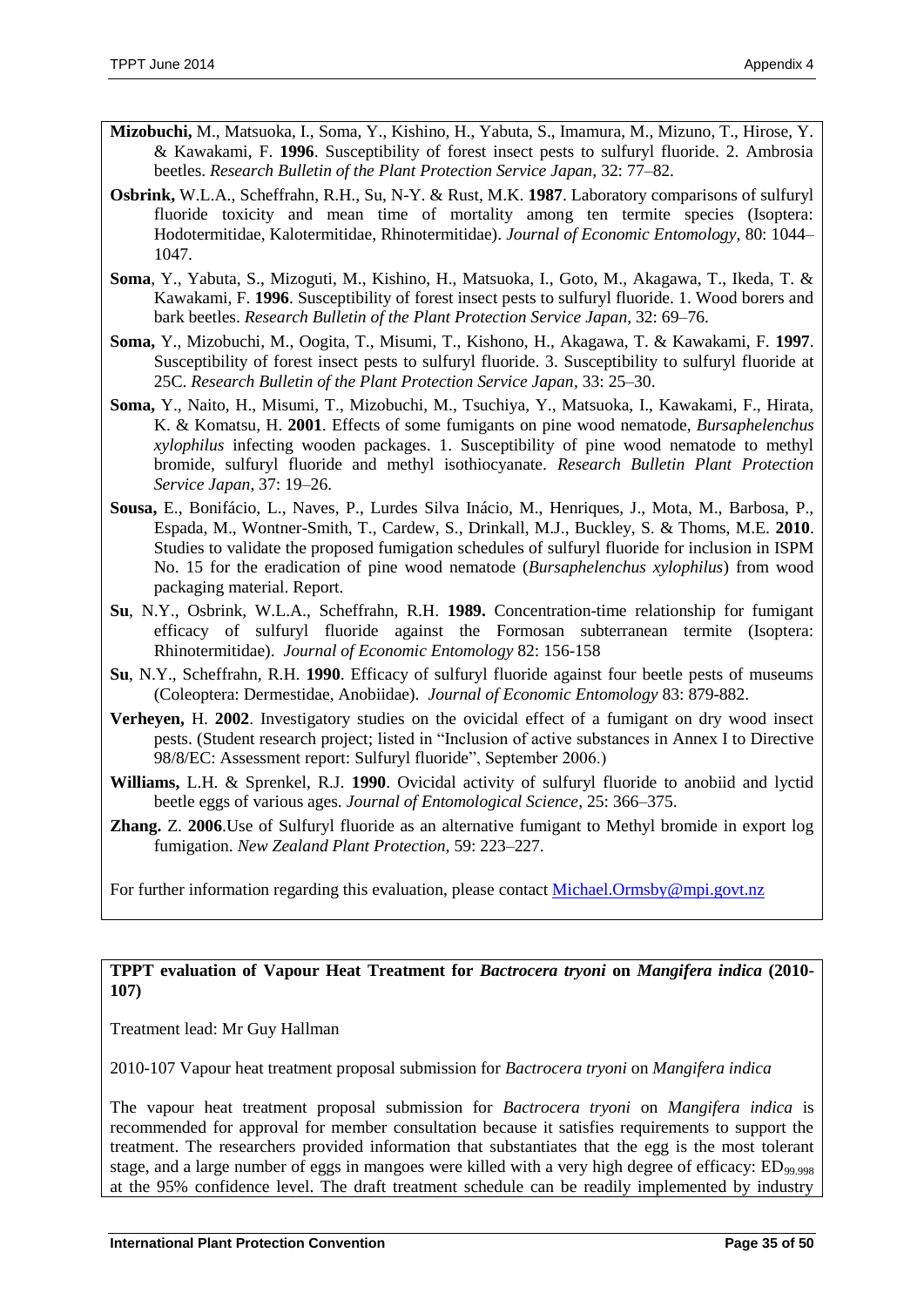without significant damage to the fruit and should result in a negligible risk of the pest successfully following the mango pathway to create an infestation.

For further information regarding this evaluation, please contact [Guy.Hallman@ARS.USDA.GOV](mailto:Guy.Hallman@ARS.USDA.GOV)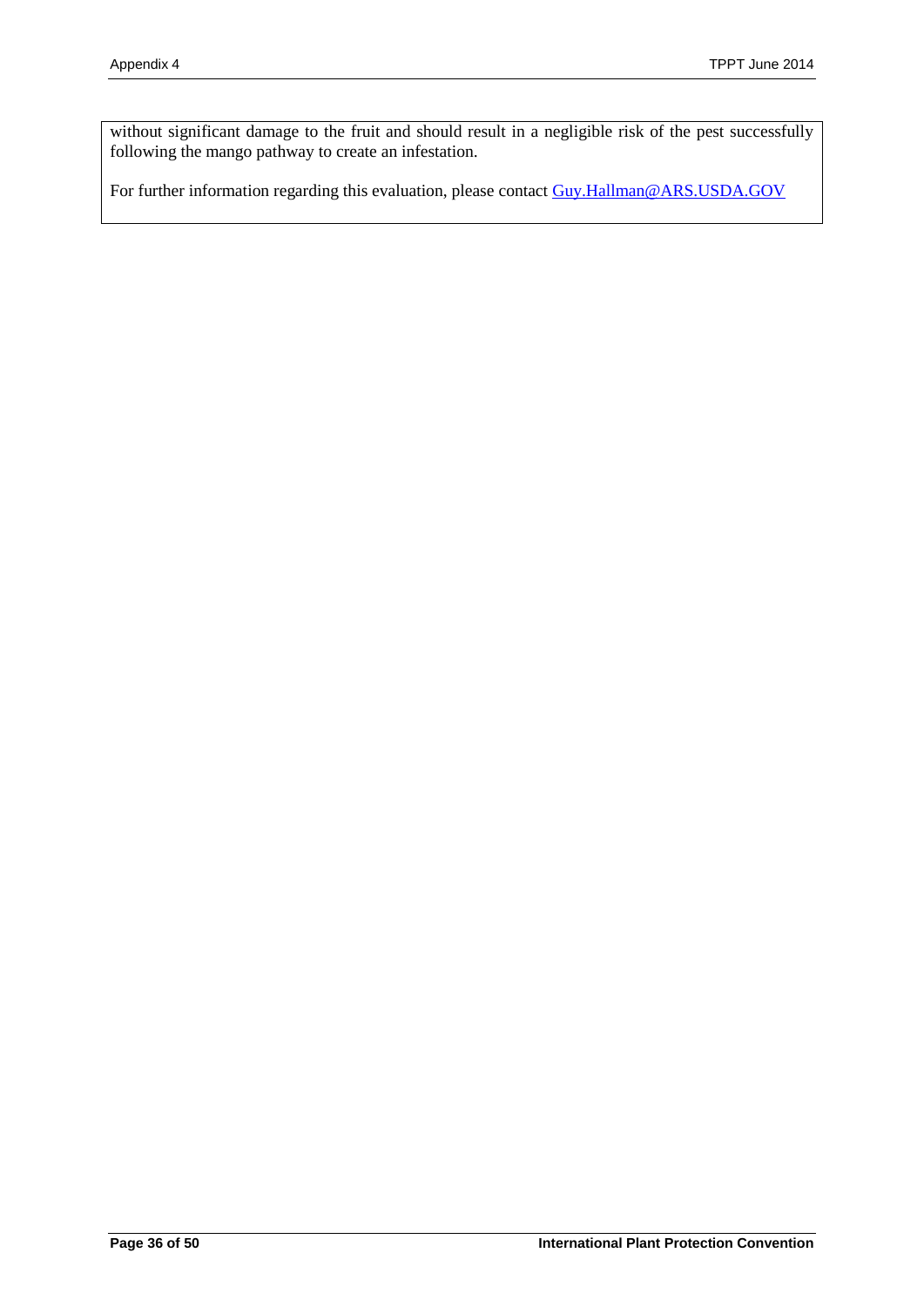# <span id="page-36-0"></span>**Appendix 5: Working TPPT Criteria for Treatment Evaluation**

## **1. Introduction**

This document provides a description of the agreed procedure for the evaluation of phytosanitary treatments for inclusion in an International Standard for Phytosanitary Measures (ISPM). The procedures and processes documented here have been agreed to and applied by the Technical Panel for Phytosanitary Treatments (TPPT) for the evaluation of phytosanitary treatments against the requirements of ISPM 28:2007 *Phytosanitary treatments for regulated pests*.

It is important to note that the burden is on the submitter to provide a complete and accurate submission and information in support of their proposed treatment. This includes the appropriate statistical analysis of the research results, including efficacy.

## **2. Procedure for the production of phytosanitary treatments<sup>42</sup>**

## **2.1 Call for submissions for phytosanitary treatments on topics approved by the CPM**

The IPPC Secretariat issues a call for submissions for phytosanitary treatments as approved by the Standards Committee (SC). Phytosanitary treatments are submitted by NPPOs or RPPOs for evaluation as an international standard in response to a call for submissions by the Secretariat.

The "Submission Form for Phytosanitary treatments" should be used by NPPOs or RPPOs to submit information on phytosanitary treatments.

The submission forms are collated by the Secretariat and sent to the Technical Panel on Phytosanitary Treatments (TPPT) for review.

## **2.2 Evaluation of treatment submissions**

The TPPT prioritize submissions for development of phytosanitary treatments, taking into account guidance from the SC and the "*Procedure and criteria for identifying topics for inclusion in the IPPC standard setting work programme<sup>43</sup>*" (adopted by the CPM-3 in 2008) and using the score definitions (see this IPPC procedural manual). The TPPT will also take into account recommendations by other CPM bodies.

Submissions will be evaluated for their suitability as an international treatment by the TPPT in line with guidance provided in ISPM No. 28 (*Phytosanitary treatments for regulated pests*) and Section A. The submitted treatments will be determined to be:

an acceptable treatment;

 $\overline{a}$ 

- a treatment requiring more information or research in order to evaluate its efficacy; or
- a treatment not accepted for inclusion in ISPM 28:2007.

Acceptable treatments will be recommended to the SC. For treatments requiring more information, or unacceptable treatments, the NPPO or RPPO, with a copy to the contact person for the submission will be notified by the Secretariat and additional information will be requested or the reasons for the rejection will be given. In addition, the submitter of treatments that are being recommended to the SC will be advised accordingly.

#### *Section A: Process for the evaluation of treatment submissions by experts*

**<sup>42</sup>** Approved by the TPPT (August 2005), Annex 1 and noted by the SC (May 2006) paragraph 24, updated and approved and included to Working TPPT criteria for treatment evaluation by TPPT (July 2013), Appendix 5 to the report.

<sup>&</sup>lt;sup>43</sup> The ICPM-4 (2002) adopted the procedures for identifying topics and priorities for standards. Revised procedures were adopted by the CPM-3 (2008). Modified procedures and criteria for identifying topics for inclusion in the IPPC standard setting work programme were adopted, following consideration of outcomes of a Focus Group (CPM-3 (2008), Paragraph 89.3 and Appendix 8).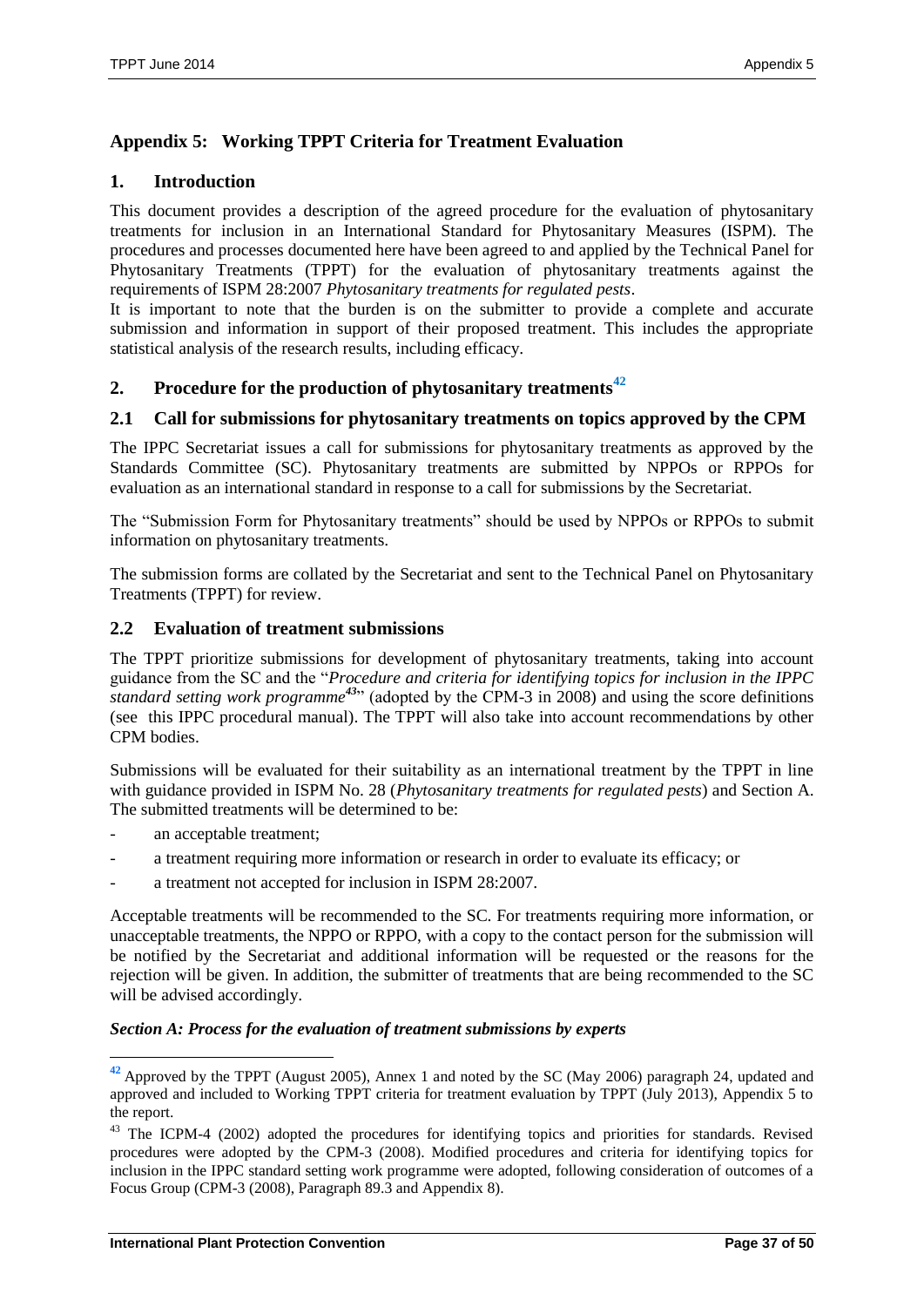One expert for each treatment submission is selected as its "lead" by the TPPT to evaluate the submission;

The lead will review the data to ensure it supports the stated efficacy based on ISPM No. 28 (*Phytosanitary treatments for regulated pests*) and additional instructions from the TPPT if needed;

The lead completes a "checklist" and an "evaluation sheet" developed by the TPPT;

In some cases, for example where more than one submission is received for a particular treatment/commodity/pest combination, the lead may need to resolve differences between data sets and to prevent duplication of near identical treatments;

The lead may be able to accumulate further data to support a treatment submission. Where incomplete submissions are received, leads will liaise with the submitter to help progress the submission;

The treatment is then submitted to the TPPT for assessment.

#### **3. Overview of a Good Research Protocol**

A number of authors have published comprehensive guides on what good research methodologies should cover when developing phytosanitary treatments. Hallman and Mangan (1998), Hallman (2000), Heather (2004), and Heather and Hallman (2008) provide comprehensive overviews of sound research protocols, while Sgrillo (2002) provides some background and guidance on quantitative parameters for phytosanitary measures.

From these papers and ISPM 28 it can be surmised that a sound research protocol should ensure that:

- there is an unambiguous description of the target pest and commodity, and the nature of the association of the two in trade and how this relates to the mode of action of the treatment;
- the condition of the target pest, host and environment at the time of testing is equivalent to the likely condition or range of conditions found in trade. For example, laboratory colonies of test pests should be representative of what is most likely to be encountered in trade and should be replenished with wild types periodically;
- the effectiveness of the treatment is tested against the most tolerant life stage or condition of the target pest likely to be found at the time of treatment application in trade;
- for generic treatments, effectiveness of the treatment is tested against the most tolerant species within the target group;
- the treatment outcome is appropriate to the phytosanitary needs of trade; and
- the publication or reporting of the research outcomes is suitably transparent for assessment by regulatory organisations.

The specimens are identified to the species level by a specialist, including detailed information of how the species was determined. Refer to ISPM 8:1998 (section 2.1 Pest records) for further guidance.

With regards to voucher specimens, submitters should ensure to preserve sample specimens in appropriate media for future reference.

When doing replicates or when repeating laboratory trials for comparison in a different location or time, conditions should be as similar as possible on each occasion, such as pests, commodities, load factors, testing equipment, experimental protocols, etc.

the methods used to measure the experimental parameters of the treatment are appropriate and that records are provided with submissions. This may include calibration of equipment and records indicating, over time, temperature ranges, treatment duration (including heat up, cool down and dwell time), dosimetry, etc.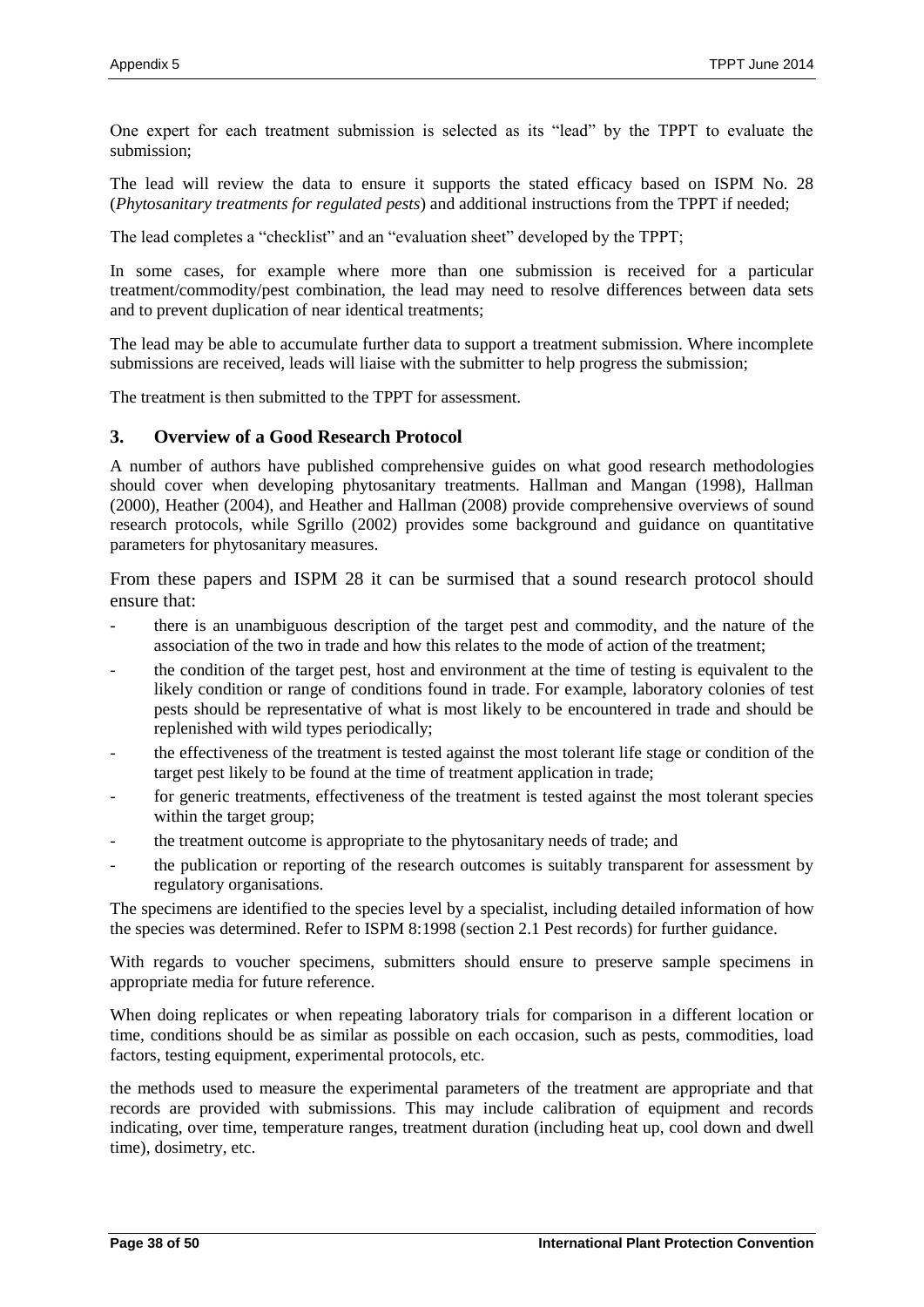Statistical analyses are completed using the most appropriate methods. Experts in statistics should be consulted.

#### **3.1 Experimental conditions are suitable for international trade**

Treatment parameters should be tested to ensure changes in conditions that may be found in international trade do not unexpectedly reduce the effectiveness of the treatment. Evidence should therefore be provided that shows how treatment efficacy may be affected when one or more treatment parameters are altered. Examples to consider include but are not limited to the following:

- **Commodity and/or pest temperature during treatment**: under trading conditions the temperature of the commodity or target pest may vary over the duration of the treatment. The effect of such temperature changes on treatment efficacy should be understood.
- **Commodity and/or pest temperature pre- or post- treatment**: pests may become more tolerant of a treatment if their temperature before the treatment is altered (Jamieson *et al.* (in press)). The rate at which pests are returned to normal temperatures after treatment may alter the effect of the treatment.
- Water content of commodity: changes in commodity water content may reduce treatment efficacy (e.g. by reducing treatment penetration or increasing pest tolerance).
- **Commodity density or chemical composition**: the density or chemical composition of the commodity may reduce treatment efficacy (e.g. by reducing treatment penetration of chemical reactivity).
- **Hypoxic or aerobic conditions**: the presence or absence of oxygen may reduce treatment efficacy (e.g. by changing pest metabolic or respiration activity).
- **Commodity packaging**: commodity packaging should be consistent with packaging found in international trade.

## **3.2 Use of historical records**

Historical evidence can be used to support the general effectiveness of a treatment that has been in use for many years. When used to determine the level of treatment efficacy, historical data should be utilized only where there is a statistical basis for determining the level of efficacy, e.g. when efficacy data exist in relation to sampling under operational conditions. In most, if not all, cases it will not be known with any degree of accuracy, how many target pests were present prior to treatment; additionally, the accuracy of the inspection methods to detect the pest(s) at a certain level (or even the confidence with which one could detect an organism) needs to be known. In particular, five specific difficulties were identified in the paper:

- The condition of the target regulated article may vary over time.
- The life stage of the target pest may change over time.
- Environmental conditions critical to treatment efficacy may vary over time.
- The number of live target organisms infesting the regulated article may not be known at the time.
- The number of surviving target organisms post-treatment may not have been determined (with any degree of accuracy).

## **4. General considerations when calculating the effective dose (ED)**

The panel has recommended a number of principles that they should apply when calculating the ED for each treatment at the 95% confidence level, based on the total number of target pests treated. Further information on the calculation of the ED is provided in a publication by Couey and Chew (1986). These agreed principles include:

The level of mortality in the controls must be accounted for when calculating treatment efficacy from counts of dead treated pests. The recorded mortality of treated target pests should be adjusted for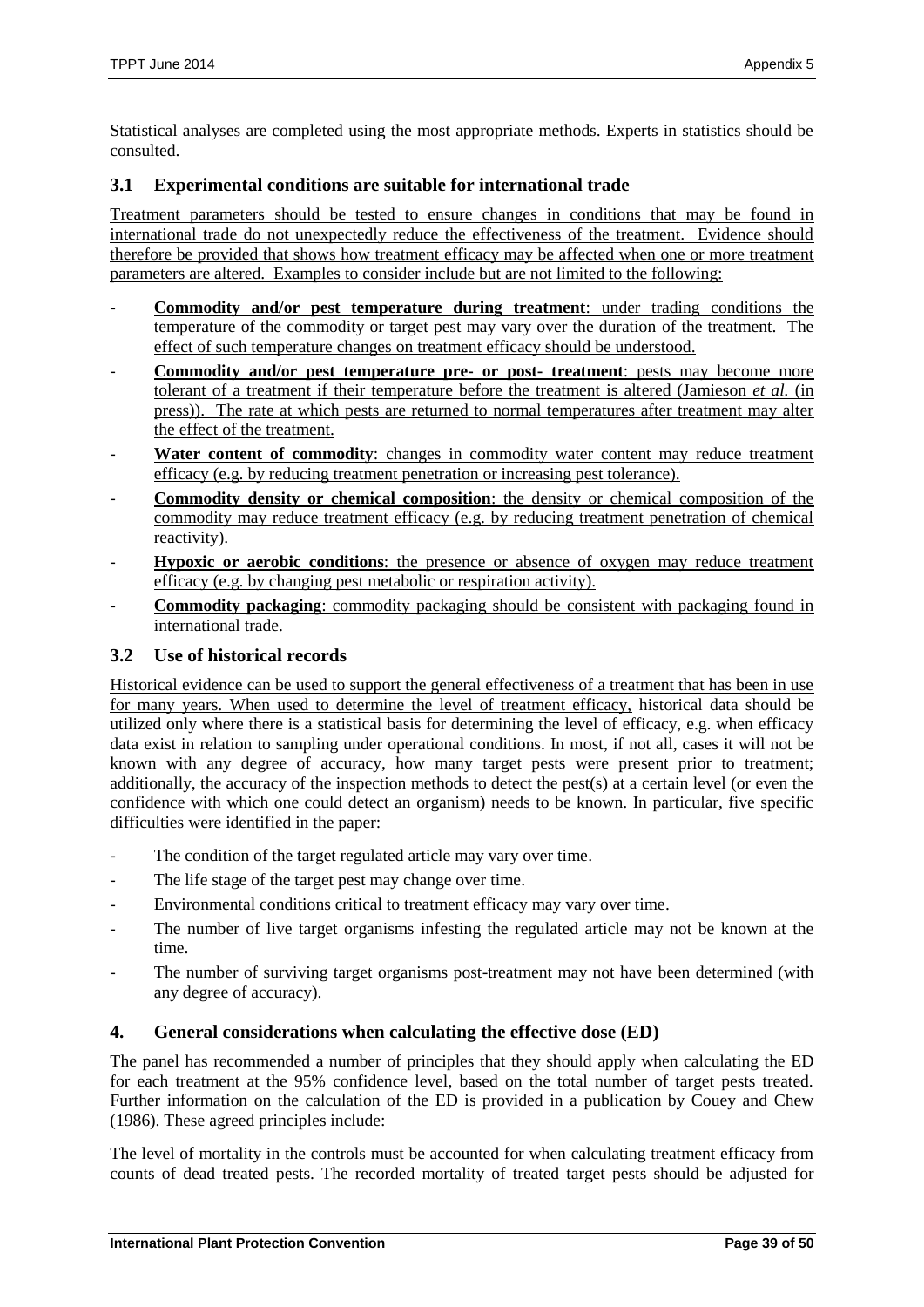natural mortality recorded in controls e.g. if there is a 10% level of mortality in the control sample, 10% of the deaths in the treated sample should be attributed to causes other than the treatment.

Greater than expected natural mortality levels (in controls) should be treated with care as they may indicate a target pest population under stress. A population under stress may be more susceptible to the treatment than a natural population. If control mortality is high, evidence should be provided that either indicates pest susceptibility to the treatment is no greater than normal populations or that high control mortality reflects normal conditions.

Sample sizes and repetitions should be sufficient to account both for natural variation and achieve significant regressions when extrapolating treatment efficacy. A small number of treatment repetitions can, on analysis, result in statistical errors giving meaningless conclusions (if the SD at 95% is greater than the mean, the lower (worst case) result may be a negative dose e.g.  $10 \pm 12$  gives a range from -2 to 22).

When the population of treated pests is estimated from control pest populations, the estimation must be based on a statistical analysis of the controls. Where possible, control data should not be grouped together, but should be recorded for each individual test commodity or target pest. Pseudoreplication<sup>44</sup> should be avoided or minimized, as much as possible.

Researchers need to apply the same statistical rigour to control data as they do to treatment data. Where the infestation rate for each regulated article in the control is known, the estimated treated regulated article infestation rate would be:

Average per treated regulated article =  $\mu$  **- (STD × 1.645)** 

Where the control infestation rate is based on the mean of grouped commodities, as the number of controls increases so does the level of confidence in the estimation of the population mean. A suitable formula for estimating the average number of exposed pests per treated regulated article would therefore be:

Average per treated regulated article =  $\mu$  - (STD  $\times \sqrt{(1+1/r)}$ )

Note: **r** is equal to the number of control replicates used to estimate the mean  $(\mu)$  and standard deviation (**STD**) of the control means.

## **5. Choosing Surrogate Species for the Development of Phytosanitary Treatments**

Note: In the context of the TPPT, discussion on choosing a surrogate species is confined to the use of insect pest species to substitute for target species when the target species is difficult or impossible to obtain or use in research on developing a phytosanitary treatment.

*Target species*: The species that is of quarantine concern to an importing country.

*Surrogate species*: The species that is tested instead of the target species.

A suitable surrogate species may be as tolerant or preferably more tolerant than the target species and must respond as closely as possible to the treatment as the target species.. When a surrogate species is

 $\overline{a}$ 

<sup>&</sup>lt;sup>44</sup>Pseudoreplication is used to test for treatment effects with data from experiments where either treatments are not replicated (though samples may be) or replicates are not statistically independent. The error described by this term arises when treatments are assigned to units that are subsampled and the treatment F-ratio in an analysis of variance ([ANOVA](http://en.wikipedia.org/wiki/ANOVA)) table is formed with respect to the residual mean square rather than with respect to the among unit mean square. The F-ratio relative to the within unit mean square is vulnerable to the confounding of treatment and unit effects, especially when unit number is small (*e.g.* four tank units, two tanks treated, two not treated, several subsamples per tank). The error is avoided by forming the F-ratio relative to the among unit mean square in the ANOVA table (tank MS in the example above). Pseudoreplication, as originally defined, is a special case of inadequate specification of random factors where both random and fixed factors are present: <http://en.wikipedia.org/wiki/Pseudoreplication>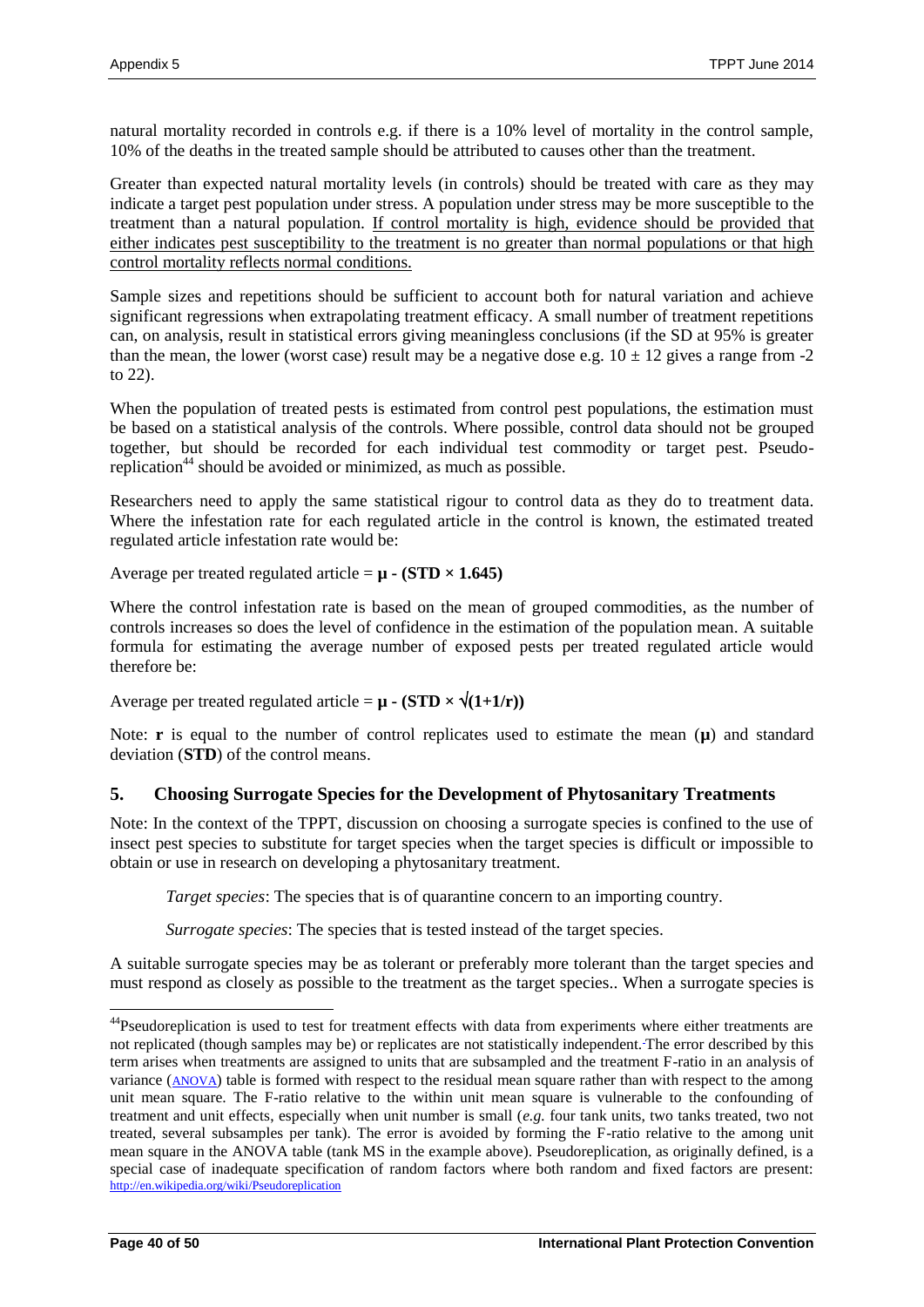used in developing a phytosanitary treatment the TPPT needs to see justification that the surrogate species is a suitable substitute for the target species.

The following attributes may be used in providing such a justification. Similarity between the target species and the surrogate species in:

- Order, Family, Genus, Species (different strain, sub-species, variant, etc) ["taxonomic distance"]
- Host (i.e. target product) and host range
- Life history, phenology, size
- Feeding regime
- Reaction to treatment
- Tolerance to treatment (preferably less tolerant at same temperature, duration of exposure, dose concentration, etc) ["toxicologically representative"]
- Habitat type (e.g. tropical, temperate)
- Level of damage to target product and the part/s of target product damaged
- Published supporting scientific literature and/or existing international / bilateral approvals.

Selected reading includes the following:

- **ASTM.** 2002. Standard Terminology Relating to Biological Effects and Environmental Fate. Standard E 943-00 in: *Annual Book of Standards. Vol. 11.05 Biological Effects and Environmental Fate; Biotechnology; Pesticides.* ASTM International, West Conshohocken, PA
- **Hoover, K. Haack, R. Magnusson, C.** 2010. Criteria for selecting substitute organisms for target pests in treatment testing. Eighth Meeting of the International Forest Quarantine Research Group, Lisbon, Portugal, 2010: Document 34.
- **Ormsby, M.** 2009. Developing phytosanitary treatments for international trade. *In*: IUFRO International Forest Biosecurity Conference Incorporating the 6th International Forest Vegetation Management Conference. 16-20 March 2009, Rotorua, New Zealand *Eds*: Margaret Richardson, Carolyn Hodgson, Adrienne Forbes. New Zealand Forest Research Institute Limited.
- **Raimondo, S., Vivian, D.N., and Barron, M.G.** 2010. Web-based Interspecies Correlation Estimation (Web-ICE) for Acute Toxicity: User Manual. Version 1.1. EPA/600/R-10/004. Gulf Breeze, FL.
- Wenger, S. J. 2008. Use of Surrogates to Predict the Stressor Response of Imperiled Species. *Conservation Biology*, 22(6):1564–1571.

#### **6. Determination of a suitable treatment endpoint**

As stated in ISPM 18 (2003) but which is equally applicable to all treatments:

The objective of using irradiation as a phytosanitary measure is to prevent the introduction or spread of regulated pests. This may be realized by achieving certain responses in the targeted pest(s) such as:

- mortality
- preventing successful development (e.g. non-emergence of adults)
- inability to reproduce (e.g. sterility), or
- inactivation

Typically, the most advanced developmental stage of the insect occurring in the commodity is the most tolerant when the measure of efficacy is preventing further development or reproduction (Hallman *et al.* 2010). In the case of tephritid fruit flies, preventing adult emergence could be considered the desired response required for regulatory purposes because it prevents the emergence of adult flies that could be trapped and trigger regulatory actions (ISPM 28 Annex 7, 2009). However,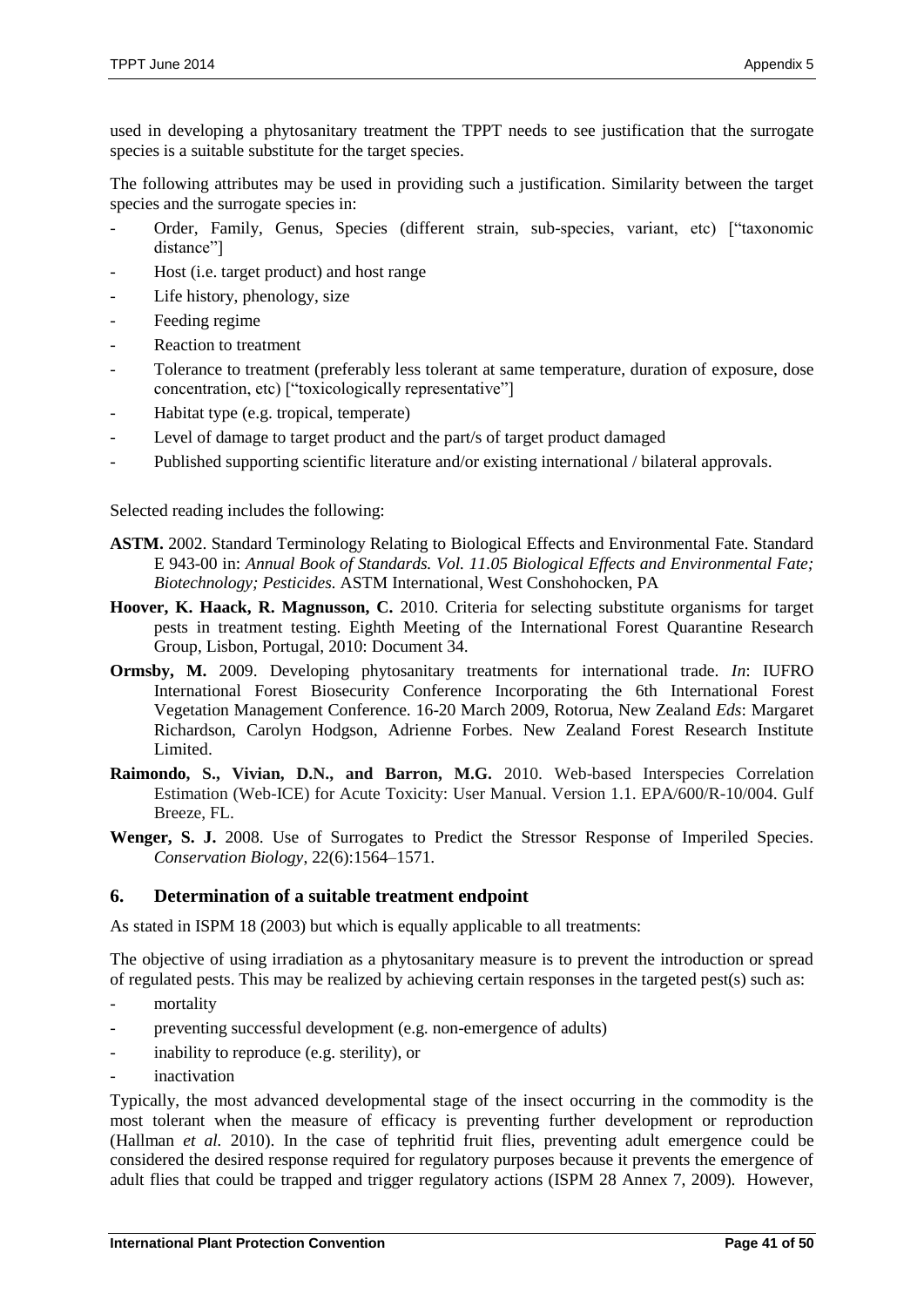when the insect pupates in the host, preventing adult emergence may require an excessive treatment dose as is the case with irradiation, so prevention of development of the  $F_1$  generation may be a more achievable measure of efficacy (Hallman *et al.* 2010).

From the very beginnings of the idea of using irradiation as a phytosanitary treatment, Koidsumi (1930) proposed that the measure of efficacy should be prevention of adult emergence rather than mortality to previous stages. This would satisfy the phytosanitary requirement of preventing the establishment of invasive species without necessarily acute mortality of the stages treated. The advantage would be that treatment would be more economical and less damaging to product quality. Unfortunately this means that live, though sterile, insects might be found in the product by inspectors and mistaken for fertile quarantine pests.

It therefore makes the independent verification of treatment efficacy used by other phytosanitary treatments, acute mortality of the treated lifestage, unusable for treatments that prevent adult emergence or result in adult sterility. An alternative form of verification could test the detected lifestage for evidence of treatment application e.g. treatment residues or chemical changes in the pest. In the case of irradiation, there is currently no easy procedure available to identify whether or not an adult insect is irradiated or not, sterile or fertile, so if such adults were trapped subsequently costly regulatory actions would be instigated.

#### *Considerations:*

The following should be taken into consideration when deciding on a suitable treatment end-point:

#### *Treatment must cause mortality of the exposed life-stage(s).*

This treatment outcome should ensure no live pests are found in the treated product on inspection at the destination country. However consideration should be taken of the method used by the importing country to verify pest mortality. While successful treatments may result in pest mortality, it may take several days or more for the target pests to cease metabolic activity (see Philips *et al.* 2014). Pests that are moribund but still alive after treatment may indicate a failed treatment when using chemical mortality tests to verify treatment success.

#### *Treatment must prevent successful development.*

If pupation occurs in the treated commodity then treatment must prevent the eclosion of adults. If adults typically occur in the product then treatment must cause 100% mortality of the adults. In the case of irradiation, to satisfy these requirements the necessary irradiation dose would be too high for the product being treated to tolerate.

#### *Treatment must prevent adult emergence.*

It is possible that live immature life stages of the target insect may be present in the treated product. These insects would be sterile and there is sufficient published evidence for this assertion.

This requirement is the 'traditional' criterion for treatment efficacy for irradiation treatments and also, at least in some jurisdictions, other quarantine treatments such as cold disinfestation and fumigation.

There are currently no simple methods available which can be used to identify whether or not treatment has been carried out correctly by testing the recovered insect. While there are dosimeters and coloured labels (e.g. "Rad Tags") that change colour when correctly dosed, pre-coloured tags may be misused.

Suitably robust certification of the application of the quarantine treatment could cover concerns that immature insects found inside the fruit will be sterile.

#### *Treatment must cause sterility of target insect pests.*

Again there is the likelihood that live immature pest life stages will be found in treated product.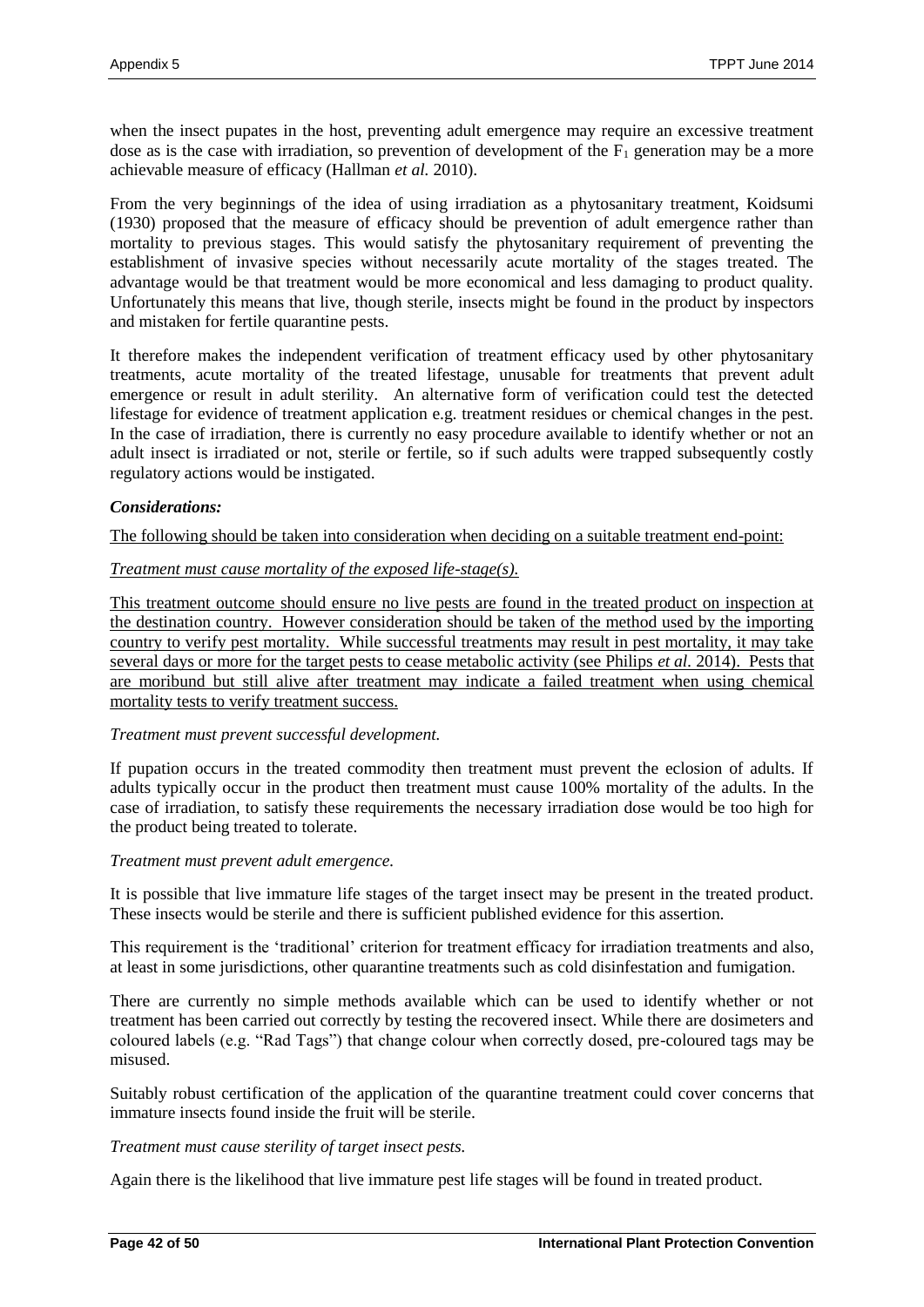However an additional complication is that live, but sterile adults may escape into the importing locality and be trapped thereby triggering exotic pest incursion activities and restrictions.

Until simple and reliable techniques are readily available with which to identify insects found in quarantine traps as being treated and sterile, it will be difficult for importing authorities to accept sterility as a suitable end-point for a phytosanitary treatment.

If a researcher can prove to the satisfaction of importing authorities that insects surviving treatment will be sterile, and will not be able to survive long enough or migrate far enough to be a problem in trapping grids, then the treatment efficacy end-point of adult sterility could be used with phytosanitary certification.

While some research has shown that these insects may not be able to mate, or if they do mate their eggs are 100% infertile. These facts, while acting to ensure quarantine security, should the insects escape into the environment, will not be acceptable to importing authorities if these insects can fly or otherwise move to surveillance traps.

## **6.1 Selected references**

Hallman *et al.* (2010)

Koidsumi (1930)

TPPT Position paper on adult emergence after irradiation  $(2013)^{45}$ 

#### **7. General considerations for temperature treatments**

The panel considered issues associated with treatments based on temperature, taking into account the work of Hallman and Mangan (1997). In 2009 the panel recommended a number of principles that should be applied when evaluating temperature treatments for adoption as international standards (outlined below).

## **7.1 Mortality assessments**

When assessing mortality, any larvae that are found alive should be considered survivors whether or not they subsequently fail to pupate or survive to adults. This takes account of the fact that in practice on phytosanitary inspection any live insect found will be considered a survivor.

## **7.2 Genotype of insect**

It is possible that laboratory-bred colonies of insects may become more susceptible to temperaturebased treatments over time. The panel is not aware of any research having been undertaken to demonstrate whether this is an issue in reality. The panel considers that as long as the colonies used in the research have been established or reinvigorated before the research, issues such as these should not be considered significant subject to research showing otherwise.

#### **7.3 Pre-treatment acclimation**

Insects may be less susceptible to temperature treatments depending on the conditions they are exposed to immediately prior to treatment. The panel considers that where this may be an issue, pretreatment requirements should be included in any recommended treatment schedule.

## **7.4 Commodity variability**

 $\overline{\phantom{a}}$ 

To provide confidence that temperature treatments are applicable internationally, host material used in research should be sampled from as wide a geographic area as possible and unexpected results should be considered with care.

<sup>45</sup>TPPT September 2013 Virtual meeting report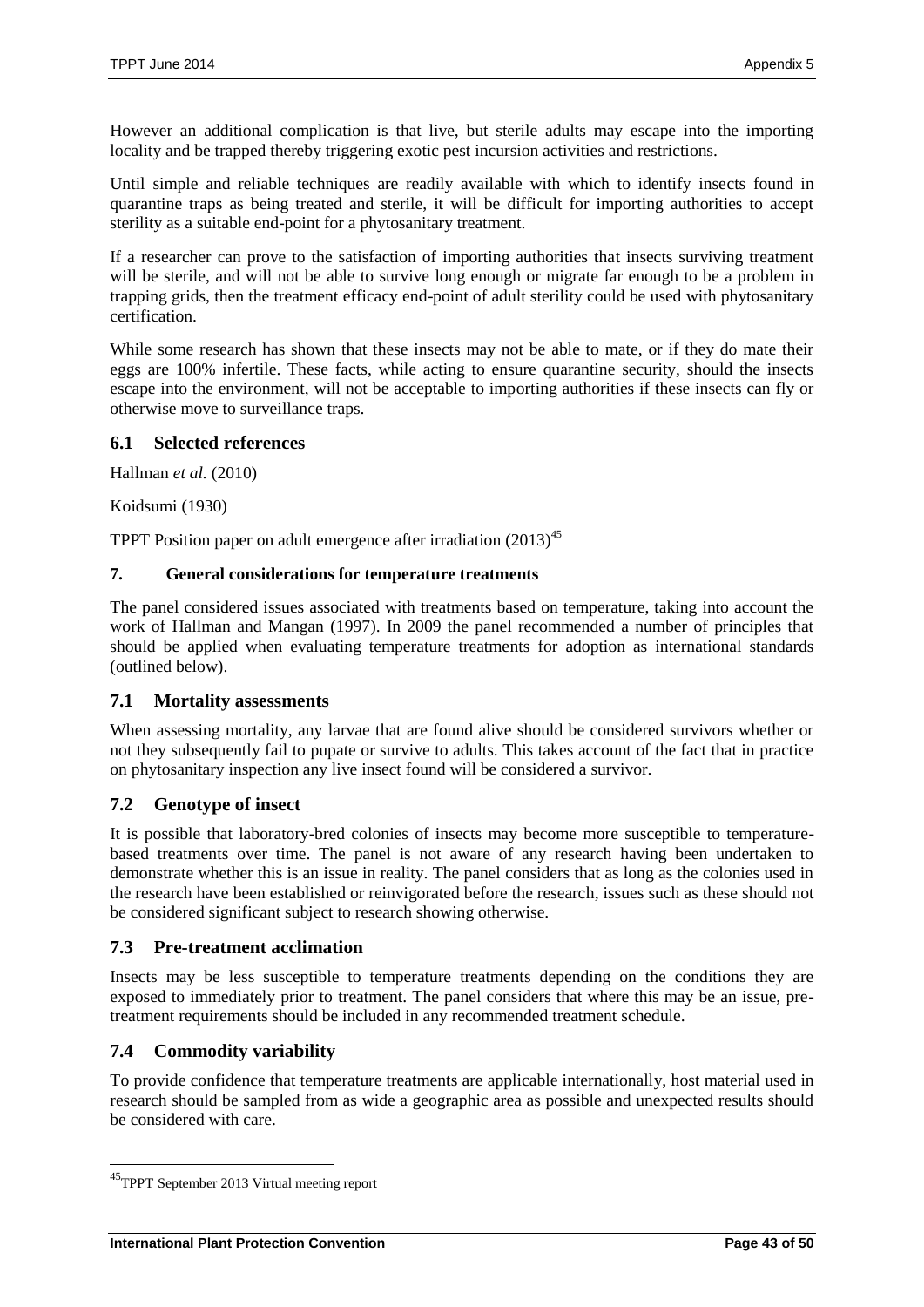#### **7.5 Scale of treatment application**

The panel should consider any possible reduction in effectiveness of temperature treatments that may occur when treatments are scaled up and applied in commercial conditions.

#### **7.6 Rate of temperature change**

Where the rate of temperature change of the commodity may be considered significant to the effectiveness of a temperature treatment, this should be specified in the treatment schedule.

#### **7.7 Determining the most tolerant life stage**

The most tolerant life stage should be determined using hosts and pests under normal conditions of infestation and treatment parameters, using a common measure of efficacy. If conditions are different, it should be demonstrated that these differences are equivalent to normal conditions. For instance, if artificial inoculation is used, this should be similar to the host and pest found in nature, e.g. depth in commodity and level of infestation.

When developing mortality curves, life stages should be exposed to as close to the target temperature as possible for different periods.

#### **8. General considerations for wood packaging material heat treatments**

The panel considered the following issues when evaluating wood packaging material heat treatments for adoption as international standards (outlined below).

#### **8.1 Mortality assessments**

When assessing mortality, the target life stage should be that most likely to be present in the wood at the time of treatment. Any target life stage found alive should be considered a survivor whether or not it subsequently fails to survive to adulthood or produce offspring. This takes account of the fact that in practice on phytosanitary inspection any live life stage found will be considered a survivor.

#### **8.2 Environmental factors**

Consideration should be taken of potential environmental effect on the efficacy of the treatment under conditions expected to be encountered at the time of treatment (such as wood moisture content or density). Unexpected results should be considered with care.

#### **8.3 Pre-treatment acclimation**

Target pests may be less susceptible to temperature treatments depending on the conditions they are exposed to immediately prior to treatment. The panel considers that where this may be an issue, pretreatment requirements should be included in any recommended treatment schedule.

#### **8.4 Scale of treatment application**

The panel should consider any possible reduction in effectiveness of temperature treatments that may occur when treatments are scaled up and applied in commercial conditions.

#### **8.5 Rate of temperature change**

Where the rate of temperature change of the commodity may be considered significant to the effectiveness of a temperature treatment, this should be specified in the treatment schedule.

#### **8.6 Heating process**

Consideration should be taken of the heating process (e.g. heating from inside out or outside in) and the conditions that need to be met before the treatment can commence.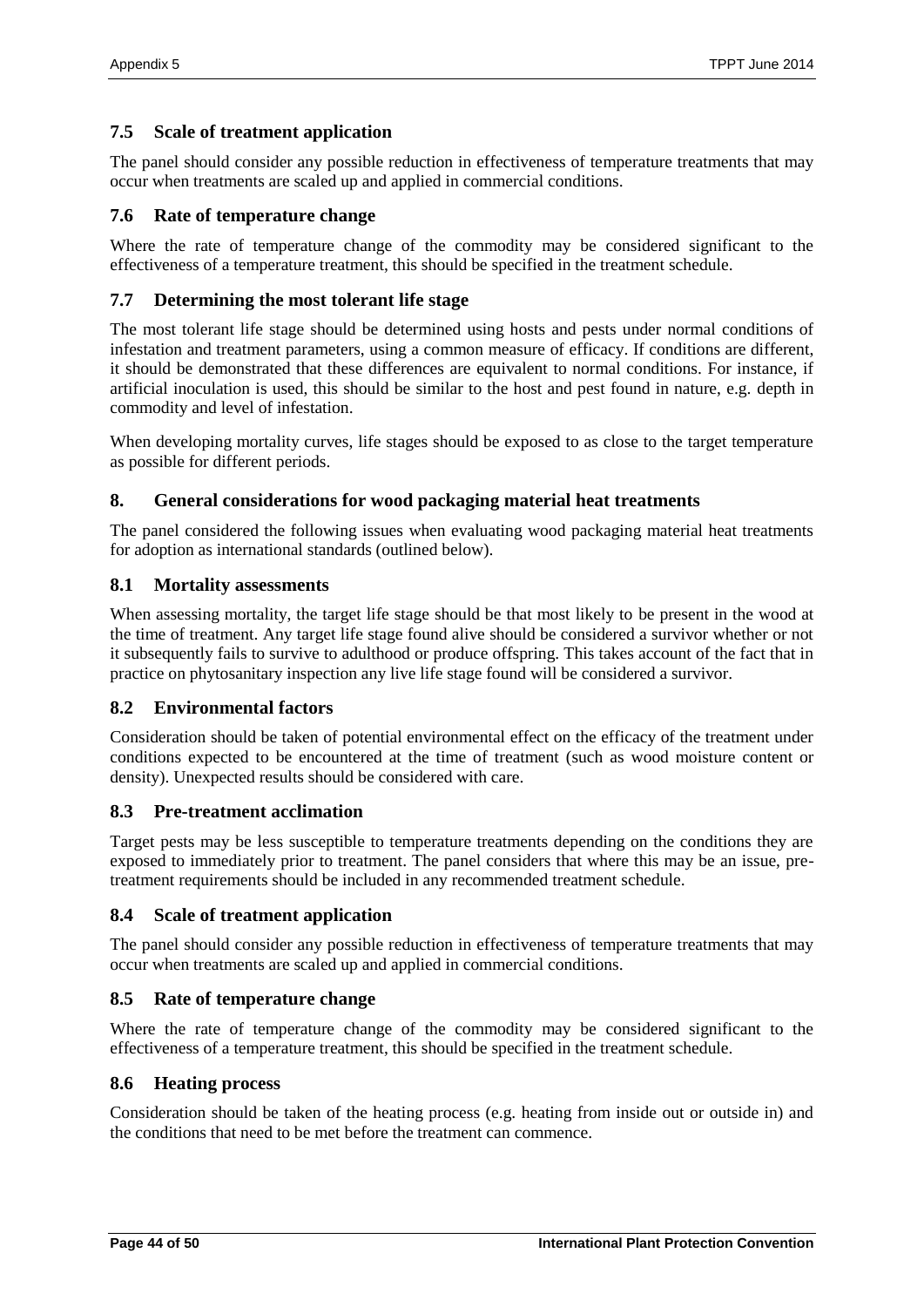## **9. General considerations for wood fumigation treatments**

The panel considered the following issues when evaluating wood fumigation treatments for adoption as international standards (outlined below).

## **9.1 Mortality assessments**

When assessing mortality, the target life stage should be that most likely to be present in the wood at the time of treatment. Any target life stage found alive should be considered a survivor whether or not it subsequently fails to survive to adulthood or produce offspring. This takes account of the fact that in practice on phytosanitary inspection any live life stage found will be considered a survivor.

## **9.2 Environmental factors**

Consideration should be taken of potential environmental effects on the efficacy of the treatment under conditions expected to be encountered at the time of treatment. Wood factors such as moisture content, density, porosity and presence of bark should be considered along with temperature. Unexpected results should be considered with care.

## **9.3 Scale of treatment application**

The panel should consider any possible reduction in effectiveness of fumigation treatments that may occur when treatments are scaled up and applied in commercial conditions.

## **10. General considerations for cold treatments**

The panel considered the issues associated with treatments based on temperature, taking into account the work of Hallman and Mangan (1997). The panel recommended a number of principles that they should apply when evaluating temperature treatments for adoption as international standards (outlined below).

## **10.1 Mortality assessments**

When assessing mortality, any larvae that are found alive should be considered survivors whether or not they subsequently fail to pupate or survive to adults. This takes account of the fact that in practice on phytosanitary inspection any live insect found will be considered a survivor.

## **10.2 Genotype of insect**

It is possible that laboratory-bred colonies may become more susceptible to temperature-based treatments over time. The panel is not aware of any research having been undertaken to demonstrate whether this is an issue in reality. The panel considers that as long as the colonies used in the research have been established or reinvigorated before the research, issues such as these should not be considered significant subject to research showing otherwise.

#### **10.3 Pre-treatment acclimation**

Insects may be less susceptible to temperature treatments depending on the conditions they are exposed to immediately prior to treatment. The panel considers that where this may be an issue pretreatment requirements should be included in any recommended treatment schedule.

## **10.4 Commodity variability**

To provide confidence that temperature treatments are applicable internationally, host material used in research should be sampled from as wide a geographic area as possible and unexpected results should be considered with care.

## **10.5 Scale of treatment application**

The panel should consider any possible reduction in effectiveness of temperature treatments that may occur when they are scaled up and applied in commercial conditions.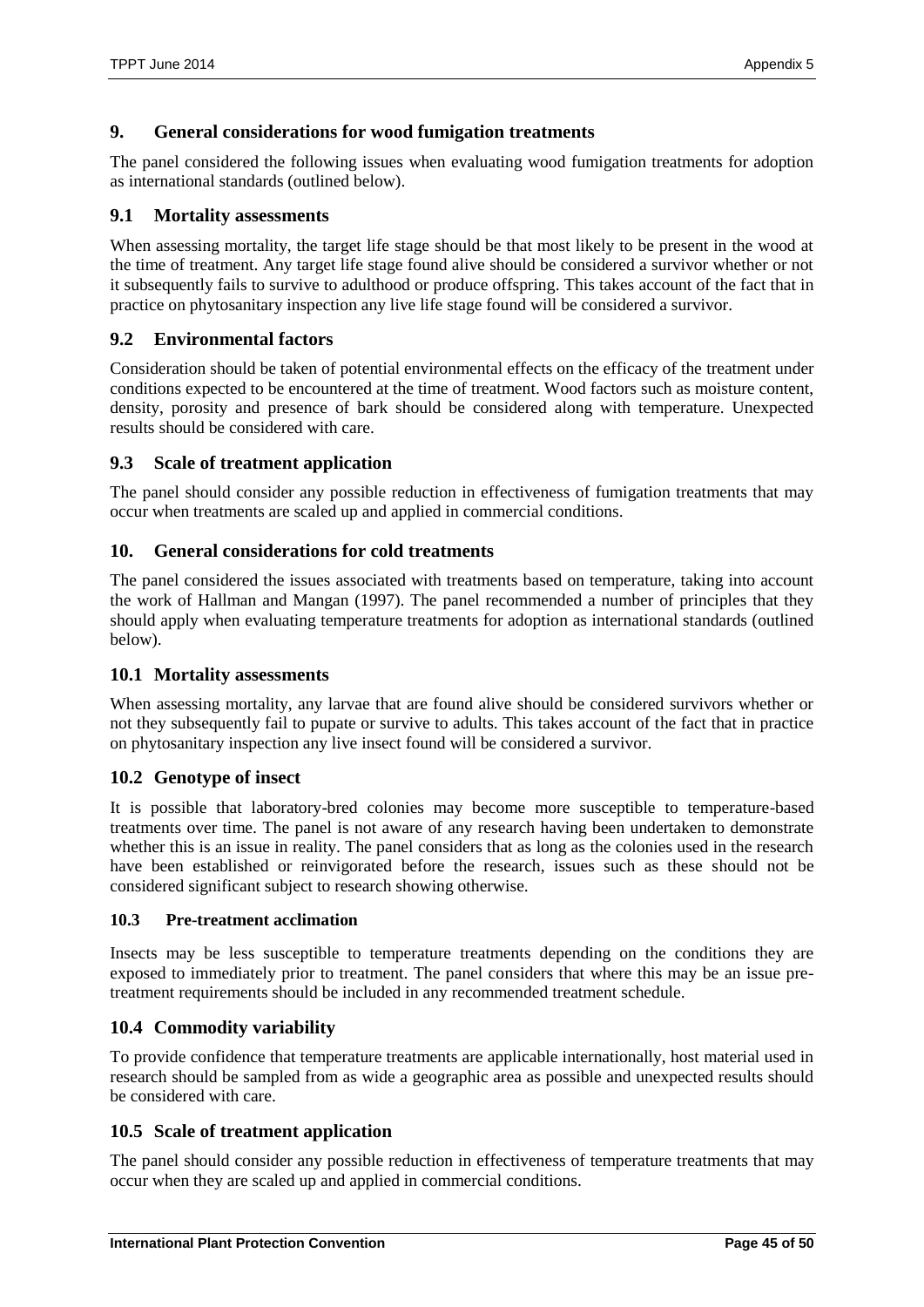#### **10.6 Rate of temperature change**

Where the rate of temperature change of the commodity may be considered significant to the effectiveness of a temperature treatment, this should be specified in the treatment schedule.

#### **10.7 Issues associated with drafting of the treatment descriptions for cold treatments**

When drafting the treatment descriptions from the different submissions, the TPPT noted that one submission related to two fruit flies on a number of different hosts. Other submissions were for the same fruit fly species and host commodity. The TPPT therefore made the following decisions regarding the treatment descriptions:

Each treatment should be for an individual fruit fly species.

For fruit fly hosts, the TPPT was aware that several countries had found different *Citrus* species responded to cold treatment differently. Treatments should therefore be produced for separate *Citrus* species.

Regarding cultivars of *Citrus* species, the TPPT was aware that certain research may have indicated that different cultivars of *Citrus sinensis* (orange) responded differently to cold treatments and decided to quote the treatment efficacies for the different cultivars of *C. sinensis* separately in the treatment description. (TPPT will do further review on the issue of differences in treatment outcomes between *C. sinensis* cultivars.) For the other *Citrus* species, the TPPT was not aware of different responses by cultivars and therefore there was no differentiation according to cultivar for these species.

Treatments involving the same fruit fly species and host (for example *Ceratitis capitata* on *Citrus sinensis*) were included as different schedules in the same treatment description.

Regarding temperatures sensitivities (e.g.  $2^{\circ}\text{C}$  +/- 0.5<sup>o</sup>C), these were not added to the treatment schedules. In some submissions the temperature limits were quoted, but the TPPT noted that experimental probes were often more sensitive than commercial probes. The TPPT therefore decided to include a sentence in the treatment descriptions indicating that 'the stated temperatures should not be exceeded'. Commercial operators would need to take into account the normal working range of their equipment in order to meet this requirement.

## **11. General considerations for irradiation treatments**

The panel considered the issues associated with treatments based on irradiation, taking into account the work of Hallman and Mangan (1997). The panel recommended a number of principles that they should apply when evaluating irradiation treatments for adoption as international standards (outlined below).

## **11.1 Extension of treatments to all fruits and vegetables**

The efficacy of irradiation treatments can be extrapolated to all fruits and vegetables. Confidence was based on experience in the application of irradiation treatments and evidence from studies on *Anastrepha ludens, A. suspensa* and *Bactrocera tryoni* (Bustos *et al*., 2004; Gould & von Windeguth, 1991; Hallman & Martinez, 2001; Jessup *et al*., 1992; von Windeguth 1986; von Windeguth & Ismail, 1987).

The panel recognised, however, that treatment efficacy has not been tested for all potential fruit and vegetable hosts of the submitted target pests. If evidence becomes available to show that the extrapolation of treatments to cover all hosts of the target pests is incorrect, then the treatments should be reviewed.

#### **11.2 Extension of treatments to all populations within a species**

The panel considered whether the scope of submitted irradiation treatments could be extended to cover all strains and biotypes of the target pests concerned.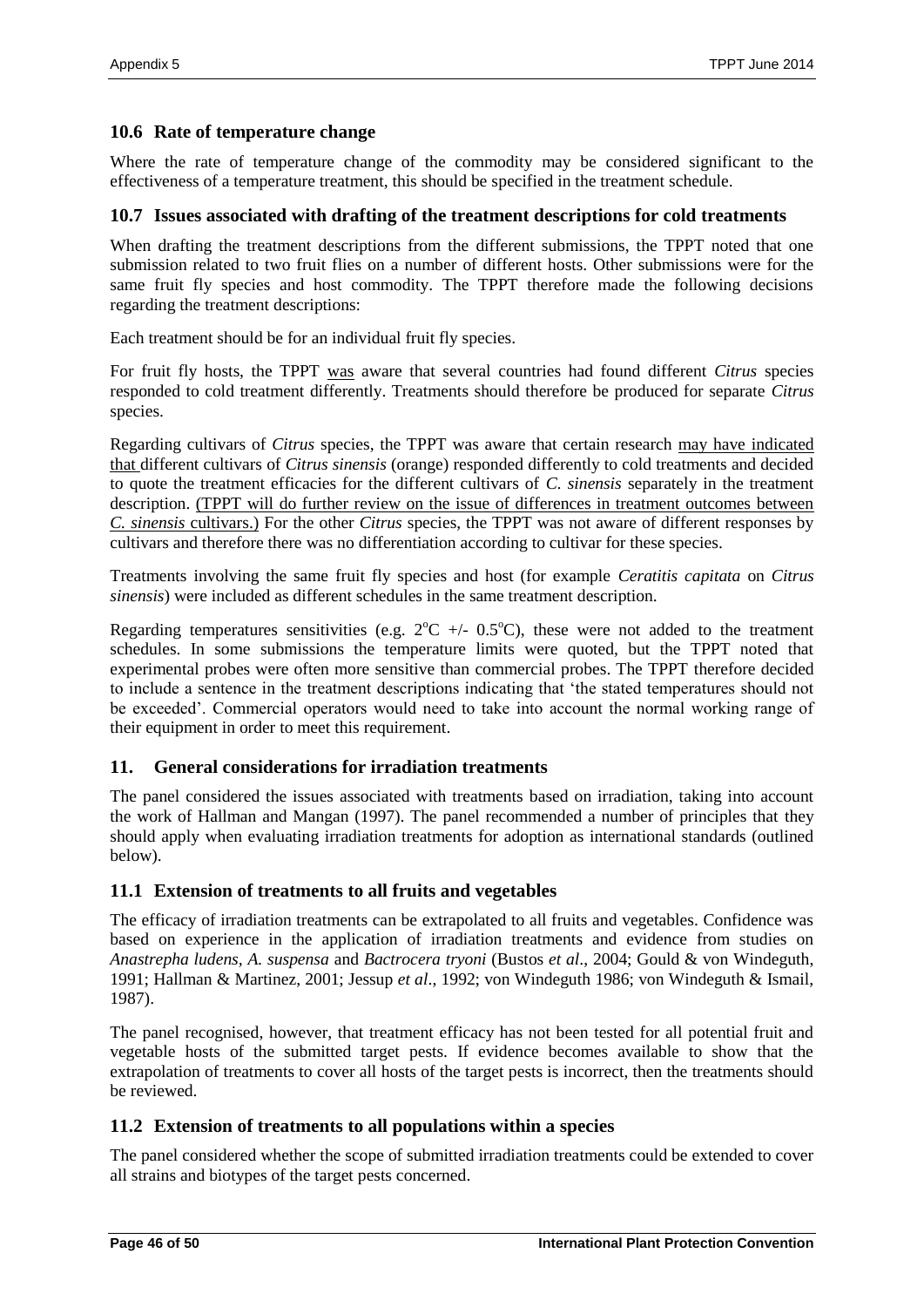The panel was confident that the extrapolation of efficacy to all strains and biotypes of the target pests could be made for the irradiation treatments that had been submitted. This confidence was based on the absence of published evidence for significant differences between subspecies and biotypes in their radiation tolerance, including a study comparing strains of one target pest by Hallman (2003). The panel also recognised that recommended minimum doses are higher than otherwise required and should account for any minor differences in intra-species tolerances that may exist.

The panel recognised, however, that treatment efficacy has not been tested for all potential strains and biotypes of the submitted target pests. If evidence becomes available to show extrapolation of treatments to cover all strains and biotypes is incorrect, then the treatments should be reviewed.

## **11.3 Extension of species to the whole genus**

The panel considered whether the scope of submitted irradiation treatments could be extended to cover all species in a genus of the target pests concerned.

The panel noted that Bakri *et al*. (2005) had indicated that, with few exceptions, there was no need to develop radiation biology data for all species within the same genus. The panel considered that a case for extrapolating irradiation doses to all species within a genus would need to be explored more fully in any submission.

## **11.4 Extending beyond genus to family**

The panel considered whether the scope of submitted irradiation treatments could be extended to cover all genera in a family of the target pests concerned.

The TPPT noted that within Tephritidae a wide range of genera has been tested and this had supported extending irradiation treatments to the Family level in this case (report of 2006 meeting).

It was noted that for other insect families it would be impossible to get sufficient data to confirm that all genera within a family conform to the same treatment dose. This would be an enormous undertaking, which is unlikely to happen. The panel considered that a case for extrapolating irradiation doses to all genera within a family would need to be explored more fully in any submission.

## **11.5 Determination of the most tolerant life stage of the target pest(s)**

The panel noted that the insect life stage that is most tolerant to irradiation is the most advanced stage when identical objectives are measured (e.g. prevention of adult emergence). The treatments only need to be effective for those life stages likely to be encountered in the traded commodity.

## **11.6 Effect of environmental conditions**

The panel considered whether the scope of submitted irradiation treatments could be extended to cover treatments undertaken in all environmental conditions likely to be encountered under commercial conditions.

The panel was confident that the extrapolation of efficacy to all likely temperatures could be made for the irradiation treatments that had been submitted. Confidence was based on experience in the operation of irradiation treatments and evidence from studies on *Rhagoletis pomonella* (Hallman, 2004).

The panel noted that lowered oxygen conditions (hypoxia) may affect the efficacy of irradiation treatments. Unless the treatment has been determined to be effective under hypoxic conditions, the panel considers that to achieve the stated treatment efficacy the irradiation treatment should not be applied to fruit and vegetables stored in modified atmospheres.

## **11.7 Non-target effects of irradiation**

The panel considered that the only potentially significant non-target effects of the irradiation treatments that were reviewed at the meeting were those affecting commodity quality. The research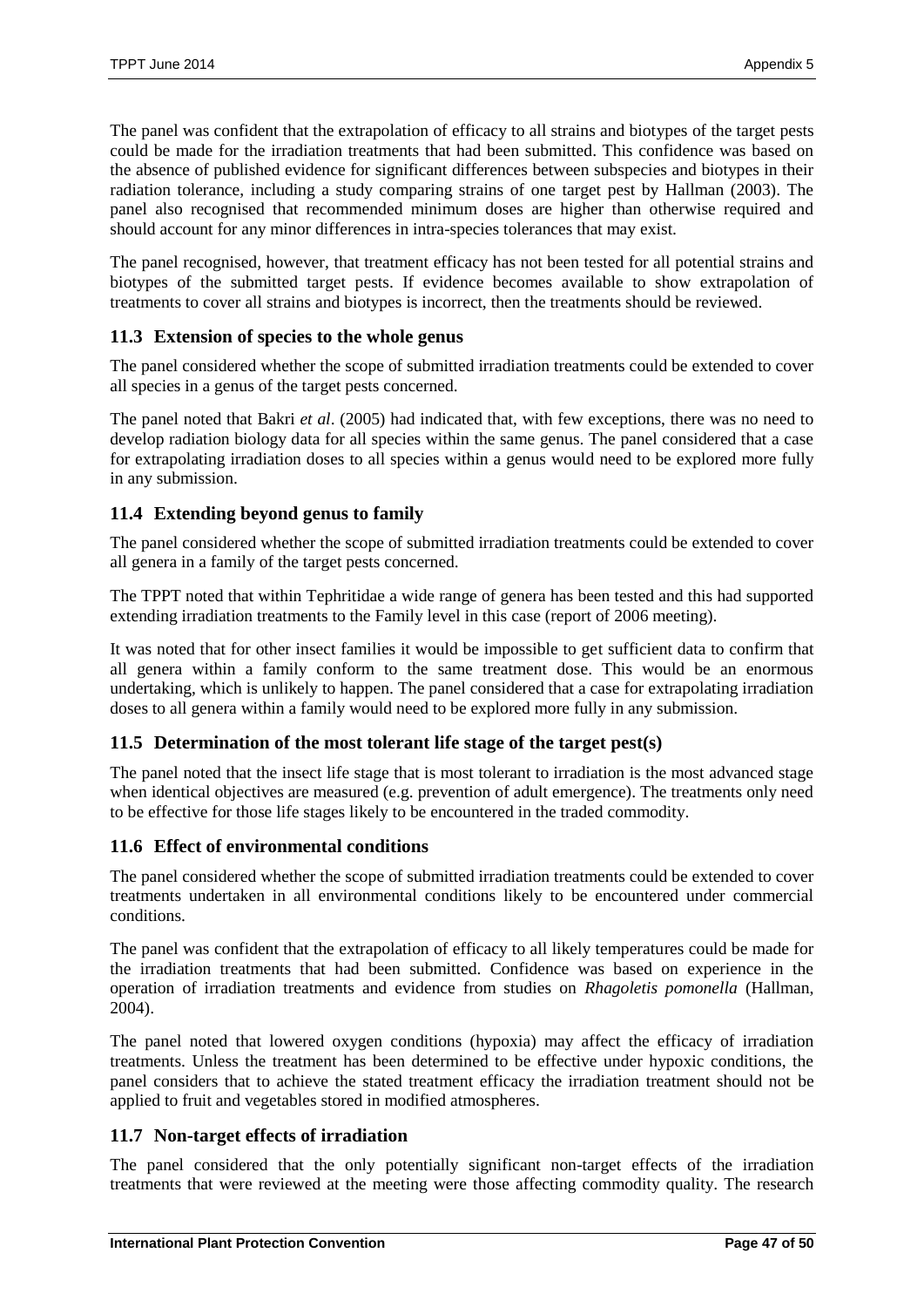presented indicated that there would be minimal adverse effects at the prescribed dosages to the commodities tested. In some circumstances the research indicated that the irradiation treatments may enhance product quality through extending shelf life. However, the panel has recommended extending the treatments to all fruits and vegetables, including those that have not been tested or have been shown to be negatively impacted by relatively low irradiation doses. The panel therefore recommends that, prior to approving an irradiation treatment; NPPOs may wish to take account of any potential non-target effects of the treatment.

#### **12. References**

- **Abbott W. S.** 1925. A method of computing the effectiveness of an Insecticide. *Journal of Economic Entomology* 18: 265-267
- **Bakri, A., Heather, N., Hendrichs, J., & Ferris, I. 2005. Fifty Years of Radiation Biology in Entomology: Lessons Learned from IDIDAS.** *Annals of the Entomological Society of America* 98: 1-12.
- **Bustos, M. E., Enkerlin, W., Reyes, J. & Toledo, J.** 2004. Irradiation of mangoes as a postharvest quarantine treatment for fruit flies (Diptera: Tephritidae). *Journal of Economic Entomology* 97: 286-292.
- **Couey H M, Chew V** 1986. Confidence limits and sample size in quarantine research. Journal of Economic Entomology 79: pp 887-890
- **Gould, W. P. & von Windeguth, D. L.** 1991. Gamma irradiation as a quarantine treatment for carambolas infested with Caribbean fruit flies. *Florida Entomology* 74: 297-300.
- **Hallman G. J.** 2000. Factors affecting quarantine heat treatment efficacy. *Postharvest Biology and Technology* 21: 95-101
- **Hallman, G. J.** 2003. Ionizing irradiation quarantine treatment against plum curculio (Coleoptera: Curculionidae). *Journal of Economic Entomology* 96: 1399-1404.
- **Hallman, G. J.** 2004. Irradiation disinfestation of apple maggot (Diptera: Tephritidae) in hypoxic and low-temperature storage. *Journal of Economic Entomology* 97: 1245-1248.
- **Hallman, G.J. & Mangan, R.L.** 1997. Concerns with temperature quarantine treatment research. *In* G.L. Obenauf, ed. *1997 Annual International Research Conference on Methyl Bromide Alternatives and Emissions Reduction*, San Diego, CA, USA, Nov 3–5. pp. 79-1–79-4.
- **Hallman, G. J. & Martinez, L. R.** 2001. Ionizing irradiation quarantine treatments against Mexican fruit fly (Diptera: Tephritidae) in citrus fruits. *Postharvest Biology and Technology* 23: 71-77.
- **Heather N. W.** 2004. Generalized quarantine disinfestation research protocol. *International Atomic Energy Agency Technical Documents* (IAEA-TECDOCs) 1427: 171-178.
- Heather N. W. & Hallman G. J. 2008. Pest management and phytosanitary trade barriers. Chapter 6: Development of postharvest phytosanitary disinfestation treatments. *CABI International*, Wallingford, Oxfordshire, United Kingdom.
- **ISPM 28** (*Phytosanitary treatments for regulated pests*)
- **Jessup, A. J. Rigney, C. J. Millar, A. Sloggett, R. F. & Quinn, N. M.** 1992. Gamma irradiation as a commodity treatment against the Queensland fruit fly in fresh fruit. *Proceedings of the Research Coordination Meeting on Use of Irradiation as a Quarantine Treatment of Food and Agricultural Commodities* 1990: 13-42.
- **Mangan R. L. & Hallman G. J.** 1998. Temperature treatments for quarantine security: new approaches for fresh commodities. In: Hallman G.J. & Denlinger D.L. (eds) *Thermal Sensitivity in Insects and Application in Integrated Pest Management.* Westview Press, Boulder, Colorado: 201-234
- **Sgrillo R.** 2002. Efficacy and equivalence of phytosanitary measures. *A discussion and reference paper prepared for the IPPC Expert Working Group on the Efficacy of Phytosanitary Measures*. Imperial College, UK 2-4 July 2002 [\(http://www.sgrillo.net/sampling/efficacy\\_and\\_equivalence\\_of\\_phyt.htm\)](http://www.sgrillo.net/sampling/efficacy_and_equivalence_of_phyt.htm)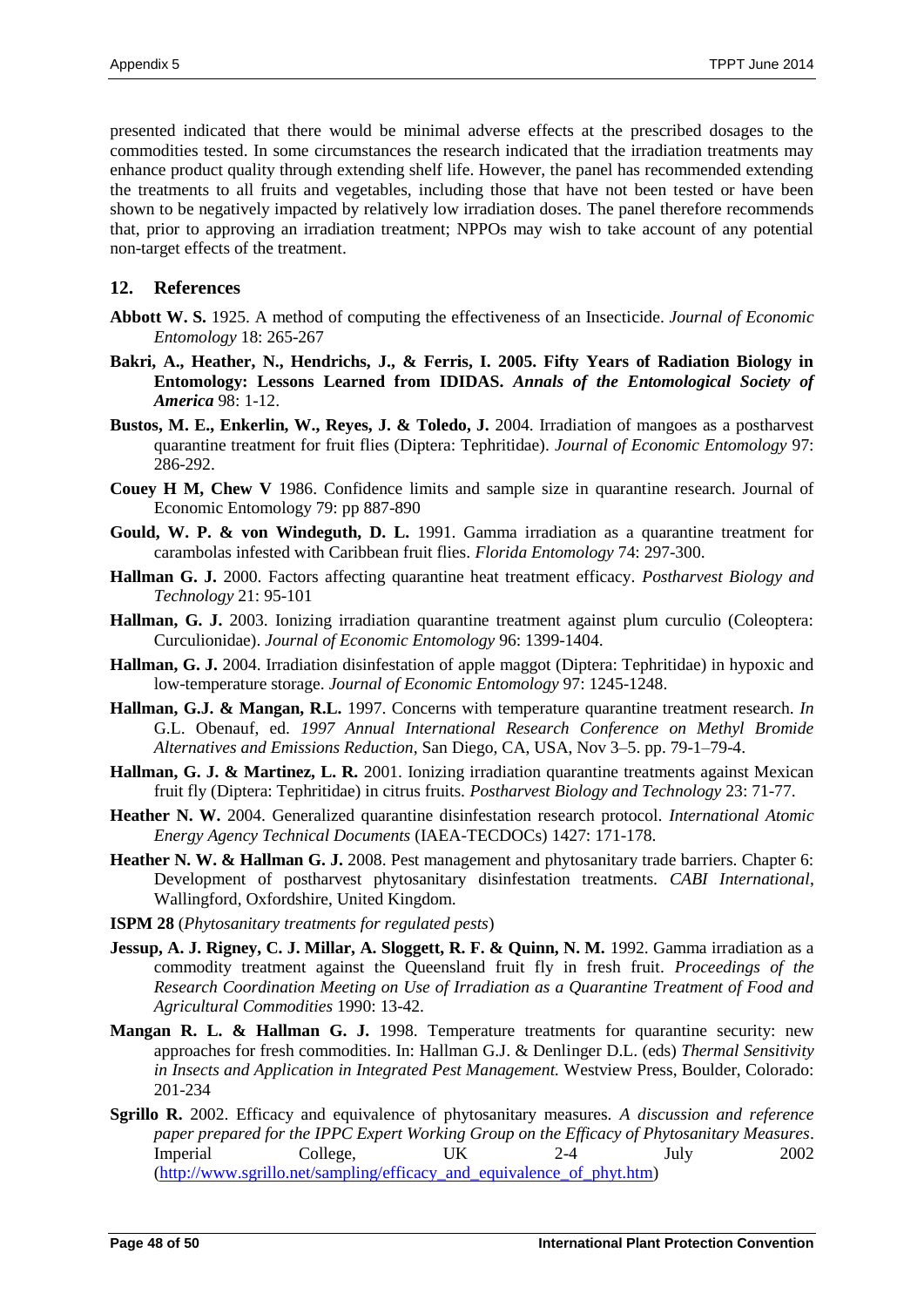- **TPPT Meeting Report** 2006. Report of the meeting of the Technical Panel on Phytosanitary Treatments, 4-8 December 2006, IAEA Headquarters, Vienna, Austria.
- **TPPT Meeting Report** 2009. Report of the meeting of the Technical Panel on Phytosanitary Treatments, 26-30 January 2009, Tokyo, Japan
- **von Windeguth, D. L.** 1986. Gamma irradiation as a quarantine treatment for Caribbean fruit fly infested mangoes. *Proceedings of the Florida State Horticultural Society* 99: 131-134.
- **von Windeguth, D. L. & Ismail, M. A.** 1987. Gamma irradiation as a quarantine treatment for Florida grapefruit infested with Caribbean fruit fly, Anastrepha suspensa (Loew). *Proceedings of the Florida State Horticultural Society* 100: 5-7.